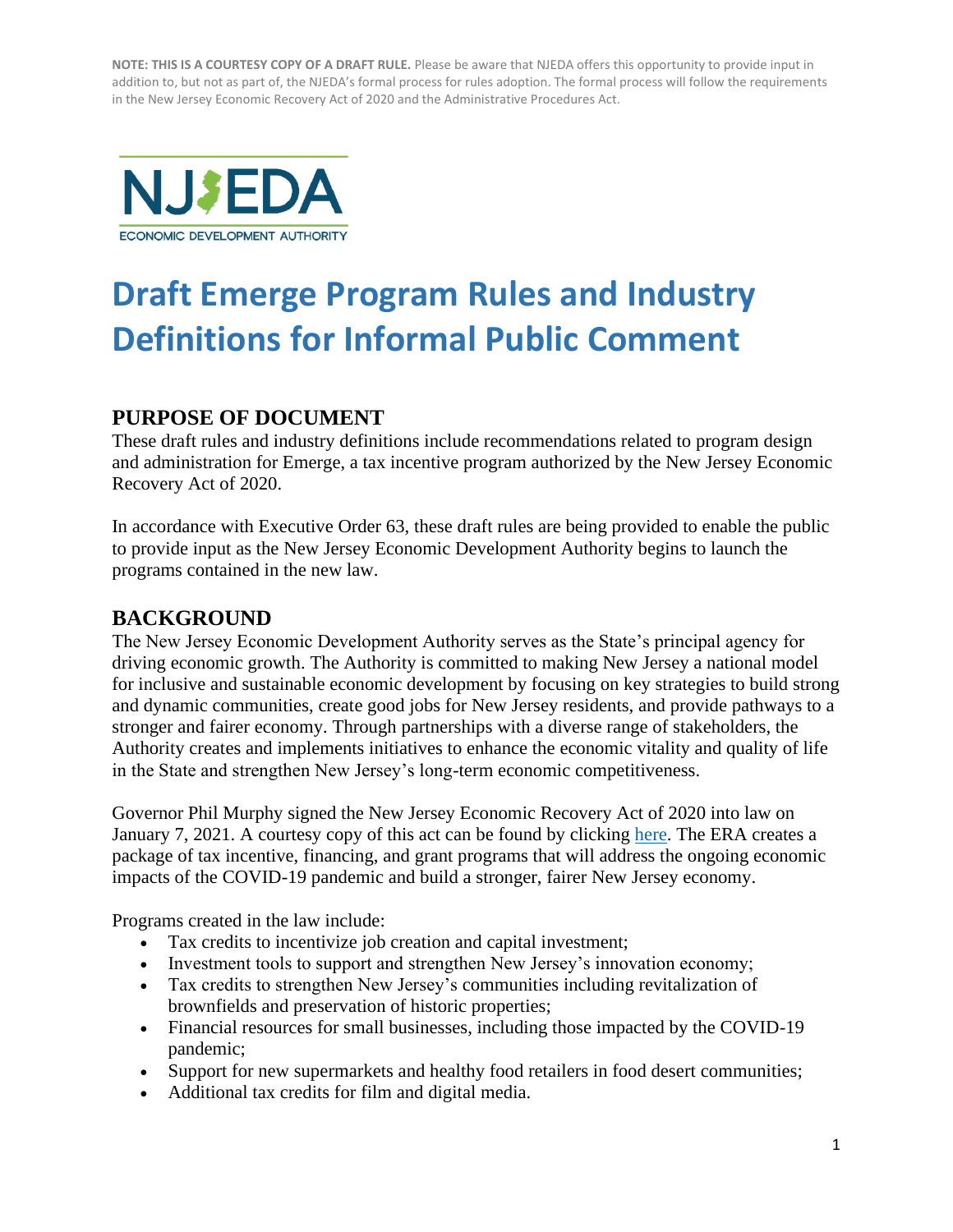The New Jersey Economic Development Authority is soliciting input from the public on the following draft rules pertaining to implementation of the new Emerge business tax incentive program.

# **EMERGE PROGRAM OVERVIEW**

Emerge encourages economic development in the State's priority sectors by providing per-job tax credits for up to seven years (the "eligibility period"). The overview provided here highlights certain key aspects of the program. The full details of the program are contained in the draft rules (below) and the statute.

To be eligible for Emerge support, a project must meet various eligibility criteria at application and at project certification after approval. In addition, that project must comply with certain standards during the term of an Emerge project agreement. Some of the key criteria and standards include:

- Create a minimum of 35 new full-time jobs. The job requirement is lowered to 25 new full-time jobs for businesses in targeted industries.
	- o Business with less than 100 employees at the time of application, engaged primarily in a targeted industry (Small Business) do not have a minimum, but must demonstrate job growth of at least 25 percent by the end of the eligibility period.
- To receive tax credits for retained jobs, the minimum number of retained jobs is 500 in certain areas and 1000 in all other eligible incentive areas.
- Be located in a qualified incentive location.
- Meet minimum capital investment requirements, except for Small Businesses.
- Yield a net positive benefit to the State of at least 400 percent of the requested tax credit. Projects in certain target areas are subject to a lower net positive benefit threshold.
- Demonstrate that the award of the tax credit is a "material factor" in the decision to create or retain at least the minimum number of full-time jobs in the New Jersey.
- Ensure that at least 80 percent of incented employees' work time is spent in New Jersey.
- Ensure the Qualified Business Facility can accommodate at least 50 percent of incented new jobs.
	- o To receive tax credits for retained jobs, the Qualified Business Facility must accommodate all the retained full-time jobs at the time of application.
- Commit to stay at the Qualified Business Facility for 1.5 times the eligibility period.

Projects under the Emerge and Aspire Programs are subject to a program cap of \$1.1 billion per year for the first six years of the programs, with the cap split between northern and southern counties. Any remaining unused tax credits are available in the seventh and last year.

The Emerge Program awards are calculated on an annual per job basis, with base credits for new jobs ranging between \$500-\$4,000 per job depending on project location or certain project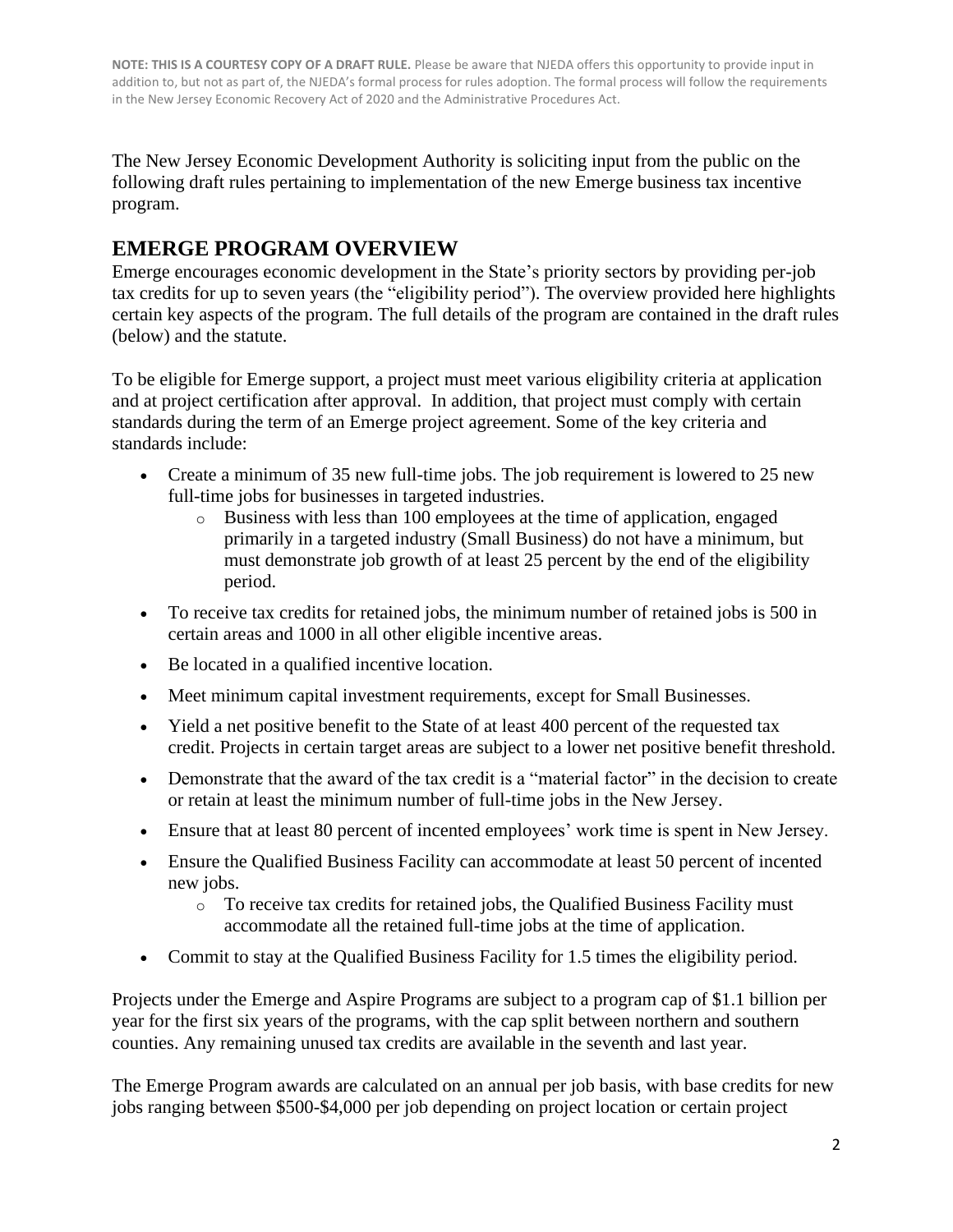categories. Eligible retained jobs are calculated at 50 percent the value of new jobs. Bonuses may increase the per job calculation up to \$8,000 depending on project location, industry, and alignment with certain Emerge program policy objectives. Jobs that are covered by a labor harmony agreement are eligible for and additional \$1,000 bonus over the capped amounts.

Tax credit awards will be reduced if a project pays less than the county median salary and all jobs must pay no less than 30 percent of the host county's median salary.

Tax credits awarded through Emerge can be used to offset Corporate Business Tax or Insurance Premiums Tax, can be transferred for no less than 85 percent of their value, or, if allowed under the State's annual appropriation act and if funds are available, may be surrendered to NJ Division of Taxation for 90 percent of the value of the credits.

In order to receive Emerge tax credits, the project must be in good standing with the NJ Department of Labor, NJ Department of Treasury, and the NJ Department of Environmental Protection (as determined by each Department). All projects that receive Emerge support must also meet minimum environmental standards, pay prevailing wages to construction workers and building service workers, and provide health care.

Projects that have a total project cost exceeding or equaling \$10 million must also enter into a Community Benefit Agreement with NJEDA and the county or municipality in which the project is located, unless the municipality certifies the Redevelopment Agreement and Emerge approval letter.

To learn more about the Emerge program, please visit<https://www.njeda.com/era/#Programs> and select "Emerge."

# **ANTICIPATED EMERGE PROGRAM MILESTONES**

The authority currently anticipates bringing proposed final rules for the Emerge program to its Board for consideration on May 12, 2021. All Economic Recovery Act programs, including Emerge, will have a 60-day public comment period beginning once rules are published.

The Authority currently anticipates opening applications for the program in late May, 2021 in parallel to the public comment period utilizing special adoption rules. The special adoption rules will be identical to the proposed final rules, but are only effective for 180 days, by which point the Authority anticipates the final proposed rules will be officially adopted.

# **POTENTIAL APPLICANTS FOR THE EMERGE PROGRAM**

If you are a potential applicant or involved with a project that may want to apply in the first few months of these programs, please complete this [expression of interest form](https://www.njeda.com/economicrecoveryact/#interest) and we will have a member of our team reach out to you.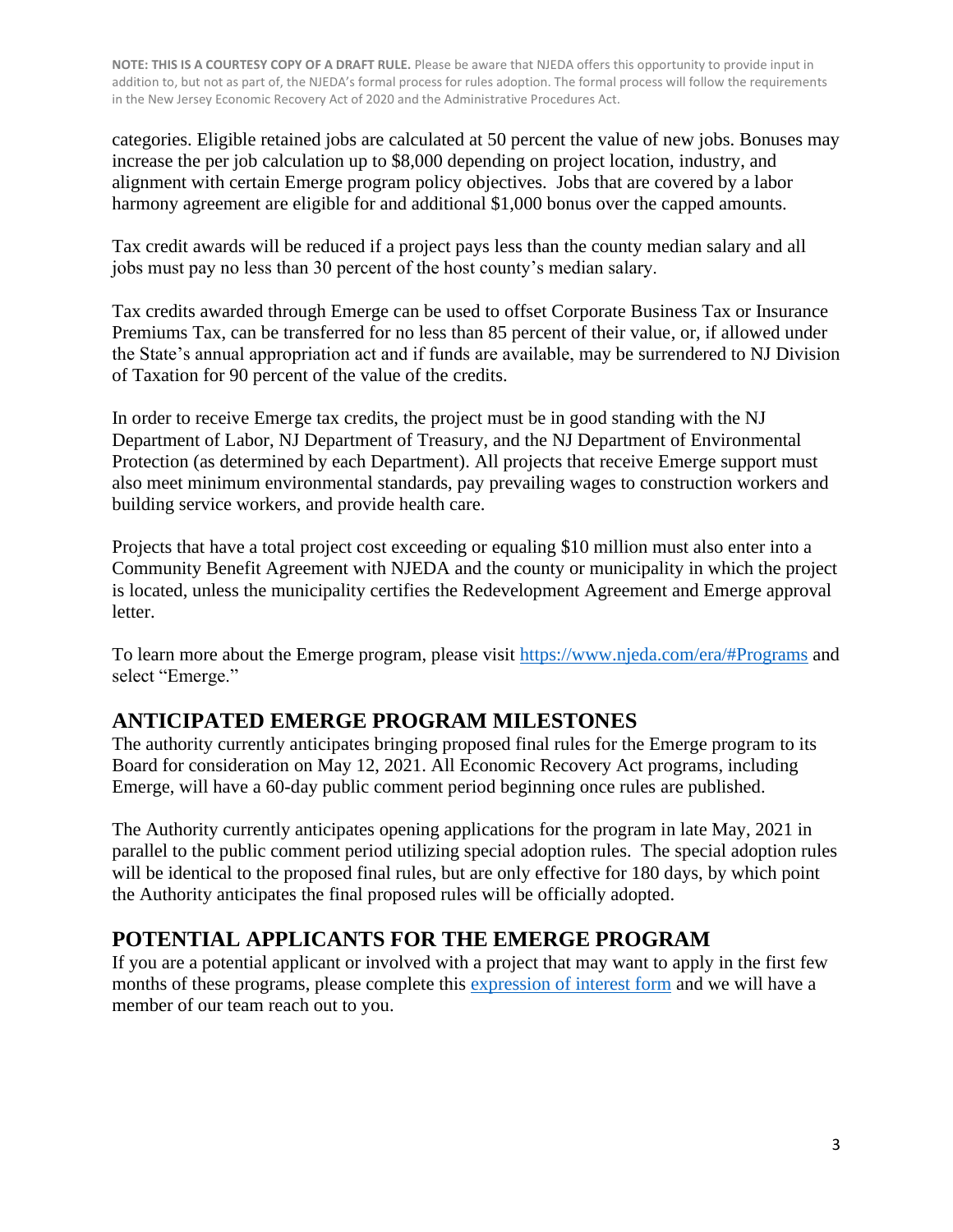# **ECONOMIC RECOVERY ACT TRANSPARENCY WEBSITE**

The NJEDA's Economic Recovery Act website [\(www.njeda.com/economicrecoveryact\)](http://www.njeda.com/economicrecoveryactx) allows members of the public to learn more about the programs included in the ERA and provide input on how the Authority will operationalize various aspects of its new incentive programs. The site also allows members of the public to share their thoughts on how NJEDA can make the programs more transparent.

This general feedback process precedes and is separate from the NJEDA's formal procedure to establish special adoption rules, which will be effective immediately as authorized under the Economic Recovery Act. In addition, it is also separate from the procedure for long-term rules which will follow the Administrative Procedures Act public comment process.

# **PUBLIC FEEDBACK: WRITTEN COMMENTS**

Members of the public will also be able to submit feedback on the Emerge Program though the NJEDA's Economic Recovery Act website (**[https://www.njeda.com/economicrecoveryact/\)](https://www.njeda.com/economicrecoveryact/)**  between the following dates:

- **PUBLIC FEEDBACK OPEN**: April 5, 2021
- **PUBLIC FEEDBACK CLOSED**: April 16, 2021

We welcome constructive input on how to ensure new programs created through the Economic Recovery Act are structured and administered in a manner that drives opportunities for all residents and communities. Members of the public can do that during one of the Listening Sessions referenced below, by sending an email to [emerge@njeda.com,](mailto:emerge@njeda.com) or through the online portal on the NJEDA's website. The Listening Sessions will focus on the draft rules developed for the Emerge program.

All feedback received through this process will be assessed and considered when preparing the final version of the rules that is proposed by the authority for Board approval. Following potential Board approval, there will be a 60-day period for formal public comment.

Please observe the following guidelines when submitting your feedback:

## **PLEASE DO:**

• Reference a specific part of the rules by section and subsection when providing comments

- Share your feedback, relevant observations, and additional information.
- Keep comments brief and to the point.
- Use attachments to share more detailed or formal feedback.

## **PLEASE DO NOT:**

- Include information that you do not want to be made public.
- Submit any information or other material protected by copyright without the permission of the copyright owner.
- Submit comments about topics unrelated to the Emerge Program.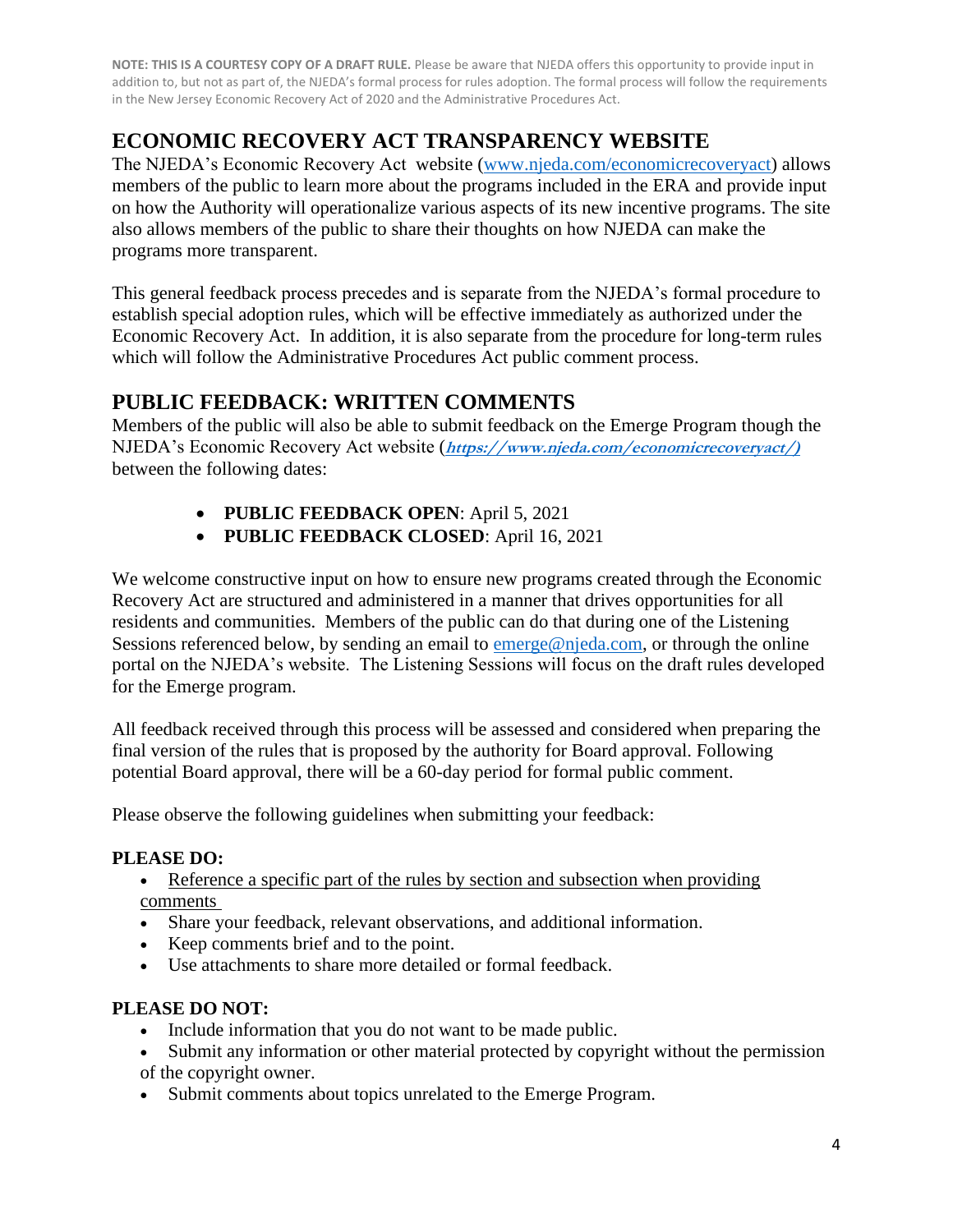We may, at NJEDA's sole discretion, publish any, all, or a representative sample of comments in full or in part.

Do not include any information in your comment that you do not want to become public. Do not include any personally identifying or contact information if you do not want to be identified. (Providing optional contact information, however, will allow us to follow up with you if clarification is needed.) We will not accept or agree to a request to keep information confidential.

By submitting material, you grant to the NJEDA the non-exclusive, worldwide, transferable right and license to display, copy, publish, distribute, transmit, print, and use such information or other material in any way and in any medium, including but not limited to print or electronic form.

## **PUBLIC FEEDBACK: LISTENING SESSIONS**

The New Jersey Economic Development Authority (NJEDA) will host three virtual Public Listening Sessions in April to solicit input from the public on the draft rules.

Public Listening Sessions are scheduled for:

- Thursday, April 8th, 2021 at 5:00 p.m.
- Monday, April  $12<sup>th</sup>$ , 2021 at 3:00 p.m.
- Wednesday, April 14th, 2021 at 3:00 p.m.

Sessions are expected to last approximately two hours and will be convened via Zoom.

Members of the public interested in attending the sessions can access them as follows:

URL: [tinyurl.com/xyr2k65r](file:///C:/Users/jbalik/Documents/tinyurl.com/xyr2k65r)  Passcode: Emerge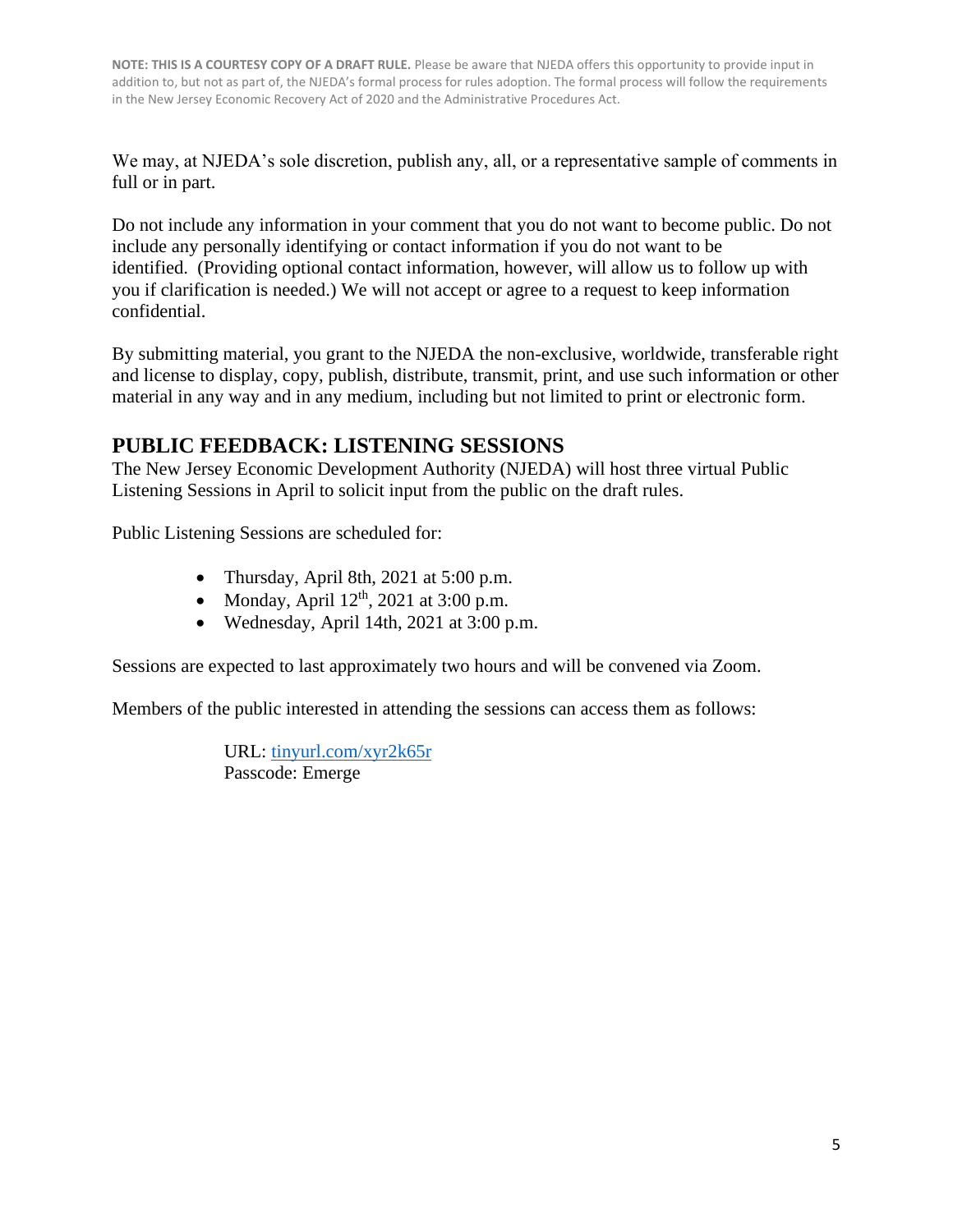## **SUMMARY OF DRAFT RULES SECTIONS**

The following summarizes the contents of each section of the proposed new rules implementing the Emerge program:

N.J.A.C. 19:31-22.1 Applicability and scope – Addresses the statutory authority for the Emerge program and summarizes the scope and purpose of the program to encourage economic development, job creation, and the retention of significant numbers of jobs in imminent danger of leaving the State, pursuant to sections 68 through 81 of P.L. 2020, c. 156.

N.J.A.C. 19:31-22.2 Definitions – Defines certain terms used in this subchapter, incorporates terms defined in P.L. 2020, c. 156 pertaining to the program, clarifies statutory terms, and provides additional terms included in the implementation of the program.

N.J.A.C. 19:31-22.3 Eligibility criteria – Outlines the criteria for a business to be eligible for tax credits, including requirements for capital investment and creation or retention of new or retained full-time jobs, and that the business must demonstrate to the Authority that: 1) the proposed capital investment and the resultant retention and creation of eligible positions will yield a net positive economic benefit to the State; and, 2) the award of tax credits will be a material factor in the business's decision to create or retain the minimum number of full-time jobs for eligibility under the program.

N.J.A.C. 19:31-22.4 Restrictions – Provides for certain restrictions on program eligibility, such as the ineligibility of final point of sale retail facilities.

N.J.A.C. 19:31-22.5 Application submission requirements – Establishes the information and procedures required for submitting an application to the Authority for tax credits under the program.

N.J.A.C. 19:31-22.6 Fees – Establishes non-refundable application and other fees intended to assist the Authority in recouping the administrative costs in processing applications.

N.J.A.C. 19:31-22.7 Review of completed application – Outlines the Authority's review process, which comprises a review to determine eligibility of a project, entails a Board determination and notification of the business and the Division of Taxation of the determination.

N.J.A.C. 19:31-22.8 Determination of grant amount; bonus award – Establishes the base amount of the value of each tax credit, as well as additional bonus awards which shall be based on factors outlined in the section.

N.J.A.C. 19:31-22.9 Approval letter and commitment agreement – Requires that all applicants execute an approval letter and commitment agreement with the Authority to establish the terms and conditions for the tax credits; and, sets forth a number of those terms and conditions such as the requirement for maintaining employees at, or associated with, the project site and in the State, the requirement that the project comply with all State and Federal laws as applicable, including prevailing wage and affirmative action laws, and the allocation of tax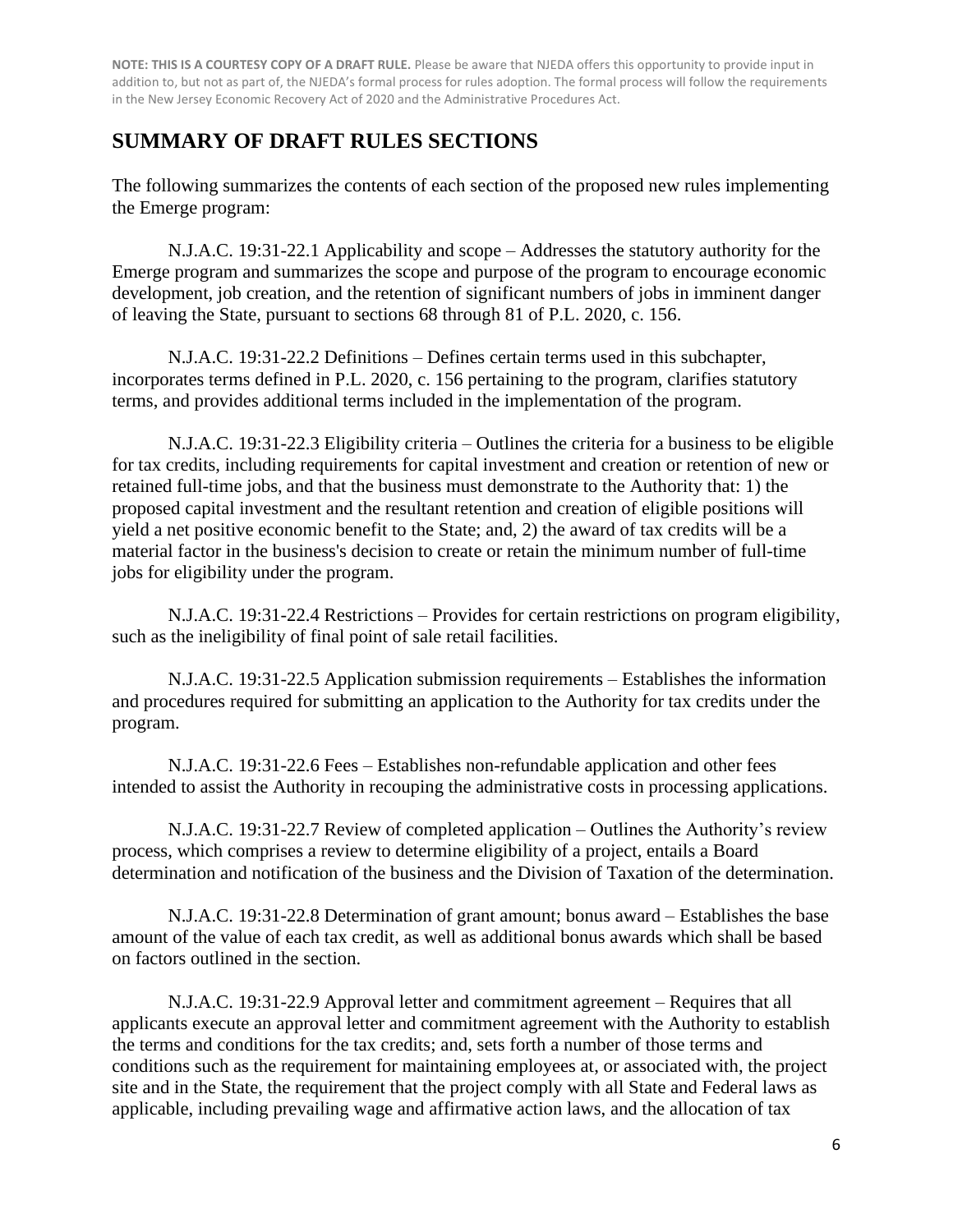credits to a business and its affiliate or affiliates. Includes review of the business's certification of having completed the project and having met the requirements for the Authority to issue the tax credit certificate. If the Authority accepts the certification, notification is made to the business and the Director of the Division of Taxation in Treasury.

N.J.A.C. 19:31-22.10 Reporting requirements and annual reports – Imposes the annual reporting requirements of the business during the term of the commitment agreement and outlines the provisions for issuance of the certificate of compliance by the Authority.

N.J.A.C. 19:31-22.11 Tax credit amount; application and allocation of the tax credit – Addresses the total amount of tax credit allowed, the tax liabilities against which the credit may be applied, the allocation of tax credits to a business and its affiliate or affiliates for the eligibility period, and the carry forward of credit amounts.

19:31-22.12 Application for tax credit transfer certificate – Allows a business that is a holder of a credit, upon application and approval by the Division of Taxation in Treasury and the Chief Executive Officer of the Authority, to sell its credit, covering one or more years, under the tax credit transfer certificate program for consideration received by the business of not less than 85 percent of the transferred credit amount.

N.J.A.C. 19:31-22.13 Cap on total credits – Establishes the caps on the value of all credits approved by the Authority pursuant to this program, which shall be subject to limitations set forth in section 98 of P.L. 2020, c. 156; and, provides that the amount of available tax credit shall be posted at the beginning of each calendar year on the website of the Authority.

N.J.A.C. 19:31-22.14 Reduction and forfeiture of tax credits – Establishes provisions for the reduction, forfeiture, and recapture of tax credits in certain instances wherein a business reduces the total number of full-time employees in its Statewide workforce by more than 20 percent from the number of full-time employees in its Statewide workforce, and the number of full-time employees at, or associated with, the qualified business facility, their salaries and their withholdings drop below 80 percent of the number of new and retained full-time jobs, salaries or withholdings specified in the commitment agreement.

N.J.A.C. 19:31-22.15 Effect of sale or lease of qualified facilities and relocation of qualified business facility – Requires that in the event a qualified business facility is sold, the new owner shall not acquire the capital investment of the seller and, except if the seller is an eligible small business, the seller shall forfeit all credits for the tax period in which the sale occurs, except for credits of a tenant which shall remain unaffected. The same restriction would apply to a tenant that subleases its tenancy to any sublessor tenant(s). Allows an eligible business to change the location of the qualified business facility prior to certification of capital investment under certain conditions.

N.J.A.C. 19:31-22.16 Affirmative action and prevailing wage – Provides that the Authority's affirmative action requirements, P.L. 1979, c. 203 (N.J.S.A. 34:1B-5.4) and prevailing wage requirements, pursuant to paragraph (8) of subsection a. of section 71 of P.L.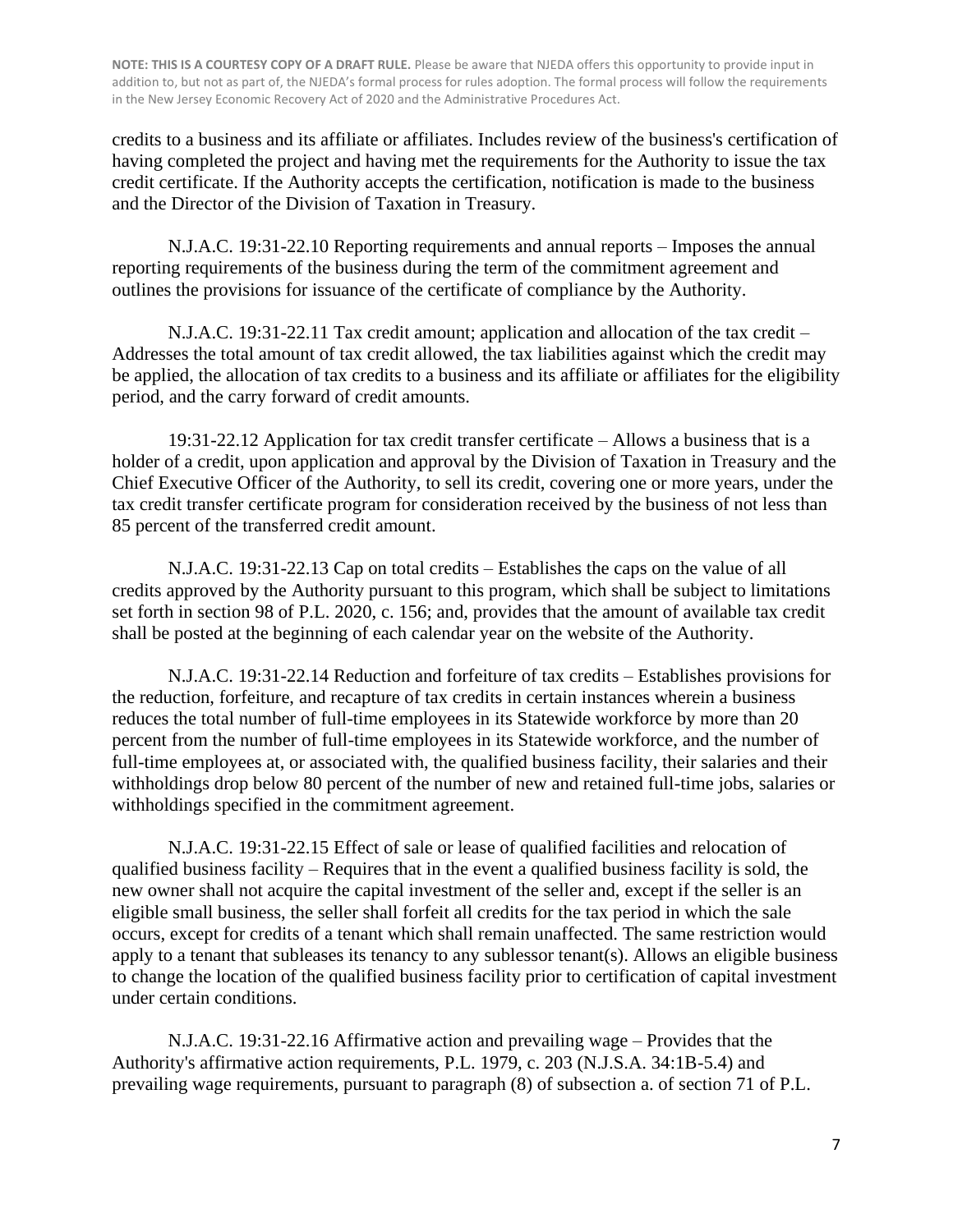2020, c. 156 will apply to State incentive grant projects undertaken in connection with financial assistance received under the Emerge program.

N.J.A.C. 19:31-22.17 Appeals – Outlines the requirements for an applicant to appeal an action of the EDA Board and the process by which the Authority shall consider each appeal in a timely manner.

N.J.A.C. 19:31-22.18 Recovery Infrastructure Fund – Establishes a dedicated fund to be known as the Recovery Infrastructure Fund, coordinated with the Department of Community Affairs, which shall be dedicated to the purpose of funding certain local infrastructure, and credited with money remitted by eligible businesses pursuant to paragraph (2) of subsection b. of section 71 of P.L. 2020, c. 156.

N.J.A.C. 19:31-22.19 Reports on implementation of program – Details the provisions of P.L. 2020, 156 which establishes requirements for an initial report and other biennial reports, on the implementation of the program, including preparation by a State college or university, pursuant to an agreement executed between the State college or university and the Authority, and a written response to the report, which the Authority shall submit to the Governor and, pursuant to section 2 of P.L. 1991, c. 164 (N.J.S.A. 52:14-19.1), to the Legislature.

N.J.A.C. 19:31-22.20 Severability – States that if any portion of this subchapter is adjudged to be unconstitutional or invalid by a court of competent jurisdiction, the remaining portions of the subchapter are severable and shall not be affected by that determination.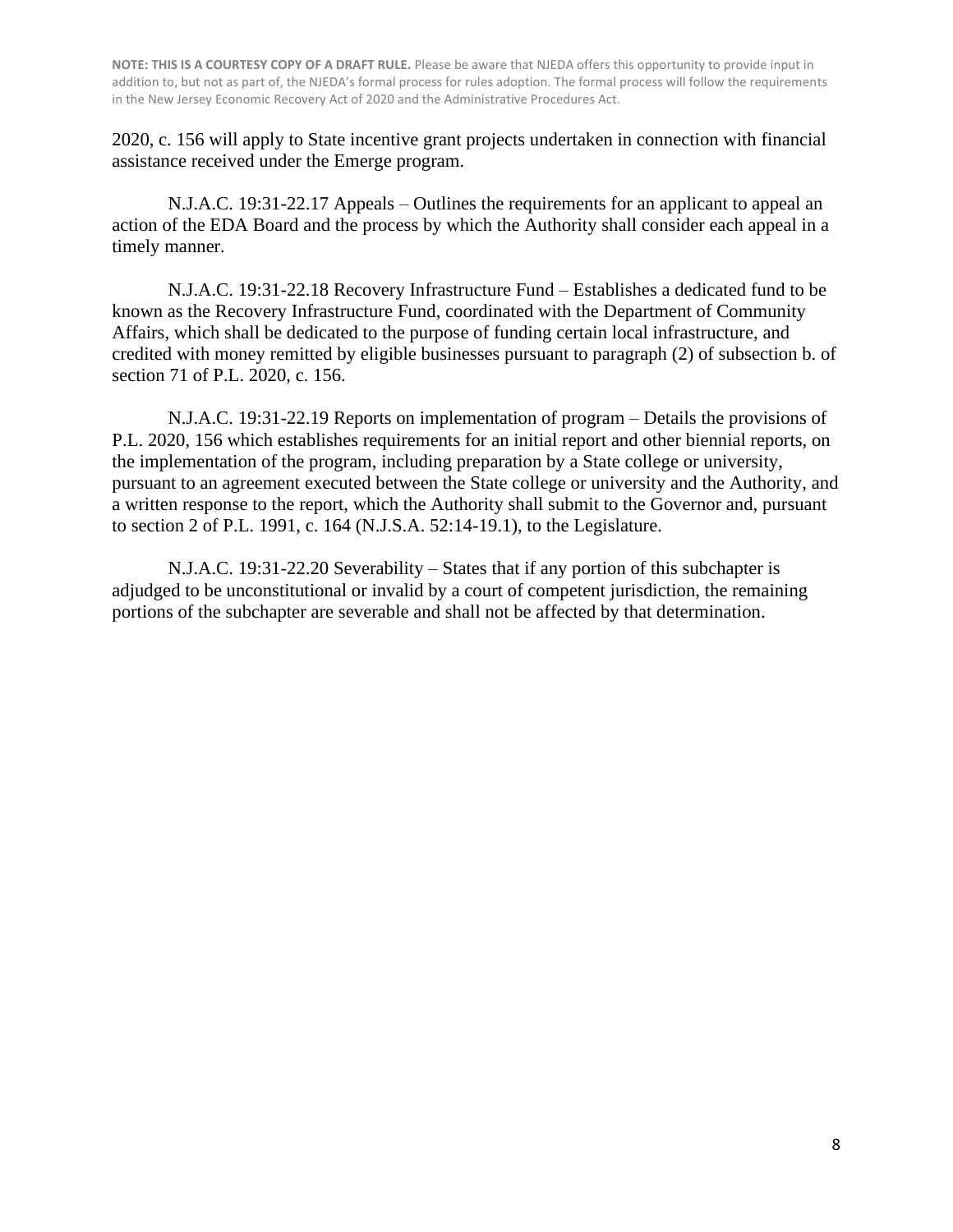## **FULL TEXT OF DRAFT RULESS**

The following is the draft proposed text of the Emerge Program ruless provided for the purpose of receiving feedback from the public:

#### **SUBCHAPTER 22. EMERGE**

#### **19:31-22.1 Applicability and scope**

The rules in this subchapter are promulgated by the New Jersey Economic Development Authority to implement the provisions of the New Jersey Economic Recovery Act of 2020, establishing the Emerge Program Act, sections 68 through 81 of P.L. 2020, c. 156. The Act authorizes the Authority to administer the program to encourage economic development, job creation, and the retention of significant numbers of jobs in imminent danger of leaving the State. The Board may approve the award of tax credits to an eligible business upon application of the eligible business and following the execution of a letter of intent and the payment of fees, subject to the limitations set forth in the subchapter. The value of all tax credits approved by the Authority for businesses eligible pursuant to section 71 of P.L. 2020, c. 156 shall be subject to the limitations set forth in section 98 of P.L. 2020, c. 156.

#### **19:31-22.2 Definitions**

The following words and terms, as used in this subchapter, shall have the following meanings, unless the context clearly indicates otherwise.

"Act" means the Emerge Program Act, sections 68 through 81 of P.L. 2020, c. 156.

"Affiliate" means an entity that directly or indirectly controls, is under common control with, or is controlled by the business. Control exists in all cases in which the entity is a member of a controlled group of corporations, as defined pursuant to section 1563 of the Internal Revenue Code of 1986 (26 U.S.C. s.1563), or the entity is an organization in a group of organizations under common control, as defined pursuant to subsection (c) of section 414 of the Internal Revenue Code of 1986 (26 U.S.C. s.414). A taxpayer may establish by clear and convincing evidence, as determined by the Director of the Division of Taxation in the Department of the Treasury, that control exists in situations involving lesser percentages of ownership than required by sections 1563 and 414 of the Internal Revenue Code of 1986 (26 U.S.C. 29 ss.1563 and 414). An affiliate of a business may contribute to meeting either the capital investment or full-time employee requirements of a business that applies for a credit under section 71 of P.L. 2020, c. 156.

"Approval letter" means the letter sent by the Authority to the eligible business awarded tax credits under the program and countersigned by the eligible business pursuant to N.J.A.C. 19:31- 22.9(a) which sets forth the conditions that must be met by the eligible business before the execution of a commitment agreement.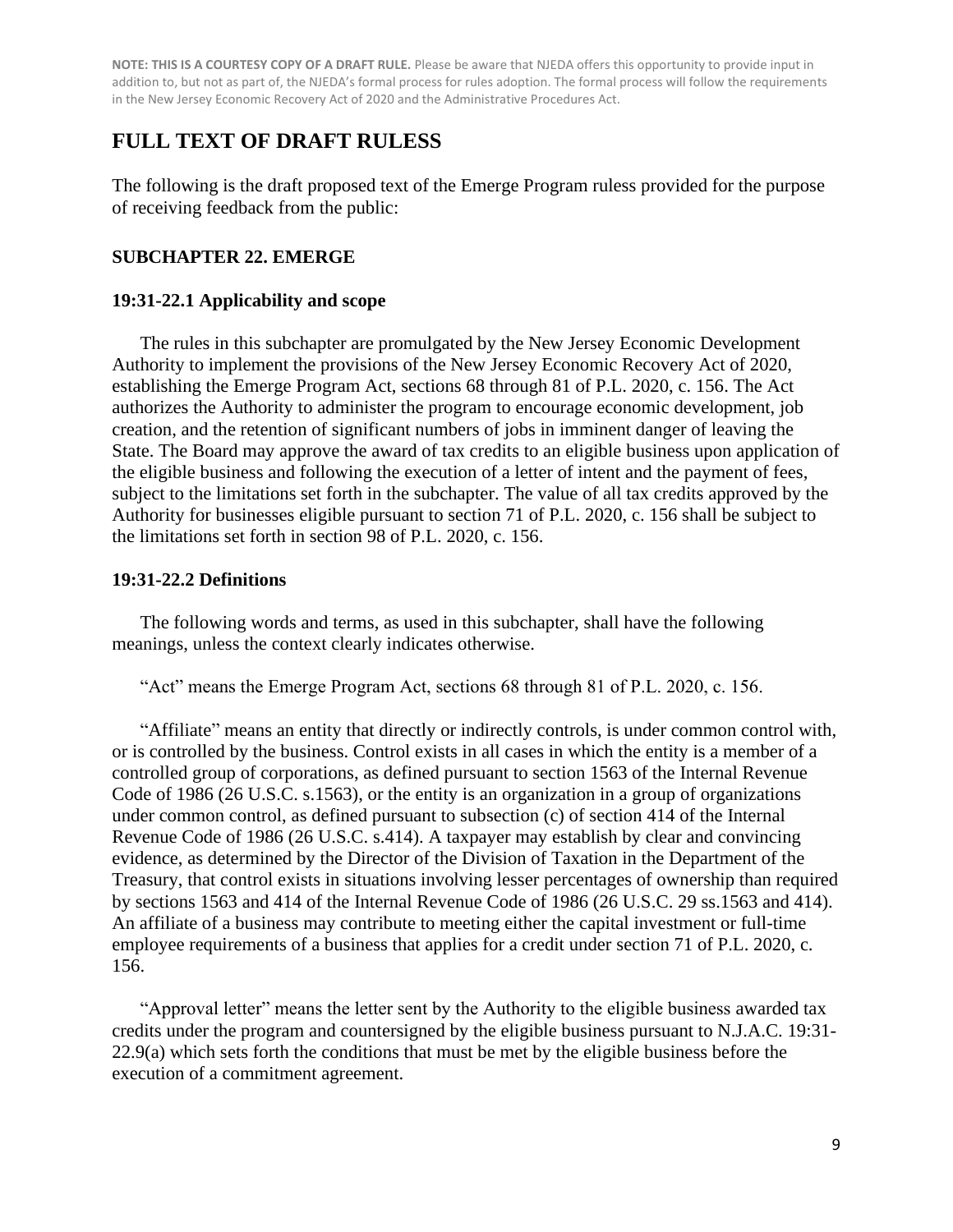"Authority" means the New Jersey Economic Development Authority established by section 4 of P.L. 1974, c. 80 (N.J.S.A. 34:1B-4).

"Authorized agent of the owner" means the chief executive officer or equivalent officer for North American operations.

"Aviation district" means all areas within the boundaries of the Atlantic City International Airport, established pursuant to section 24 of P.L. 1991, c. 252 (N.J.S.A. 27:25A-24), and the Federal Aviation Administration William J. Hughes Technical Center and the area within a onemile radius of the outermost boundary of the Atlantic City International Airport and the Federal Aviation Administration William J. Hughes Technical Center.

"Board" means the Board of members of the New Jersey Economic Development Authority, established by section 4 of P.L. 1974, c. 80 (N.J.S.A. 34:1B-4).

"Building services" means any cleaning or routine building maintenance work, including but not limited to sweeping, vacuuming, floor cleaning, cleaning of rest rooms, collecting refuse or trash, window cleaning, securing, patrolling, or other work in connection with the care or securing of an existing building, including services typically provided by a door-attendant or concierge. "Building services" shall not include any skilled maintenance work, professional services, or other public work for which a contractor is required to pay the "prevailing wage" as defined in section 2 of P.L. 1963, c. 150 (N.J.S.A. 34:11-56.26).

"Business" means an applicant proposing to own or lease premises in a qualified business facility that is: a corporation that is subject to the tax imposed pursuant to section 5 of P.L. 1945, c. 162 (N.J.S.A. 54:10A-5), sections 2 and 3 of P.L. 1945, c. 132 (N.J.S.A. 54:18A-2 and N.J.S.A. 54:18A-3), section 1 of P.L. 1950, c. 231 (N.J.S.A. 17:32-15), or N.J.S.17B:23-5, or is a partnership, S corporation, limited liability company, or non-profit corporation. A business shall include an affiliate of the business if that business applies for a credit based upon any capital investment made by or full-time employees of an affiliate. If the business or tenant is a cooperative or part of a cooperative, then the cooperative may qualify for credits by counting the full-time employees and capital investments of its member organizations, and the cooperative may distribute credits to its member organizations. If the business or tenant is a cooperative that leases to its member organizations, the lease shall be treated as a lease to an affiliate or affiliates. After approval by the Board of the award, if the business transfers the project in whole or in part or the business merges into another company, a business shall include a successor, as determined by the Authority in its sole discretion, to the business and a successor, as determined by the Authority in its sole discretion, to an affiliate of the business if the business applied for a credit based upon any capital investment made by or full-time employees of the affiliate, provided any successor must execute the incentive agreement, which shall include: the obligation to not reduce the number of full-time employees in the successor's Statewide employment in the last tax period prior to the approval of the award; an agreement that all parties to the incentive agreement are jointly and severally liable under the incentive agreement; and an acknowledgment that the tax credit will be allocated to each party to the incentive agreement in accordance with the number of full-time employees that each employs at, or associated with, the qualified business facility.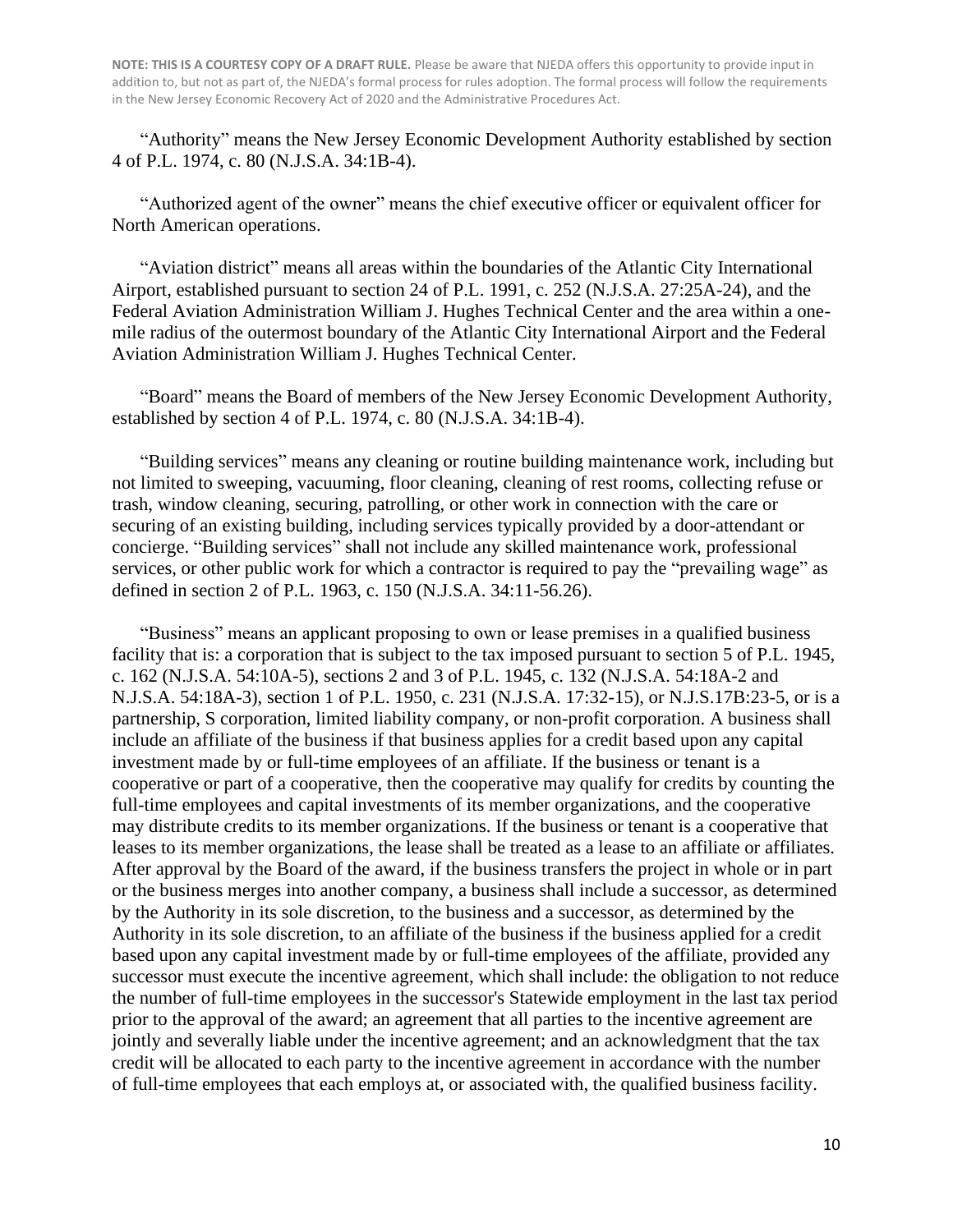"Capital investment" means expenses that a business or an affiliate of the business incurs or that a landlord incurs on behalf of a business or an affiliate of the business following the submission of a complete application to the Authority pursuant to section 72 of P.L. 2020, c. 156 and N.J.A.C. 19:31-22.5, but prior to the project completion date, as shall be defined in the project agreement, for:

1. Site preparation and construction, repair, renovation, improvement, equipping, or furnishing on real property or of a building, structure, facility, or improvement to real property, site-related utility, including but not limited to, water, electric, sewer, and stormwater, and transportation infrastructure improvements, plantings, solar panels and components, energy storage components, installation costs of solar energy systems or other environmental components required to attain the level of silver rating and gold rating standards or above in the LEED building rating system, but only to the extent that such capital investments have not received any grant financial assistance from any other State funding source including N.J.S.A. 52:27H-80 et seq., but does not include site acquisition; and

2. Obtaining, and installing furnishings and machinery, apparatus, or equipment, including but not limited to material goods subject to bonus depreciation under sections 168 and 179 of the federal Internal Revenue Code (26 U.S.C. ss.168 and 179), for the operation of a business on real property or in a building, structure, facility, or improvement to real property; or any combination of the foregoing. Vehicles and heavy equipment not permanently located in the building, structure, facility, or improvement shall not constitute a capital investment. Capital investment shall include the value of a capital lease, as defined by generally accepted accounting practices (GAAP), of furnishings and machinery, apparatus, or equipment, based on the shorter of the useful life of the leased property or the commitment period.

3. Associated soft costs, which shall not exceed 20 percent of all capital investment.

"College or university" means a county college, an independent institution of higher education, a public research university, or a State college.

"Commitment agreement" means the contract between an eligible business and the Authority pursuant to N.J.A.C. 19:31-22.9, that the parties execute after the conditions in the approval letter are met.

"Commitment period" means a period that is 1.5 times the eligibility period specified in the project agreement entered into pursuant to section 73 of P.L. 2020, c. 156 and N.J.A.C. 19:31- 22.9, rounded up, for each applicable phase agreement.

"Community benefits agreement" means the agreement between, the eligible business, the municipality or county and the authority pursuant to N.J.A.C. 19:31-22.9(d).

"Complex of buildings" means buildings that are part of the same financing plan and operational plan. The buildings comprising a complex of buildings may be non-contiguous and in geographical locations with different factors that affect the tax credit calculation.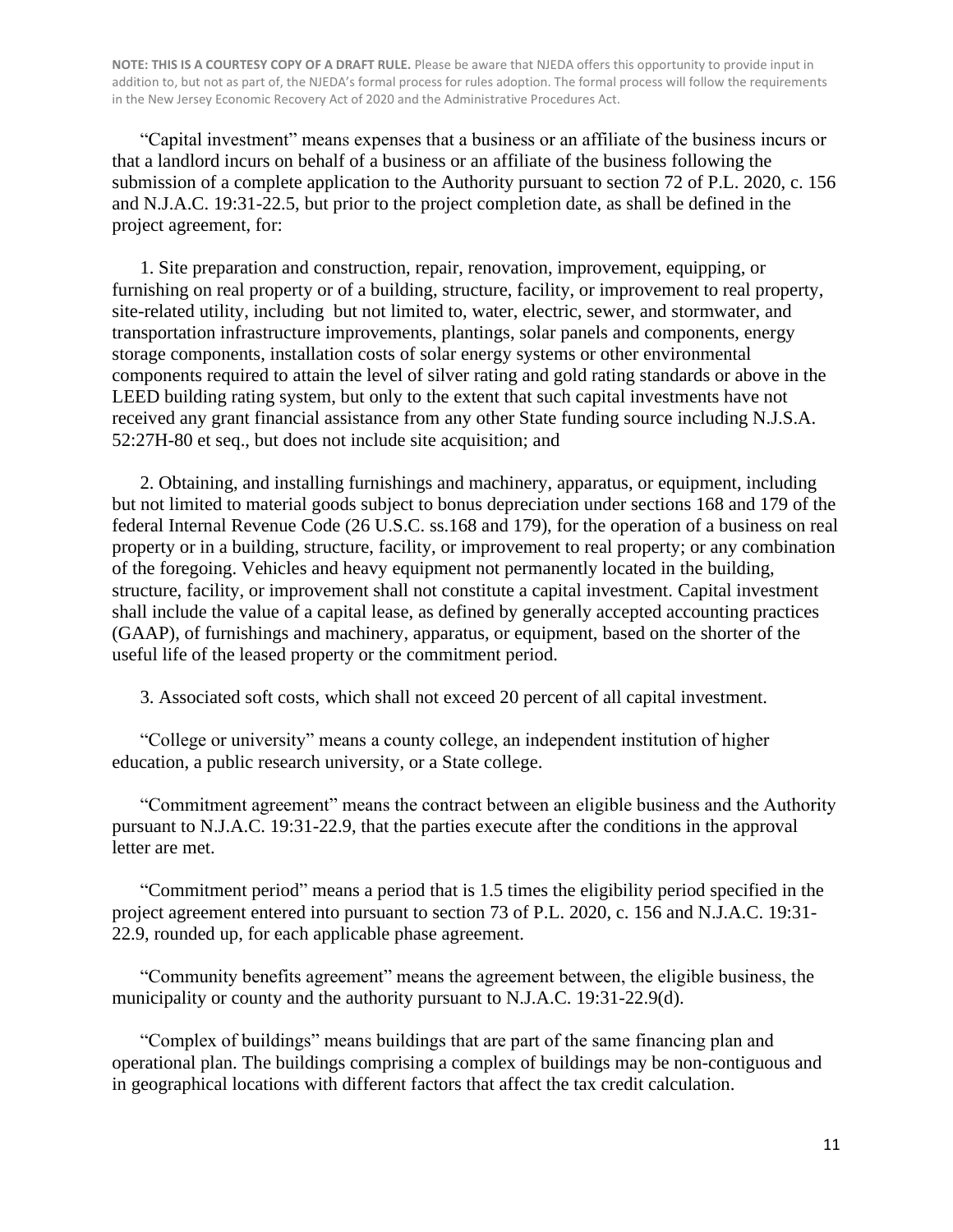"County college" means an educational institution established by one or more counties, pursuant to chapter 64A of Title 18A of the New Jersey Statutes.

"Director" means the Director of the Division of Taxation in the Department of the Treasury.

"Distressed municipality" means a municipality that is qualified to receive assistance under P.L. 1978, c. 14 (N.J.S.A. 52:27D-178 et seq.), a municipality under the supervision of the Local Finance Board pursuant to the provisions of the "Local Government Supervision Act (1947)," P.L. 1947, c. 151 (N.J.S.A. 52:27BB-1 et seq.), a municipality identified by the Director of the Division of Local Government Services in the Department of Community Affairs to be facing serious fiscal distress, a SDA municipality, or a municipality in which a major rail station is located.

"Doctoral university" means a university located within New Jersey that is classified as a doctoral university under the Carnegie Classification of Institutions of Higher Education's Basic Classification methodology on the effective date of P.L. 2017, c. 221.

"Eligibility period" means the period in which an eligible business may claim a tax credit under the program for a given project phase, beginning with the tax period in which the Authority accepts certification of the eligible business that it has met the capital investment, employment, and other eligibility requirements of the program for the respective project, or the respective project phase, pursuant to N.J.A.C. 19:31-22.9(e), and extending thereafter for a term of not more than seven years, with the term to be determined at the discretion of the applicant at application, provided that the term of the eligibility period may consist of nonconsecutive tax years if the applicant elects at any time after the end of the first tax period of the eligibility period to defer the continuation of the eligibility period to a subsequent tax period and the applicant is, at the time of the election, in compliance with the requirements of the program. The Authority may extend the eligibility period one additional tax period to accommodate a prorated payment pursuant to paragraph (2) of subsection a. of section 77 of P.L. 2020, c. 156 and N.J.A.C. 19:31-22.10(d).

"Eligible business" means any business that satisfies the criteria set forth in section 71 of P.L. 2020, c. 156 and N.J.A.C. 19:31-22.3 at the time of application for tax credits under the program.

"Eligible position" or "full-time job" means a full-time position in a business in this State which the business has filled with a full-time employee. An eligible position shall not include an independent contractor or consultant, unless the independent contractor or consultant meets the definition of a full-time employee. An eligible position may not include a position that is engaged in final point of sale retail, unless the position is located at a qualified business facility used in connection with the operation of a tourism destination project located in the Atlantic City Tourism District as established pursuant to section 5 of P.L. 2011, c. 18 (N.J.S.A. 5:12-219).

"Employment and Investment Corridor" means the portions of the qualified incentive area that are not located within a distressed municipality and which: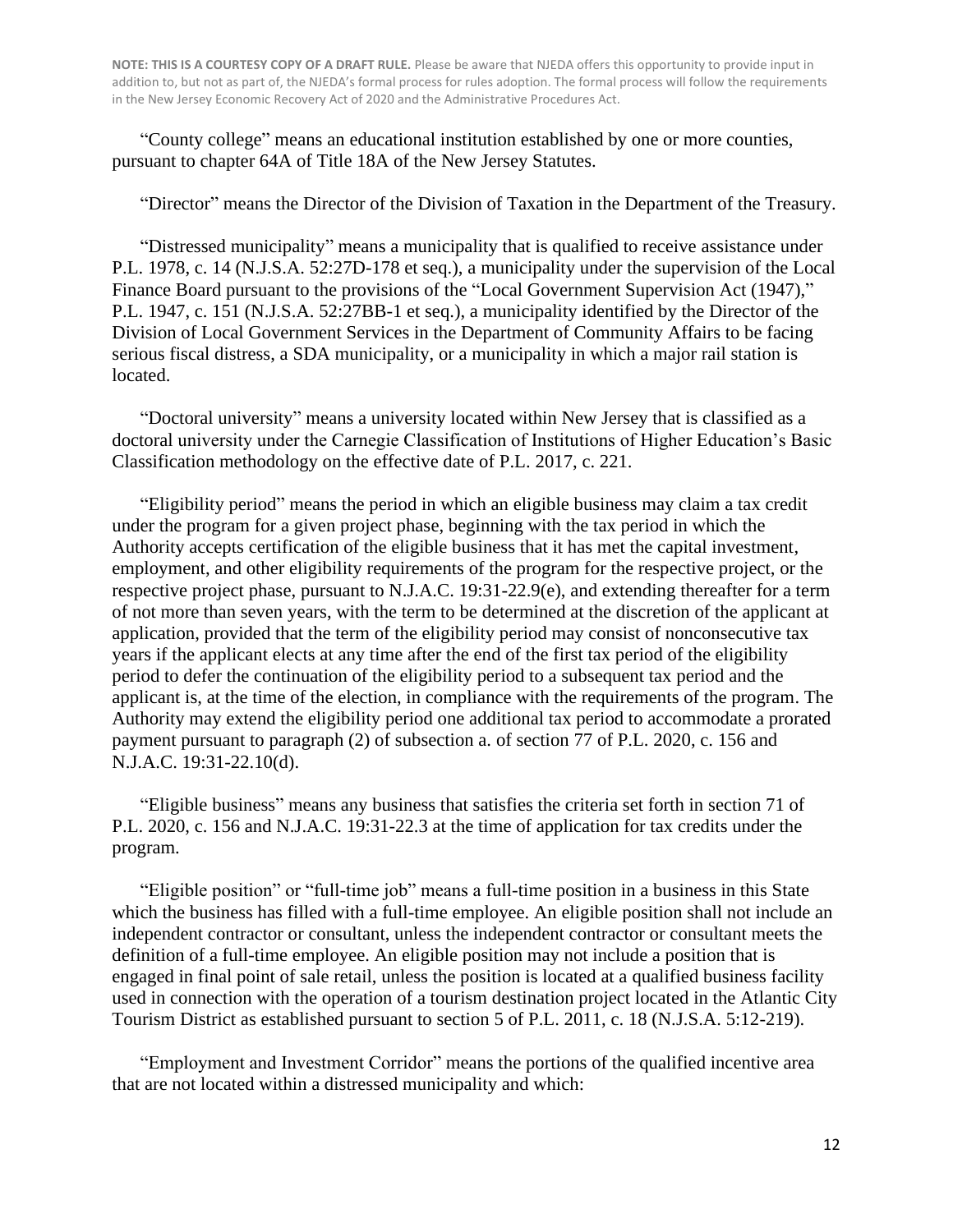1. Are designated pursuant to the "State Planning Act," P.L. 1985, c. 398 (N.J.S.A. 52:18A-196 et seq.), as Planning Area 1 (Metropolitan), Planning Area 2 (Suburban), a designated center under the State Development and Redevelopment Plan, or a designated growth center in an endorsed plan until June 30, 2013, or until the State Planning Commission revises and readopts New Jersey's State Strategic Plan and adopts regulations to revise this definition;

2. Intersect with portions of: a port district, a qualified incentive tract, or federally-owned land approved for closure under a federal Commission on Base Realignment and Closure action;

3. Are the proposed site of a qualified incubator facility, a tourism destination project, or transit oriented development; or

4. At the time of application, contain:

i. A vacant commercial building or campus having over 400,000 square feet of office, laboratory, or industrial space available for occupancy for a period of over one year, provided that "employment and investment corridor" shall no longer include the building or campus when there is less than 400,000 square feet of vacant space; or

ii. A site that has been negatively impacted by the approval of a "qualified business facility," as defined pursuant to section 2 of P.L. 2007, c. 346 (N.J.S.A. 34:1B-208).

"Enhanced area" means an urban transit hub as defined in section 2 of P.L. 2007, c. 346 (N.J.S.A. 34:1B-208); the five municipalities with the highest poverty rates according to the 2017 Municipal Revitalization Index; and, the three municipalities with the highest percentage of Supplemental Nutrition Assistance Program recipients according to the 2017 Municipal Revitalization Index.

"Full-time employee" means

1. A person:

i. Who is employed by a business for consideration for at least 35 hours a week and whose wages are subject to withholding as provided in the "New Jersey Gross Income Tax Act," N.J.S.54A:1-1 et seq.; or

ii. who is employed by a professional employer organization pursuant to an employee leasing agreement between the business and the professional employer organization for at least 35 hours a week and whose wages are subject to withholding as provided in the "New Jersey Gross Income Tax Act," N.J.S. 54A:1-1 et seq.; or

iii. who is a partner of a business who works for the partnership for at least 35 hours a week and whose distributive share of income, gain, loss, or deduction, or whose guaranteed payments, or any combination thereof, is subject to the payment of estimated taxes, as provided in the "New Jersey Gross Income Tax Act," N.J.S. 54A:1-1 et seq.; or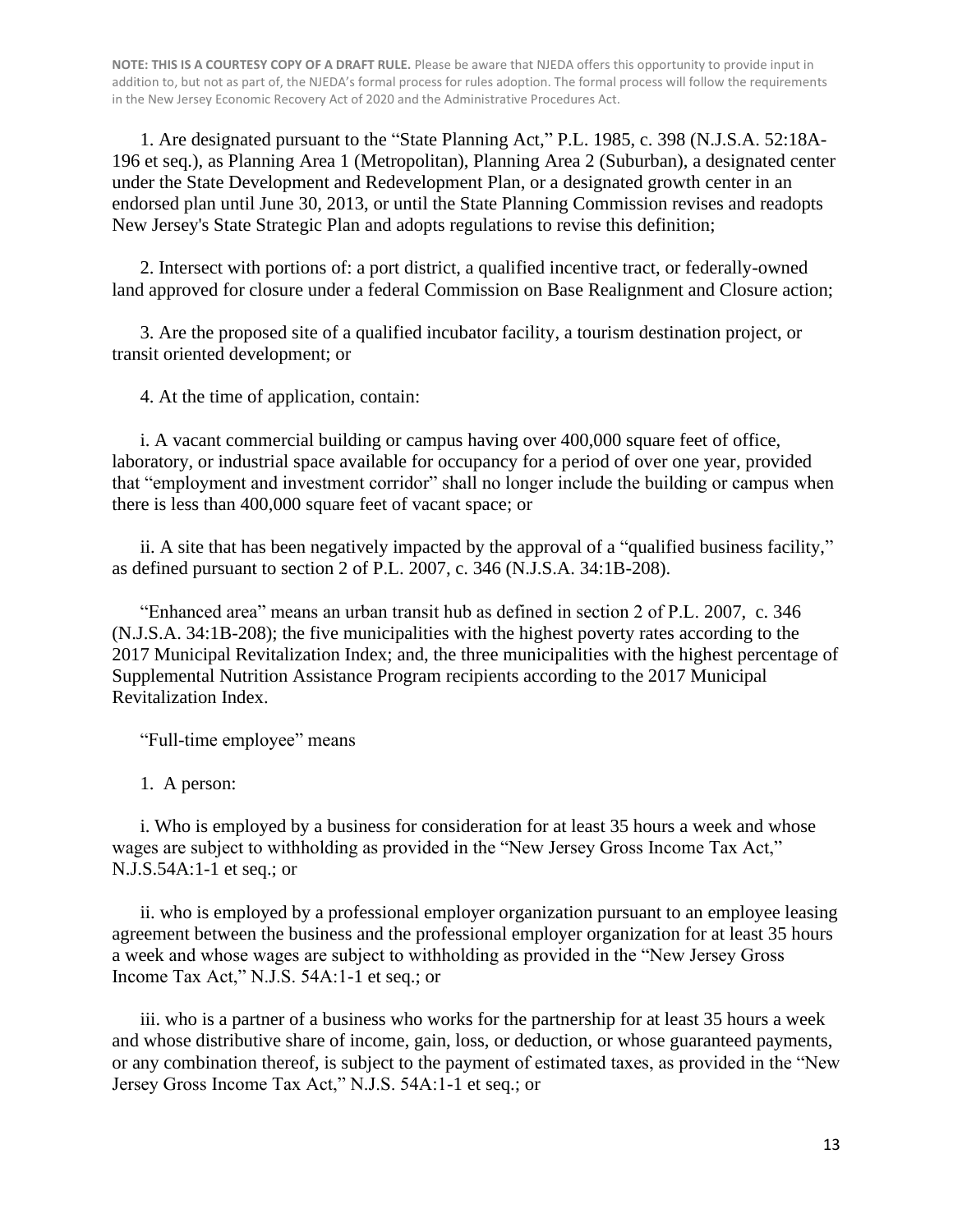iv. who is a resident of another State, and would be eligible under (a) through (c) above but whose income is not subject to the "New Jersey Gross Income Tax Act," N.J.S. 54A:1-1 et seq.

v. The Authority may determine a different number of hours a week or other standard of service generally accepted by custom or practice as full-time employment for (a) through (c) above. A "full-time employee" shall include, but shall not be limited to, an employee that has been hired by way of a labor union hiring hall or its equivalent, provided that the 35 hours of employment per week at, or associated with, the qualified business facility shall constitute one "full-time employee," regardless of whether or not the hours of work were performed by one or more persons.

2. A "full time employee" further means a person eligible under 1 above who, except for purposes of the Statewide workforce, and as evidenced by documentation acceptable to the Authority:

i. Is provided, by the business, no later than 90 days of hire, employee health benefits under a health benefits plan authorized pursuant to State or federal law; provided, however, that with respect to a logistics, manufacturing, energy, defense, aviation, or maritime business, excluding primarily warehouse or distribution operations, located in a port district having a container terminal, the requirement that employee health benefits are to be provided shall be deemed to be satisfied if the benefits are provided in accordance with industry practice by a third party obligated to provide such benefits pursuant to a collective bargaining agreement; and

ii. Is paid no less than \$15 per hour or 120 percent of the minimum wage fixed under subsection a. of section 5 of P.L. 1966, c. 113 (N.J.S.A. 34:11-56a4), whichever is higher.

3. "Full-time employee" shall not include any person who works as an independent contractor or on a consulting basis for the business or a contract worker whose income is subject to withholding as provided in the "New Jersey Gross Income Tax Act," N.J.S. 54A:1-1 et seq., except that any person working as an independent contractor or contract worker whose income is subject to withholding as provided in the "New Jersey Gross Income Tax Act," N.J.S. 54A:1-1 et seq., for the business shall be deemed a full-time employee if the business demonstrates to the Authority that:

i. The person working as an independent contractor or contract worker for the business works at least 35 hours per week or renders any other standard service generally accepted by custom or practice as full- time employment;

ii. The person is provided, at the date of initial engagement, as evidenced by documentation acceptable to the Authority, employee health benefits under a health benefits plan authorized pursuant to State or federal law; and

iii. The business provides documentation to the Authority to permit the Authority to verify the compensation paid to, the withholdings of, and the time worked by, the person working as an independent contractor or contract worker.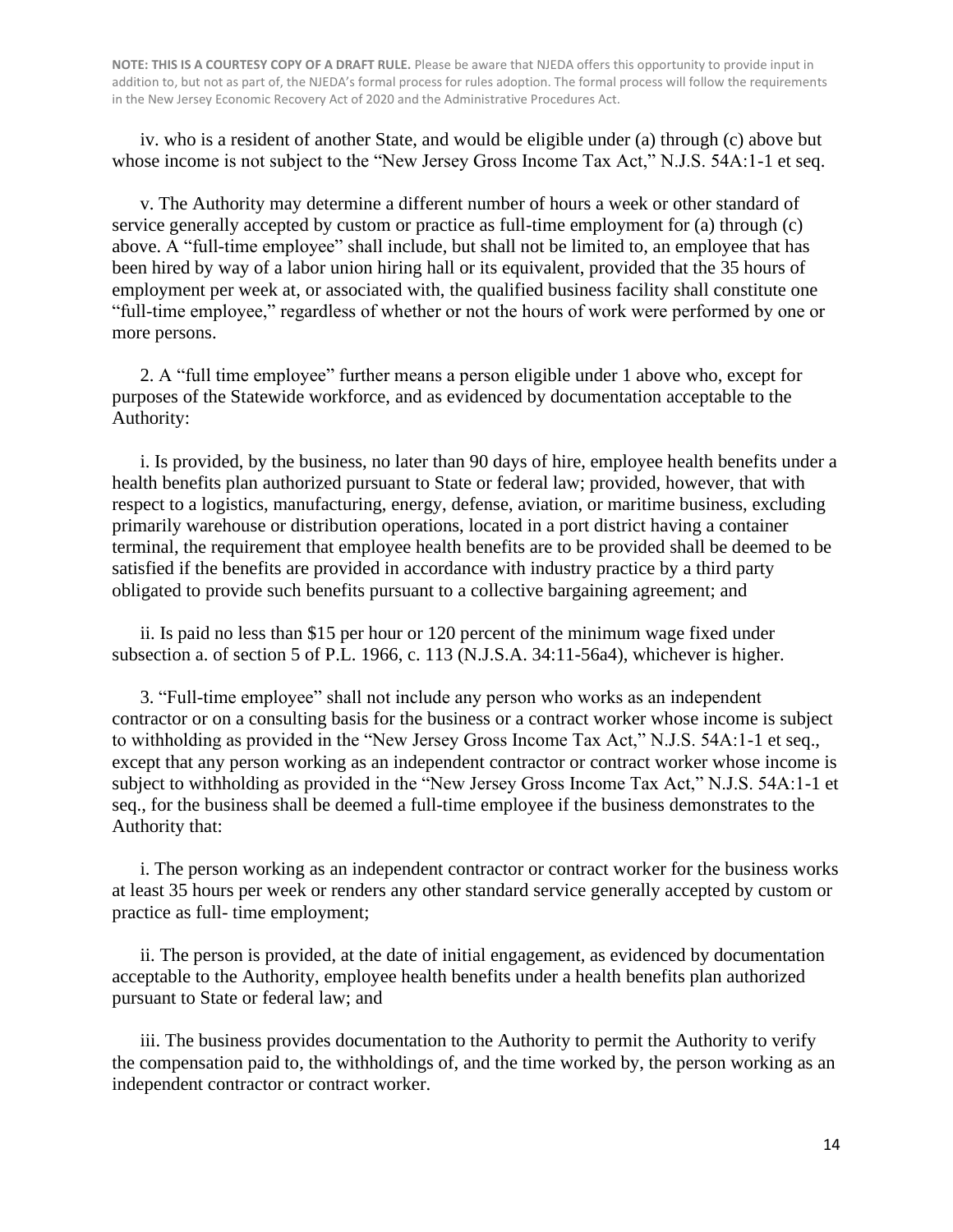iv. The business shall provide to the Authority an annual report that identifies the number of persons working as independent contractors or contract workers for the business and their contractual or partnering relationship with the business.

4. "Full-time employee" shall not include any person who, at the time of project application, works in New Jersey for consideration for at least 35 hours per week for the business, or who renders any other standard of service generally accepted by custom or practice as full-time employment, but who, prior to project application, works under an employee leasing agreement between the business and an employee leasing company that is not a professional employer organization or who was not provided, by the business, with employee health benefits under a health benefits plan authorized pursuant to State or federal law.

"Government-restricted municipality" means a municipality in this State with a municipal revitalization index distress score of at least 75, that met the criteria for designation as an urban aid municipality in the 2019 State fiscal year, and that, on the effective date of P.L. 2020, c. 156, is subject to financial restrictions imposed pursuant to the Municipal Stabilization and Recovery Act, P.L. 2016, c. 4 (N.J.S.A. 52:27BBBB-1 et seq.), or is restricted in its ability to levy property taxes on property in that municipality as a result of the State of New Jersey owning or controlling property representing at least 25 percent of the total land area of the municipality or as a result of the federal government of the United States owning or controlling at least 50 acres of the total land area of the municipality, which is dedicated as a national natural landmark.

"Incentive area" means:

- 1. An aviation district;
- 2. A port district;
- 3. A distressed municipality or transit hub municipality;

4. An area designated pursuant to the "State Planning Act," P.L. 1985, c. 398 (N.J.S.A. 52:18A-196 et seq.), as Planning Area 1 (Metropolitan), Planning Area 2 (Suburban), Planning Area 3 (Fringe Planning Area); or a Designated Center under the State Development and Redevelopment Plan, provided an area designated as Planning Area 2 (Suburban) or Planning Area 3 (Fringe Planning Area) or a Designated Center shall be located within a one-half mile radius of the mid-point, with bicycle and pedestrian connectivity, of a New Jersey Transit Corporation, Port Authority Transit Corporation, or Port Authority Trans-Hudson Corporation rail, bus, or ferry station, including all light rail stations, or a high frequency bus stop as certified by the New Jersey Transit Corporation.

5. An area located within a smart growth area and planning area designated in a master plan adopted by the New Jersey Meadowlands Commission pursuant to subsection (i) of section 6 of P.L. 1968, c. 404 (N.J.S.A. 13:17-6) or subject to a redevelopment plan adopted by the New Jersey Meadowlands Commission pursuant to section 20 of P.L. 1968, c. 404 (N.J.S.A. 13:17- 21);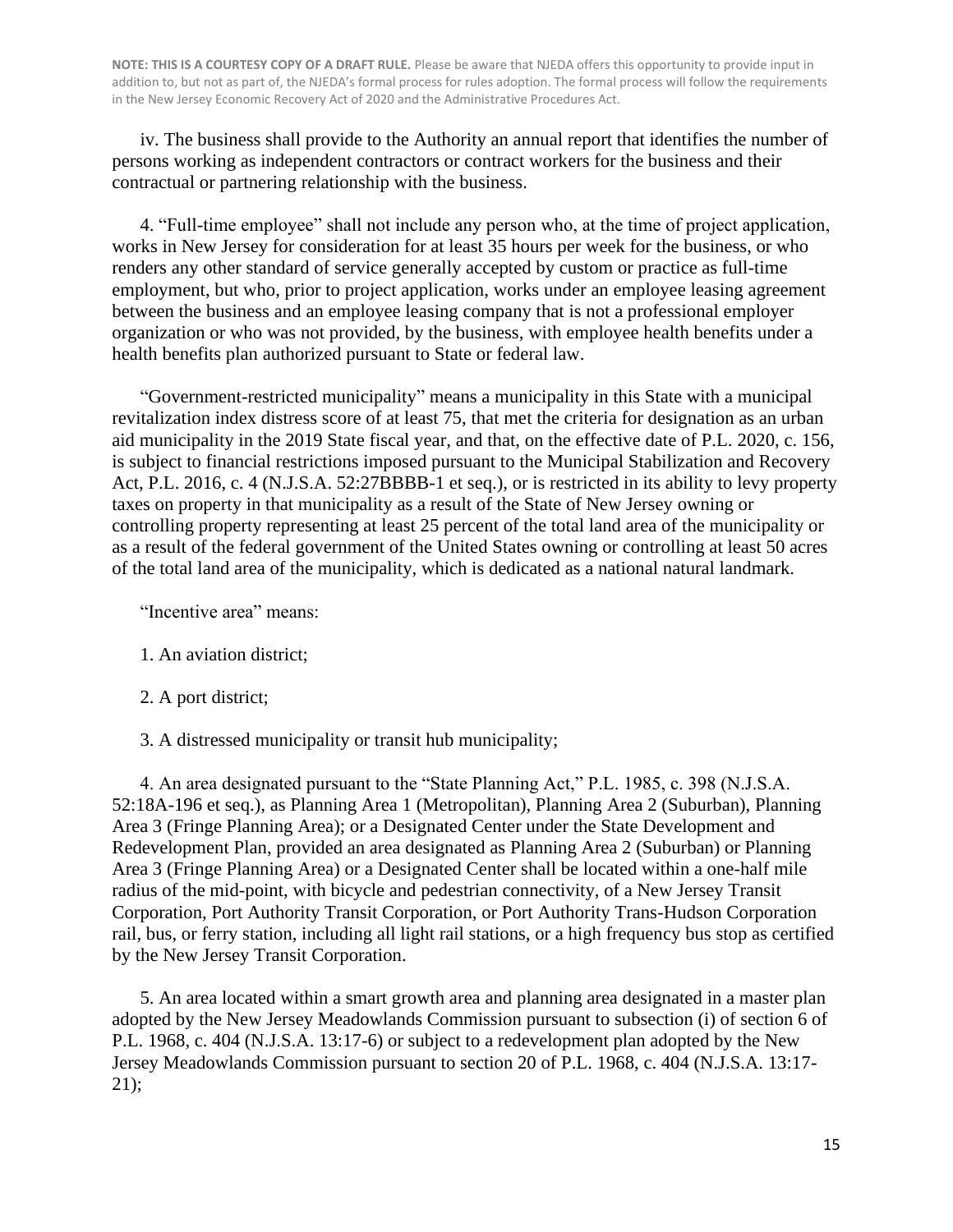6. An area located within any land owned by the New Jersey Sports and Exposition Authority, established pursuant to P.L.1971, c. 137 (N.J.S.A. 5:10-1 et seq.), within the boundaries of the Hackensack Meadowlands District as delineated in section 4 of P.L. 1968, c. 404 (N.J.S.A. 13:17-4);

7. An area located within a regional growth area, rural development area zoned for industrial use as of the effective date of P.L. 2016, c. 75, or town, village, or a military and federal installation area designated in the comprehensive management plan prepared and adopted by the Pinelands Commission pursuant to the "Pinelands Protection Act," P.L. 1979, c. 111 (N.J.S.A. 13:18A-1 et seq.);

8. An area located within a government-restricted municipality;

9. An area located within land approved for closure under any federal Commission on Base Realignment and Closure action;

10. An area located within an area designated pursuant to the "State Planning Act," P.L. 1985, c. 398 (N.J.S.A. 52:18A-196 et seq.), as Planning Area 4A (Rural Planning Area), Planning Area 4B (Rural/Environmentally Sensitive), or Planning Area 5 (Environmentally Sensitive), so long as that area designated as Planning Area 4A (Rural Planning Area), Planning Area 4B (Rural/Environmentally Sensitive), or Planning Area 5 (Environmentally Sensitive) is located within:

i. A designated center under the State Development and Redevelopment Plan;

ii. A designated growth center in an endorsed plan until the State Planning Commission revises and readopts New Jersey's State Strategic Plan and adopts regulations to revise this definition as it pertains to Statewide planning areas;

iii. Any area determined to be in need of redevelopment pursuant to sections 5 and 6 of P.L. 1992, c. 79 (N.J.S.A. 40A:12A-5 and N.J.S.A. 40A:12A-6) or in need of rehabilitation pursuant to section 14 of P.L. 1992, c. 79 (N.J.S.A. 40A:12A-14);

iv. Any area on which a structure exists or previously existed including any desired expansion of the footprint of the existing or previously existing structure provided the expansion otherwise complies with all applicable federal, State, county, and local permits and approvals; or

v. Any area on which an existing tourism destination project is located; or

11. An area located in a qualified opportunity zone.

"Independent institution of higher education" means a college or university incorporated and located in New Jersey, which by virtue of law, character, or license is a nonprofit educational institution authorized to grant academic degrees and which provides a level of education that is equivalent to the education provided by the State's public institutions of higher education, as attested by the receipt of and continuation of regional accreditation by the Middle States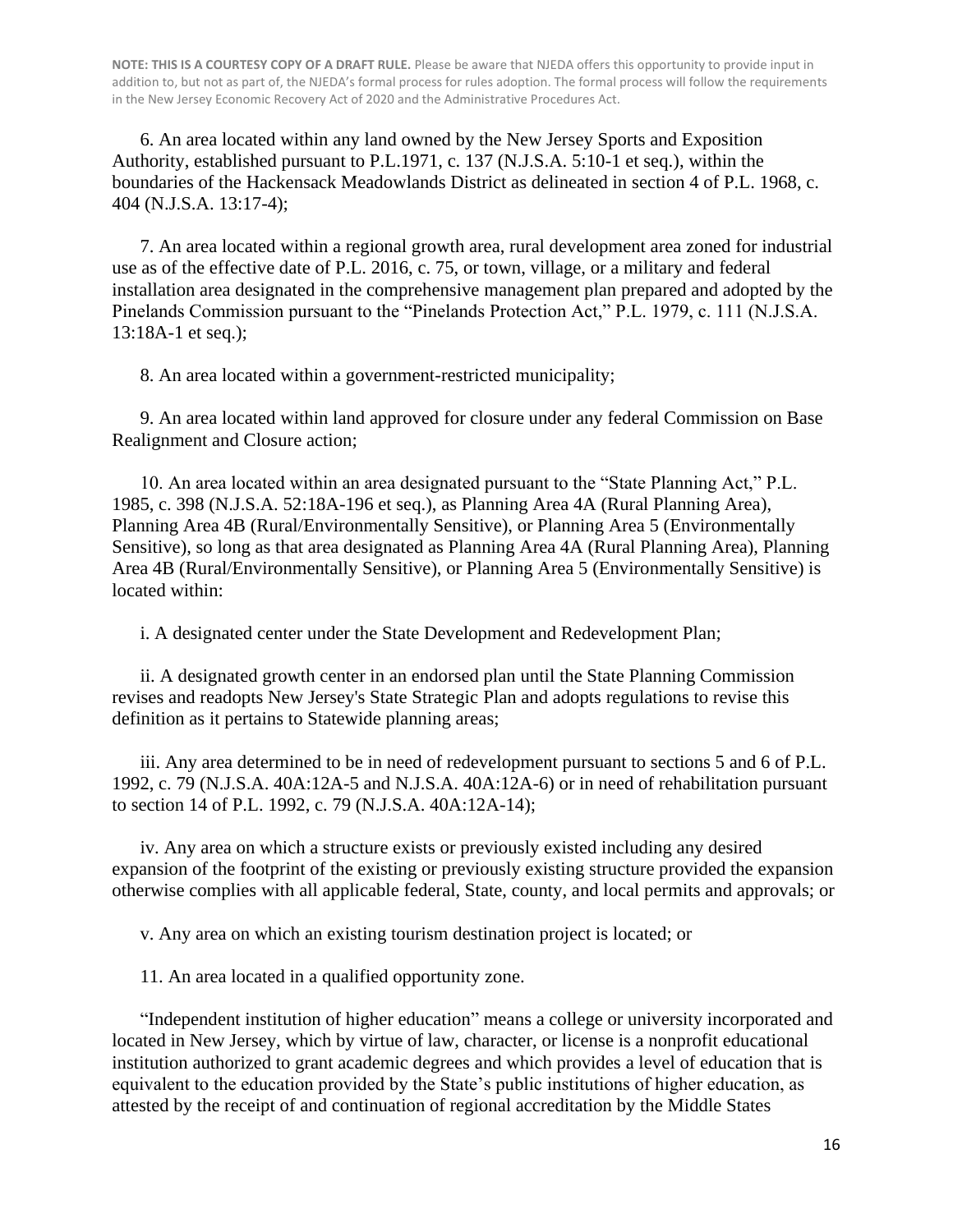Association of Colleges and Schools, and which is eligible to receive State aid under the provisions of the Constitution of the United States and the Constitution of the State of New Jersey, but does not include any educational institution dedicated primarily to the education or training of ministers, priests, rabbis, or other professional persons in the field of religion.

"Industrial premises" or "industrial space" means premises or space in which at least 51 percent of the square footage will be or has been used for the assembling, processing, manufacturing, or any combination thereof, of finished or partially finished products from materials or fabricated parts, including, but not limited to, factories or as a warehouse if the business uses the warehouse as part of the chain of distribution for products assembled, processed, manufactured, or any combination thereof, by the business at the qualified business facility; for the breaking or demolishing of finished or partially finished products; or for the production of oil or gas or the generation or transformation of electricity.

"Industrial use" means assembling, processing, manufacturing, or any combination thereof, of finished or partially finished products from materials or fabricated parts; the breaking or demolishing of finished or partially finished products; or the production of oil or gas or the generation or transformation of electricity. "Industrial use" includes farming purposes as that term is defined under 26 U.S.C. s.6420(c)(3)(A), undertaken in an industrial space.

"Infrastructure Fund" means the Recovery Infrastructure Fund established pursuant to section 79 of P.L. 2020, c. 156 and N.J.A.C. 19:31-22.18 to fund local infrastructure improvements.

"Labor harmony agreement" means an agreement between a business that serves as the owner or operator of a retail establishment or distribution center and one or more labor organizations, which requires, for the duration of the agreement: that any participating labor organization and its members agree to refrain from picketing, work stoppages, boycotts, or other economic interference against the business; and that the business agrees to maintain a neutral posture with respect to efforts of any participating labor organization to represent employees at an establishment or other unit in the retail establishment or distribution center, agrees to permit the labor organization to have access to the employees, and agrees to guarantee to the labor organization the right to obtain recognition as the exclusive collective bargaining representatives of the employees in an establishment or unit at the retail establishment or distribution center by demonstrating to the New Jersey State Board of Mediation, Division of Private Employment Dispute Settlement, or a mutually agreed-upon, neutral, third-party, that a majority of workers in the unit have shown their preference for the labor organization to be their representative by signing authorization cards indicating that preference. The labor organization or organizations shall be from a list of labor organizations which have requested to be on the list and which the Commissioner of Labor and Workforce Development has determined represent substantial numbers of retail or distribution center employees in the State.

"Major rail station" means a railroad station that is located within a qualified incentive area and that provides to the public access to a minimum of six rail passenger service lines operated by the New Jersey Transit Corporation.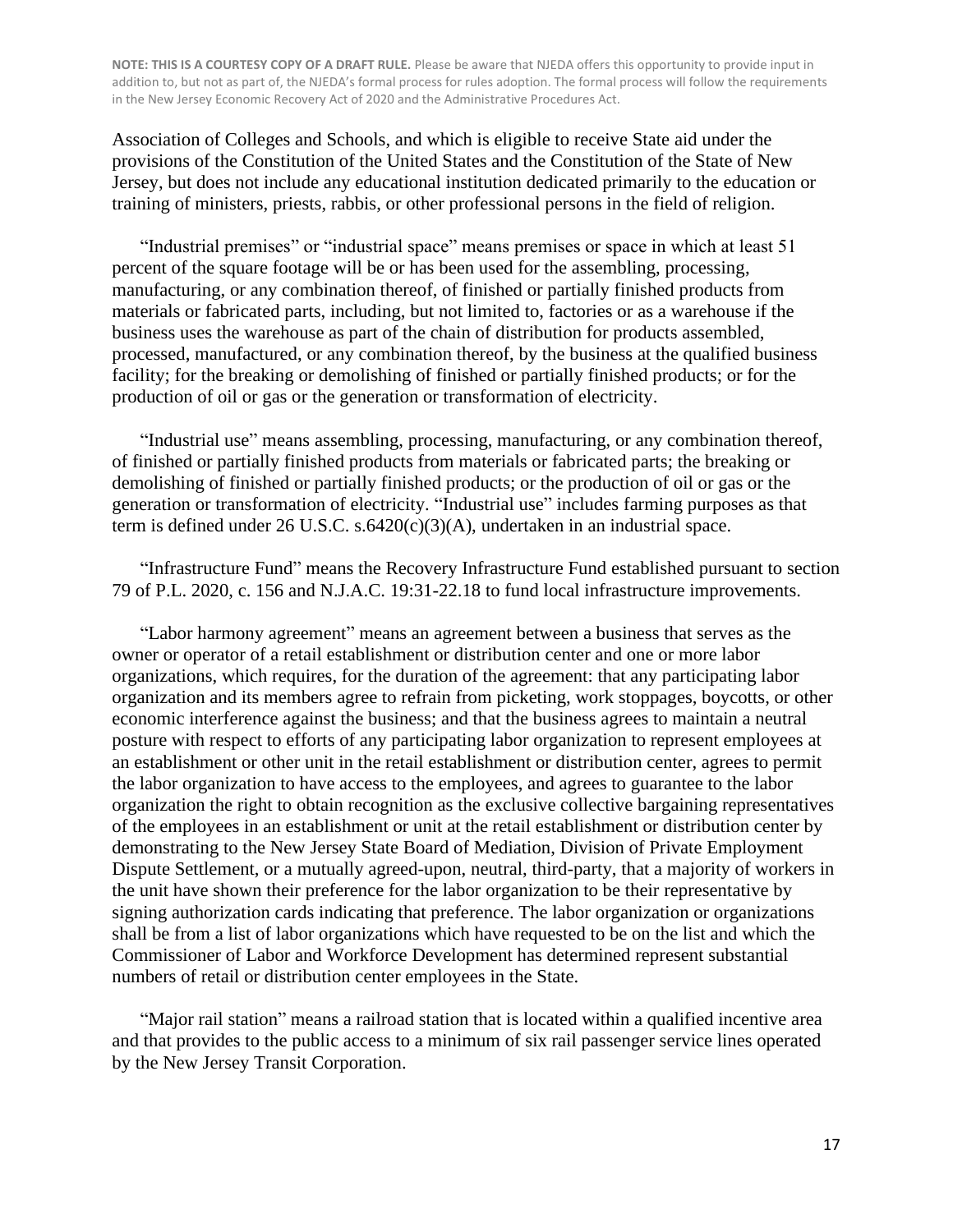"Mega project" means a project of special economic importance, at which 500 or more new full-time jobs are created, having capital investment of at least \$50,000,000 in a targeted industry and which provides opportunities to leverage leadership in a high-priority targeted industry as demonstrated by factors including, but not limited to: being undertaken by a business that is making an industry leading investment in a new technology or high-growth sub-industry level or catalyzing a new sub-industry or industry-cluster within the State.

"Minimum environmental and sustainability standards" means the standards established by the Authority in accordance with the green building manual prepared by the Commissioner of Community Affairs pursuant to section 1 of P.L. 2007, c. 132 (N.J.S.A. 52:27D-130.6), regarding the use of renewable energy, energy-efficient technology, and non-renewable resources to reduce environmental degradation and encourage long-term cost reduction.

"Municipal Revitalization Index" means the most updated municipal revitalization distress score as published at time of project Board approval by the Department of Community Affairs.

"New full-time job" means an eligible position that did not previously exist in this State created by a business at, or associated with, a qualified business facility. For the purposes of determining the number of new full-time jobs, the eligible positions of an affiliate shall be considered eligible positions of the business. A new full-time job is at a qualified business facility if the business demonstrates to the Authority's satisfaction that the employee filling the new full-time job spends at least 80 percent of his or her work time at the qualified business facility, and a new full-time job is associated with a qualified business facility if the business informs the Authority of the qualified business facility with which the employee is associated and demonstrate to the Authority's satisfaction that the employee spends at least 80 percent of his or her work time in this State.

"Other eligible area" means the portions of the incentive area that are not located within a distressed municipality, or the employment and investment corridor.

"Partnership" means an entity classified as a partnership for federal income tax purposes.

"Phased project" means a project with an initial phase that is a mega project and each subsequent phase includes a minimum capital investment of \$25 million and minimum of 250 new full-time jobs.

"Port district" means the portions of an incentive area that are located within the "Port of New York District" of the Port Authority of New York and New Jersey, as defined in Article II of the Compact Between the States of New York and New Jersey of 1921; or a 15-mile radius of the outermost boundary of each marine terminal facility established, acquired, constructed, rehabilitated, or improved by the South Jersey Port District established pursuant to "The South Jersey Port Corporation Act," P.L. 1968, c. 60 (N.J.S.A. 12:11A-1 et seq.).

"Professional employer organization" means an employee leasing company registered with the Department of Labor and Workforce Development pursuant to P.L. 2001, c.260 (N.J.S.A. 34:8-67 et seq.).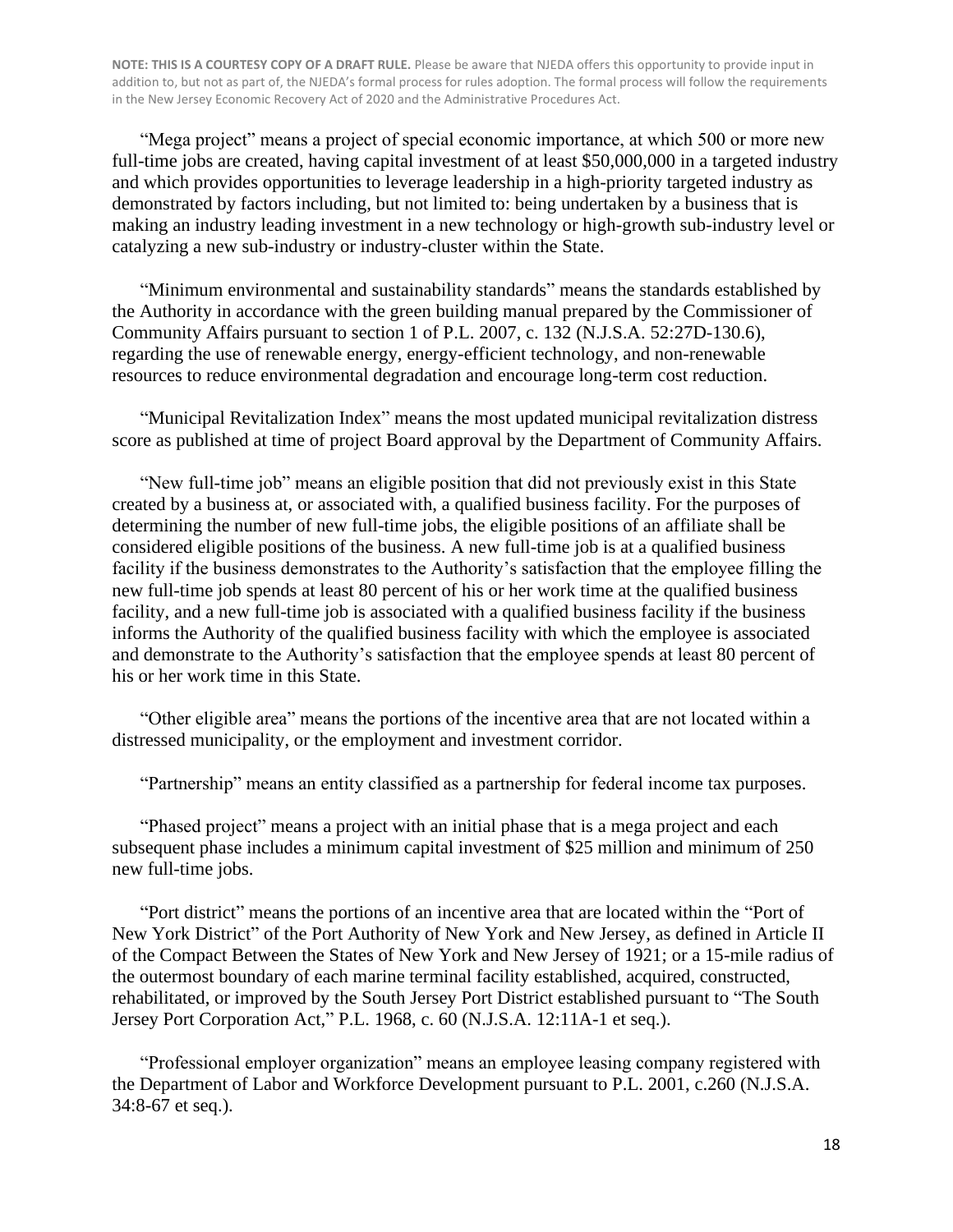"Program" means the Emerge Program established by section 4 of P.L. 2020, c. 156 and as implemented by this subchapter.

"Project" means the capital investment at a qualified business facility and the employment commitment pursuant to the project agreement.

"Project agreement" or "incentive agreement" means the approval letter and the commitment agreement executed between an eligible business and the Authority, which together set forth the terms and conditions under which the eligible business may receive the tax credit award authorized pursuant to the program.

"Project phase agreement" or "incentive phase agreement" means a sub-agreement of the project agreement that governs the timing, capital investment, employment levels, and other applicable details of the respective phase.

"Public research university" means a public research university as defined in section 3 of P.L. 1994, c. 48 (N.J.S.A. 18A:3B-3).

"Qualified business facility" means any building, complex of buildings, or structural components of buildings, and all machinery and equipment located therein, used in connection with the operation of a business that is not engaged in final point of sale retail business at that location, unless the building, complex of buildings or structural components of buildings, and all machinery and equipment therein, are used in connection with the operation of a tourism destination project located in the Atlantic City Tourism District as established pursuant to section 5 of P.L. 2011, c. 18 (N.J.S.A. 5:12-219). In determining whether a qualified business facility for professional services is engaged in final point of sale retail, the Authority shall consider several factors, including, but not limited to, whether the business is a small business and whether the preponderance of its customer base is located within this State.

"Quality child care facility" means a child care center licensed by the Department of Children and Families, operating continuously, which has not been subject to an enforcement action, and which has and maintains a total licensed capacity of at least 60 children age 6 years or younger.

"Qualified incentive tract" means a population census tract having a poverty rate of 20 percent or more; or, a census tract in which the median family income for the census tract does not exceed 80 percent of the greater of the Statewide median family income or the median family income of the metropolitan statistical area in which the census tract is situated.

"Qualified incubator facility" means a commercial building located within an incentive area: that contains 5,000 or more square feet of office, laboratory, or industrial space; that is located near, and presents opportunities for collaboration with, a research institution, teaching hospital, college, or university; and within which at least 50 percent of the gross leasable area is restricted for use by one or more technology startup companies during the commitment period.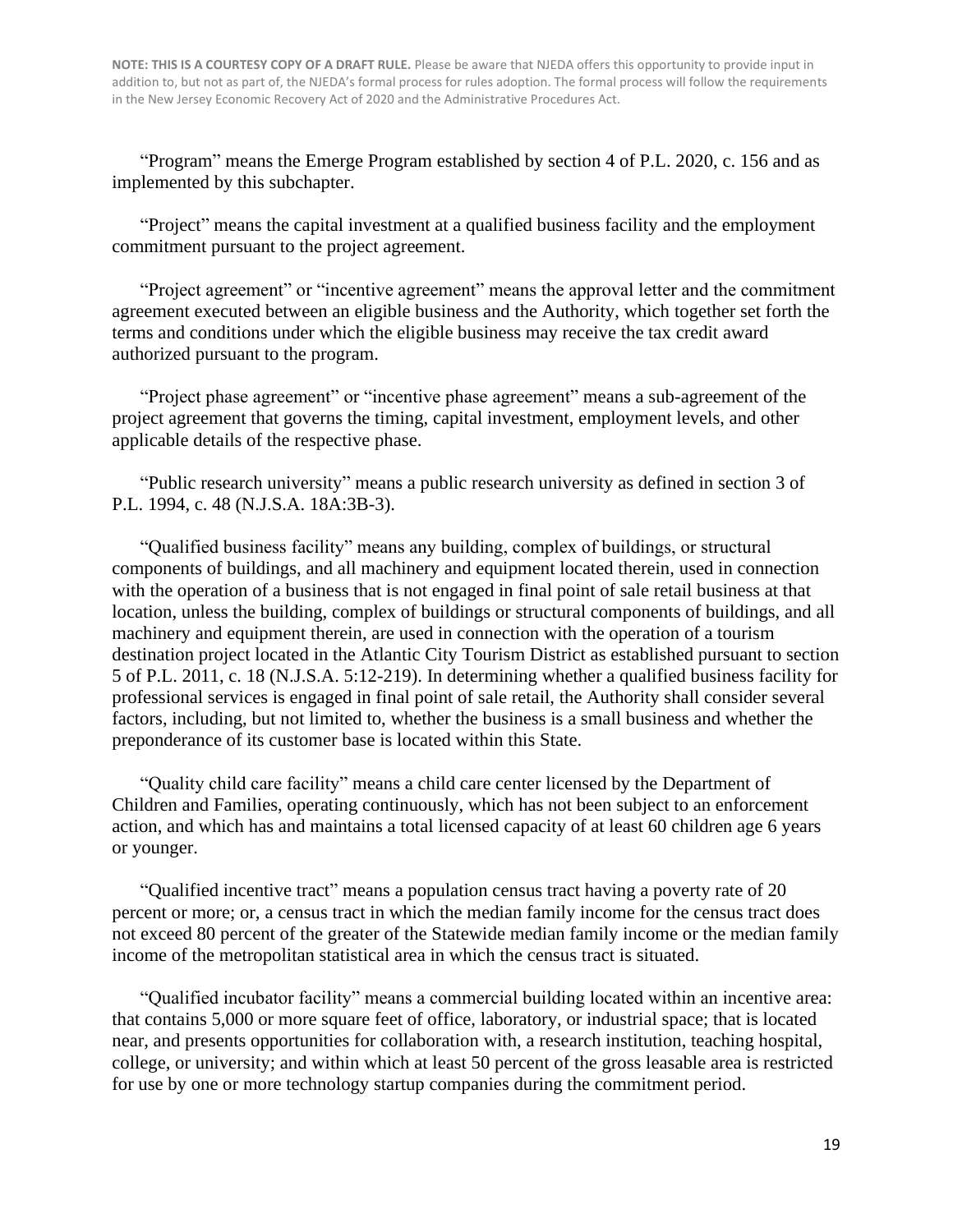"Qualified opportunity zone" means a federal population census tract in this State that was eligible to be designated as a qualified opportunity zone pursuant to 26 U.S.C. s.1400Z-1.

"Research and development premises" or "research and development space" means premises or space in which at least 51 percent of the square footage will be or has been used for research and development.

"Retained full-time job" means an eligible position that currently exists in this State and is filled by a full-time employee, but which, because of a potential relocation by the business, is at risk of being lost to another state or country or of being eliminated. For the purposes of determining the number of retained full-time jobs, the eligible positions of an affiliate shall be considered eligible positions of the business.

"SDA district" means an SDA district as defined in section 3 of P.L. 2000, c. 72 (N.J.S.A. 18A:7G-3).

"SDA municipality" means a municipality in which an SDA district is situated.

"Small business" means a business engaged primarily in a targeted industry with fewer than 100 employees, as determined six months before application and at the time of application. Employees of a small business shall include a person who is employed by a business for consideration for at least 35 hours a week; who is employed pursuant to an employee leasing agreement for at least 35 hours a week; or who is a partner of a business who works for the partnership for at least 35 hours a week. Employee of a small business shall also include any person who works as an independent contractor for the business or a contract worker who works at the business for at least 35 hours a week. For those persons who are employed by the business or who work for the business as independent contractors or contract workers for less than 35 hours, 35 hours of employment a week shall constitute one employee, regardless of whether or not the hours of work were performed by one or more persons. The Authority may determine a different number of hours a week or other standard of service generally accepted by custom or practice as full-time employment. For purposes of the number of employees, a small business shall include all of its affiliates, regardless of whether the affiliate may contribute full-time jobs or capital investment to the project.

"Soft costs" means all costs associated with financing, design, engineering, legal, or real estate commissions, including but not limited to, architect fees, permit fees, loan origination and closing costs, construction management, and freight and shipping delivery but not including early lease termination costs, air fare, mileage, tolls, gas, meals, packing material, marketing, temporary signage, consultant fees, Authority fees, loan interest payments, escrows, or other similar costs.

"Square foot" or "Square footage" means the sum of all areas on all floors of a building or structure included within the outside faces of its exterior walls, including all vertical penetration areas, for circulation and shaft areas that connect one floor to another, disregarding cornices, pilasters, buttresses, and similar structures, that extend beyond the wall faces.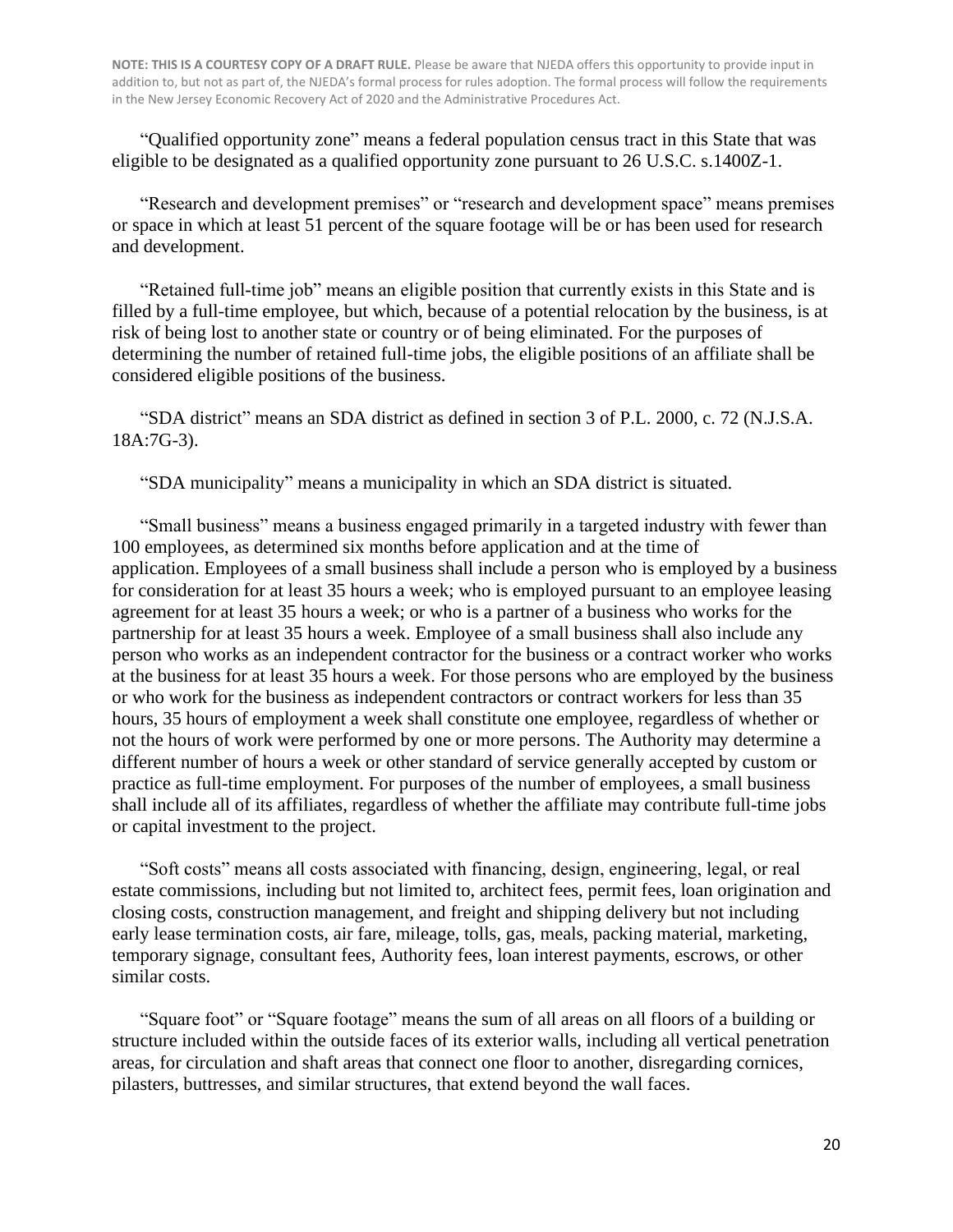"Square foot of gross leasable area" or "Square footage of gross leasable area" or "Gross leasable area" means rentable area of the building or structure as calculated pursuant to the measuring standards of the project. This standard will be defined in the lease for tenant applicants. The rentable area measures the tenant's pro rata portion of the entire office floor, including public corridors, restrooms, janitor closets, utility closets, and machine rooms used in common with other tenants, but excluding elements of the building or structure that penetrate through the floor to areas below. The rentable area of a floor is fixed for the life of a building or structure and is not affected by changes in corridor sizes or configuration.

"State college" means a State college or university established pursuant to chapter 64 of Title 18A of the New Jersey Statutes.

"Statewide workforce" means the total number of full-time employees in the Statewide workforce of the business and any affiliate of the business, if the affiliate contributes any capital investment or full-time employees. Statewide workforce shall not include: a new eligible position at, or associated with, the qualified business facility, unless the new eligible position is in addition to the number of full-time employees specified in the commitment agreement and the business is not receiving an additional tax credit award for the new eligible position; or, full-time employees at any final point of sale retail facilities, unless the award includes full-time employees engaged in final point of sale retail.

"Targeted industry" means any industry identified from time to time by the Authority which shall initially include advanced transportation and logistics, advanced manufacturing, aviation, autonomous vehicle and zero-emission vehicle research or development, clean energy, life sciences, hemp processing, information and high technology, finance and insurance, professional services, film and digital media, non-retail food and beverage businesses including food innovation, and other innovative industries that disrupt current technologies or business models. A project shall be considered to be in a targeted industry if the activity undertaken by the fulltime employees will be in a targeted industry, or if the business is in a targeted industry. An eligible business shall be considered to be in a targeted industry, if the project is for full-time employees of a division or subsidiary that falls within the definition of a targeted industry. A division or affiliate of an eligible business that is in a targeted industry shall be considered to be in a targeted industry, even if the project is for full-time employees that do not work directly in the targeted industry. The Authority may consider whether a business fits into another innovative industry that disrupts current technologies or business models, by assessing factors such as, whether businesses in the industry are offering products or services that significantly improve current market offerings on the basis of price or other performance levels, whether the new industry creates opportunities for new firms to enter and redefine the supply chain or value chain of an industry, or whether the industry utilizes new technology or business processes that allow New Jersey-based firms to collect a share of revenues that were traditionally only available to companies in other geographies.

"Total project cost" means the greater of the actual cost or the estimated cost to be incurred in connection with the project by the business or its landlord until the issuance of a permanent certificate of occupancy, or upon such other event evidencing project completion as set forth in the commitment agreement.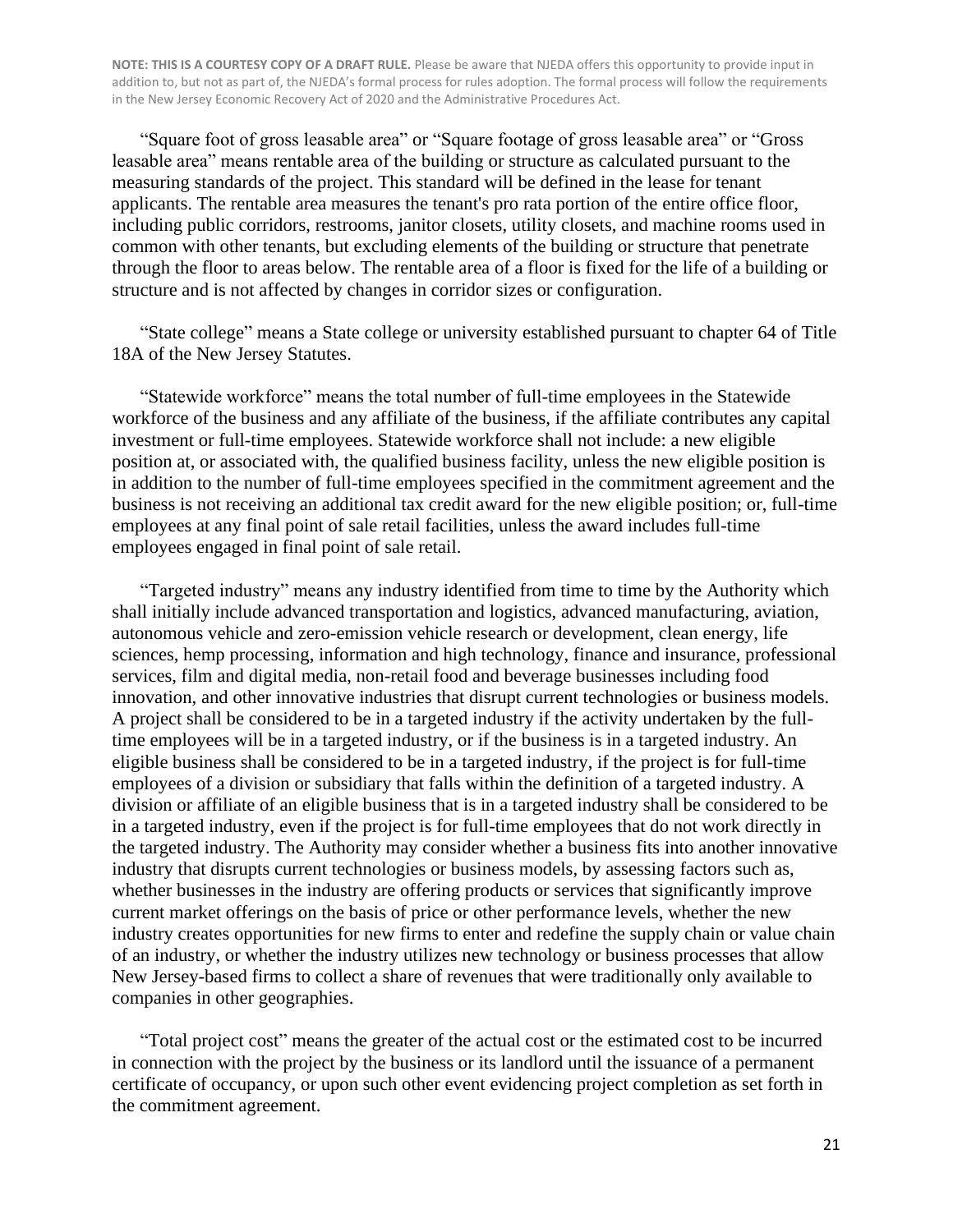"Tourism destination project" means a qualified non-gaming business facility that will be among the most visited privately owned or operated tourism or recreation sites in the State, and which is located within the incentive area and has been determined by the Authority to be in an area appropriate for development and in need of economic development incentive assistance, including a non-gaming business within an established tourism district with a significant impact on the economic viability of that tourism district.

"Transit oriented development" means a qualified business facility located within a 1/2-mile radius, or one-mile radius for projects located in a Government-restricted municipality, surrounding the mid-point of a New Jersey Transit Corporation, Port Authority Transit Corporation, or Port Authority Trans-Hudson Corporation rail, bus, or ferry station platform area, including all light rail stations.

"Transit hub" means an urban transit hub, as defined in section 2 of P.L. 2007, c. 346 (N.J.S.A. 34:1B-208), that is located within an eligible municipality, as defined in section 2 of P.L. 2007, c. 346 (N.J.S.A. 34:1B-208), and that is also located within an incentive area.

"Transit hub municipality" means a Transit Village or a municipality: which qualifies for State aid pursuant to P.L. 1978, c. 14 (N.J.S.A. 52:27D-178 et seq.), or which has continued to be a qualified municipality thereunder pursuant to P.L. 2007, c. 111; and, in which 30 percent or more of the value of real property was exempt from local property taxation during tax year 2006. The percentage of exempt property shall be calculated by dividing the total exempt value by the sum of the net valuation which is taxable and that which is tax exempt.

"Transit Village" means a municipality that has been designated as a transit village by the Commissioner of Transportation and the Transit Village Task Force.

"Withholdings" means the amount withheld by a business from the wages of full-time employees or estimated taxes paid by, or on behalf of, partners that are full-time employees, or any combination thereof, pursuant to the "New Jersey Gross Income Tax Act," N.J.S.A. 54A:1-1 et seq. Withholdings shall not include amounts withheld by a business from stock options or from stock options, money, or other payments given to a full-time employee pursuant to the termination of employment of the full-time employee. Withholdings shall include amounts withheld by a business from money or other payments given to a full-time employee pursuant to a bonus for commencing employment or for services rendered by the full-time employee.

#### **19:31-22.3 Eligibility criteria**

(a) Beginning on January 7, 2021, the effective date of P.L. 2020, c. 156, but prior to March 1, 2027, to be eligible for tax credits under the program, a business's owner or authorized agent of the owner, shall demonstrate to the Authority at the time of application that:

1. The business will make, acquire, or lease a capital investment at the qualified business facility equal to or greater than the applicable amount set forth in subsection (b) of this section;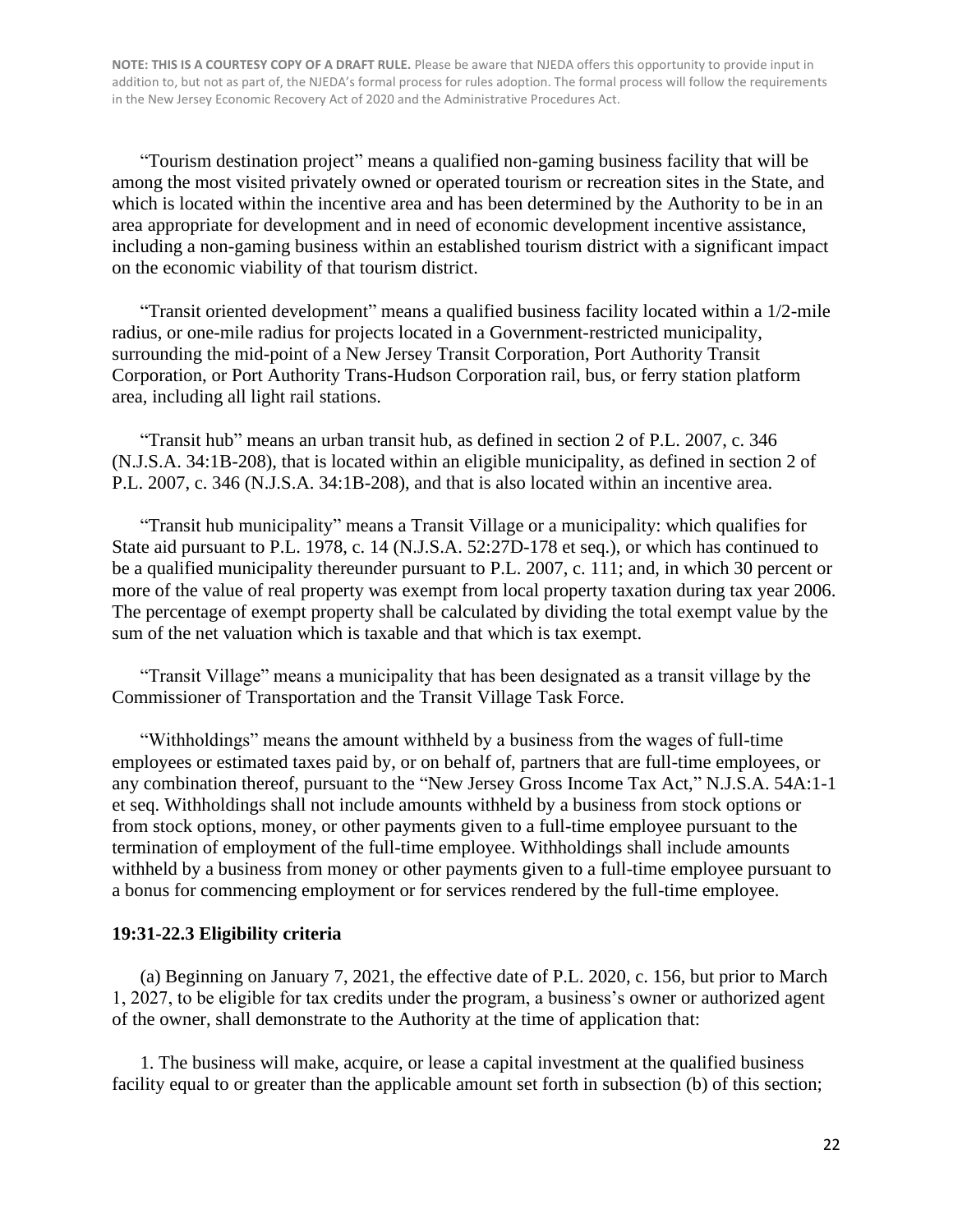2. The business will create or retain new and retained full-time jobs at, or associated with, the qualified business facility in an amount equal to or greater than the applicable number set forth in subsection (c) of this section. To be eligible as an eligible position or full-time job, the business must demonstrate to the Authority's satisfaction that the employee spends at least 80 percent of her or his work time in this State and that the eligible position requires an employee to have his or her primary place of work in this State;

3. The qualified business facility is located in a qualified incentive area;

4. The award of tax credits will be a material factor in the business's decision to create or retain the number of new and retained full-time jobs set forth in its application, except that:

i. The award of tax credits shall not be considered a material factor in the creation or retention of full-time jobs filled by employees providing professional services, as defined in N.J.S.A. 14A:17-3(1), and their direct administrative support staff, unless as of the date of the business's application, the full-time job is filled by an employee whose primary business office is located outside of the State. Direct administrative support staff shall not include employees in information technology, human resources, or employee relations positions; and

ii. In determining whether a position relating to professional services not excluded by i. above shall be considered final point of sale retail for which the award of tax credits shall not be considered a material factor in the creation or retention of the full-time job, the Authority shall consider several factors, including, but not limited to, whether the business is a small business or whether the preponderance of its customer base is located within this State.

5. The award of tax credits, the capital investment resultant from the award of tax credits, and the resultant creation and retention of new and retained full-time jobs will yield a net positive economic benefit to the State equaling at least 400 percent of the requested tax credit allocation amount, or for a phased project the requested tax credit allocation amount for the initial phase, and on a cumulative basis each phase thereafter, which determination shall be calculated prior to considering the value of the requested tax credit under the program and shall be based on the benefits generated during the period of time from approval through the end of the commitment period, or through the end of the longer period of extended commitment that the business may elect for purposes of receiving credit for benefits projected to occur after the expiration of the commitment period, pursuant to N.J.A.C. 19:31-22.7(f), except that:

i. An award of tax credits to a business for a qualified business facility located in a distressed municipality or transit hub municipality shall yield a net economic positive benefit to the State, based on the benefits generated during the period of time from approval through the end of the commitment period, that equals at least 300 percent of the requested tax credit amount;

ii. An award of tax credits to a business for a qualified business facility located in a government-restricted municipality, or for a mega project, shall yield a net positive economic benefit to the State, based on the benefits generated during the period of time from approval through the end of the commitment period, that equals at least 200 percent of the requested tax credit amount;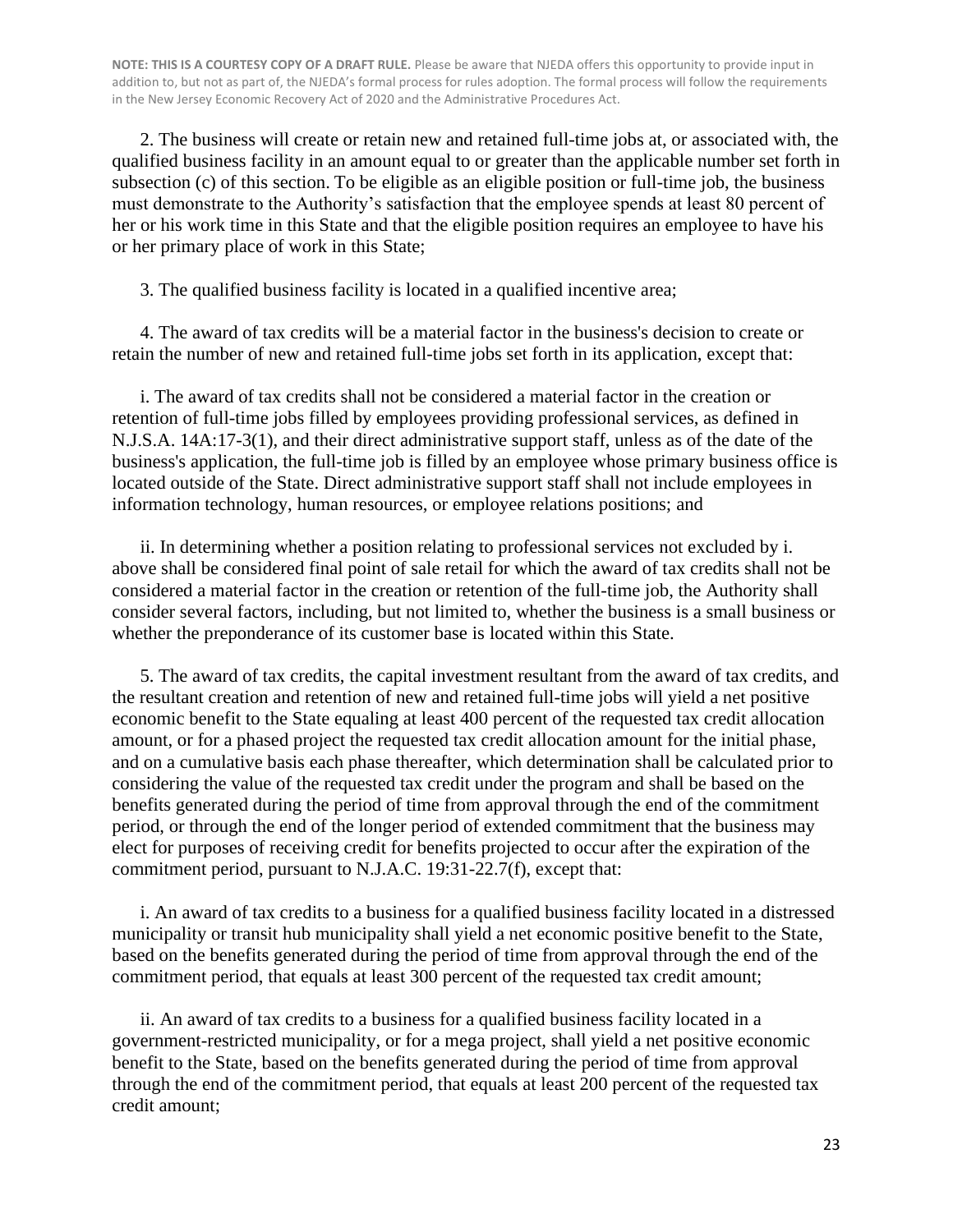iii. The net positive economic benefits shall be evaluated on a present value basis with the requested tax credit allocation amount discounted to present value at the same discount rate as the benefits from capital investment resultant from the award of tax credits and the resultant retention and creation of full-time jobs as provided in subparagraph iv. of this paragraph; and

iv. The net positive economic benefits shall be discounted to reflect the uncertainty of the business's location after the commitment period expires, provided that a business may elect a period of extended commitment for which time the economic benefits shall be creditable to the determination of the net positive economic benefit of the project, and a business electing a period of extended commitment and failing to maintain the project through the expiration of that extended commitment period shall be obligated to repay a proportion of the incremental benefits received on account of having extended the commitment period, taking into consideration the number of years of extended commitment during which the business maintained the project;

v. If, during the term of the program, the methodology used by the Authority in projecting the net positive economic benefits of a project in making the determination required pursuant to this paragraph is modified, in all instances, the respective percentages by which the benefits must exceed the requested tax credit allocation amount set forth pursuant to this paragraph 5 may be adjusted prospectively to ensure consistent application of the respective thresholds in this paragraph 5 applied to each application. Any modification to the methodology and respective percentages shall be applied to pending applications and to projects that have been previously approved if the business requests a modification or this subchapter or the incentive agreement requires or authorizes the Authority to conduct a reevaluation of the net positive economic benefit;

6. The qualified business facility shall be in compliance with minimum environmental and sustainability standards;

7. The project shall comply with the authority's affirmative action requirements, adopted pursuant to section 4 of P.L. 1979, c. 303 (N.J.S.A. 34:1B-5.4) and N.J.A.C. 19:30-3.1 et seq.; and

8. Each worker employed to perform construction work or building services work at the qualified business facility shall be paid not less than the prevailing wage rate for the worker's craft or trade, as determined by the Commissioner of Labor and Workforce Development pursuant to P.L. 1963, c. 150 (N.J.S.A 34:11-56.25 et seq.) and P.L. 2005, c. 379 (N.J.S.A. 34:11-56.58 et seq.), unless:

i. The work performed under the contract is performed at a qualified business facility owned by a landlord that is not a business receiving authority assistance;

ii. The landlord is a party to the construction contract or building services contract;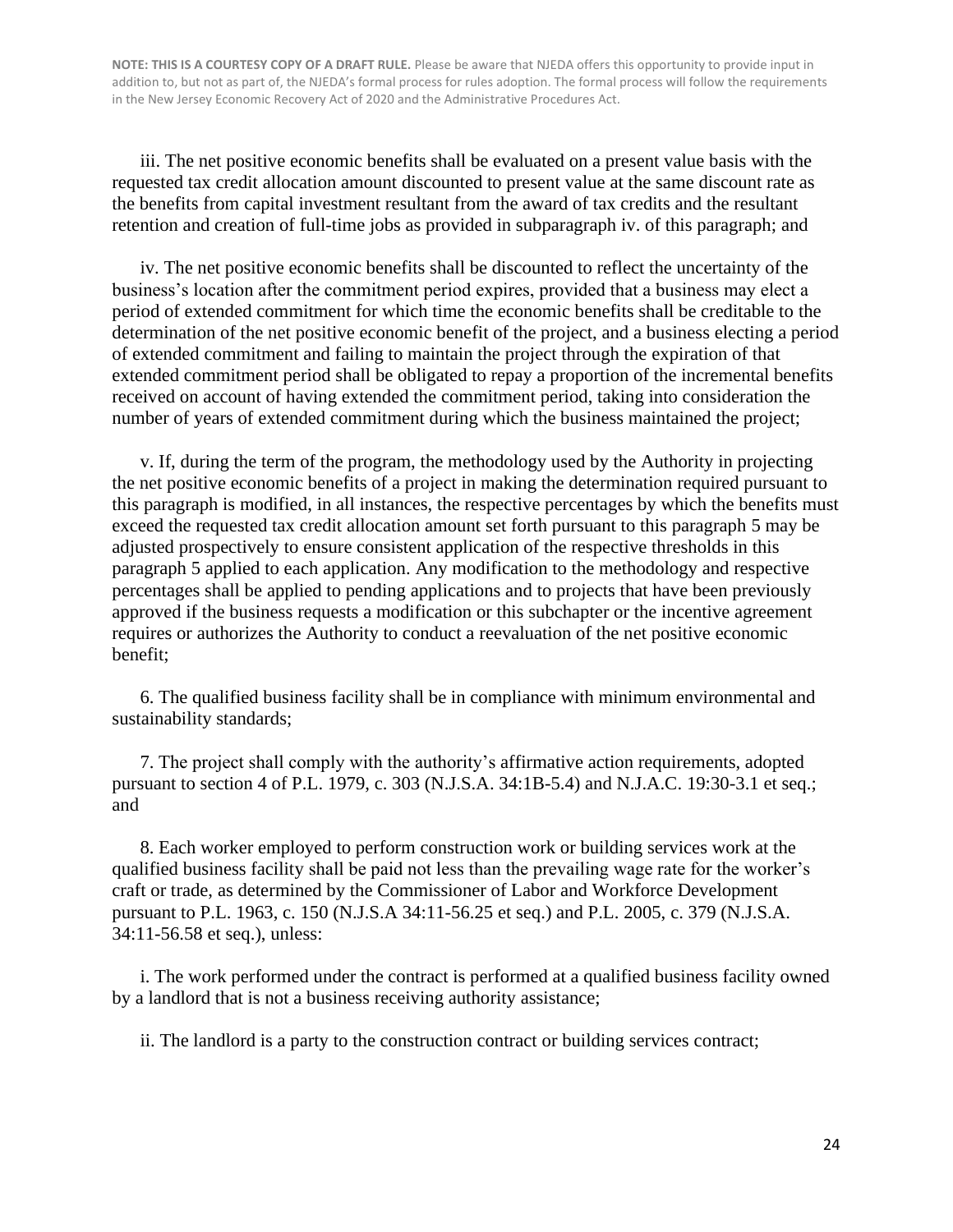iii. The qualified business facility constitutes a lease of less than 35 percent of the entire facility at the time of contract and under any agreement to subsequently lease the qualified business facility; and

iv. In accordance with section 1 of P.L. 1979, c. 303 (N.J.S.A. 34:1B-5.1), nothing in this paragraph shall be construed as requiring the payment of prevailing wage for construction commencing more than two years after the Authority has issued the first certificate of compliance pursuant to paragraph (8) of subsection a. of section 71 of P.L. 2020, c. 156 and N.J.A.C. 19:31-22.10(d).

(b) The minimum capital investment required to be eligible under the program shall be the sum of the following, provided that to the extent a business's qualified business is comprised of more than one of the uses in paragraphs 1 through 4 below, the minimum investment for common areas will be in proportion to the other areas:

1. For the rehabilitation, improvement, fit-out, or retrofit of an existing industrial, warehousing, logistics, or research and development portion of the premises for continued similar use by the business, a minimum investment of \$20 per square foot of gross leasable area;

2. For the new construction of an industrial, warehousing, logistics, or research and development portion of the premises for use by the business, a minimum investment of \$60 per square foot of gross leasable area;

3. For the rehabilitation, improvement, fit-out, or retrofit of existing portion of the premises that does not qualify pursuant to subparagraph 1 or 2 of this paragraph, a minimum investment of \$40 per square foot of gross leasable area;

4. For the new construction of a portion of the premises that does not qualify pursuant to subparagraph 1 or 2 of this paragraph, a minimum investment of \$120 per square foot of gross leasable area;

5. For a small business, no new minimum capital investment shall be required, provided the applicant has demonstrated evidence satisfactory to the Authority of its intent to remain in the State for the commitment period, which may include, but is not limited to, a proposed lease, membership agreement or similar commitment for space;

6. In the event the business invests less than that amount set forth in paragraph (a)1 of this subsection in the qualified business facility, the business shall donate the uninvested balance to the infrastructure fund established pursuant to section 79 of P.L. 2020, c. 156 and N.J.A.C. 19:31-22.18, which donation shall not be included in the net positive economic benefit analysis pursuant to N.J.A.C. 19:31-22.3(a) or the full economic analysis pursuant to N.J.A.C. 19:31- 22.7(d); and

(c) The minimum number of new or retained full-time jobs required to be eligible under the program shall be as follows: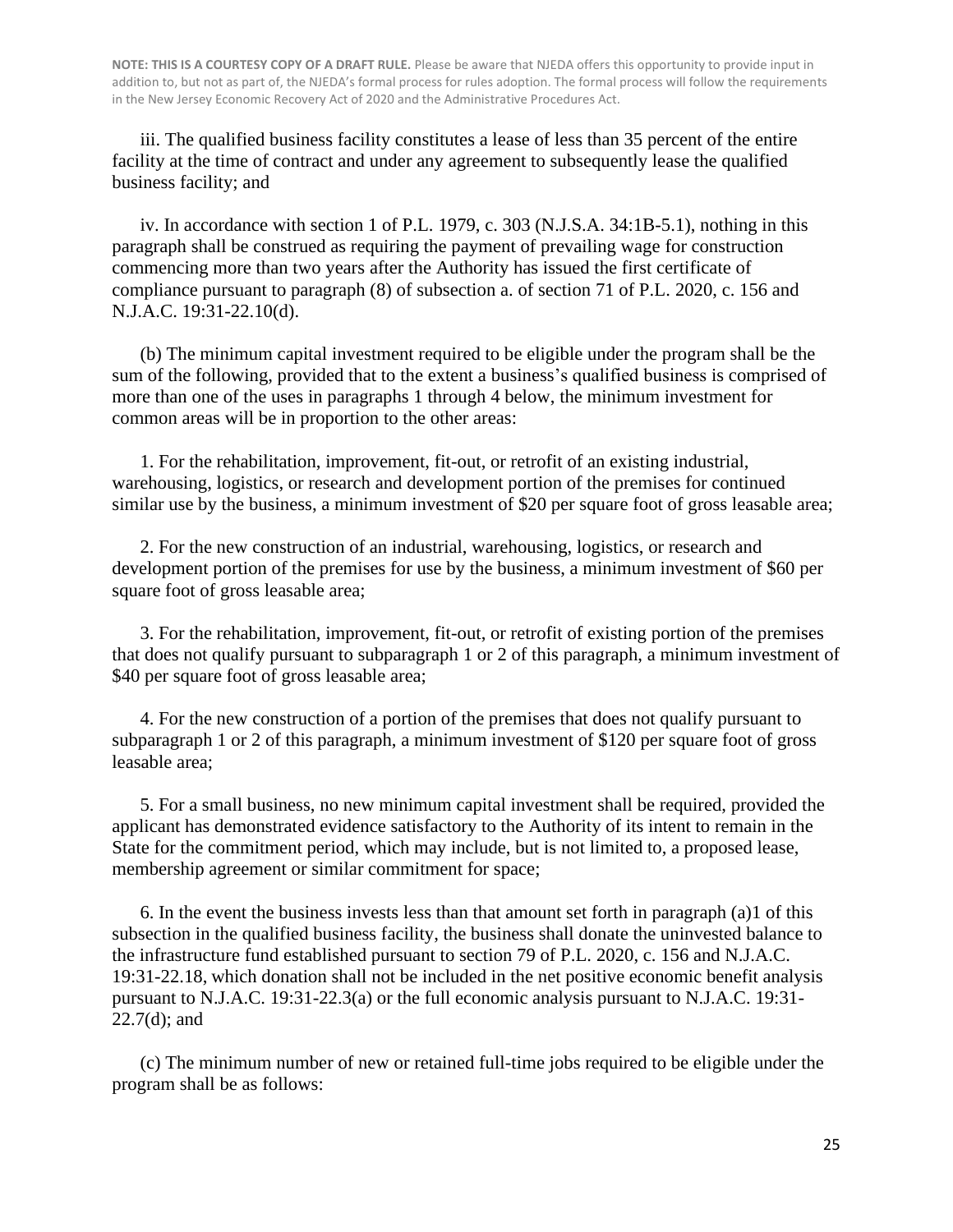1. For a small business, 25 percent growth of its workforce with new full-time jobs within the eligibility period. The small business shall submit a growth plan, which specifies the number of new full-time employees at, or associated with, the qualified business facility that the eligible business will hire each year of the eligibility period; provided that by the end of the eligibility period, the eligible business shall have a minimum of 25 percent growth of its workforce with new full-time jobs;

2. For a business engaged primarily in a targeted industry which does not qualify as a small business, 25 new full-time jobs;

3. For any other business, a minimum of 35 new full-time jobs;

4. For a business locating in a qualified incentive tract or government-restricted municipality that will retain 500 or more retained full-time jobs, a minimum of the business's retained fulltime jobs at the time of application and new construction or rehabilitation, improvement, fit-out, or retrofit of an existing portion of the premises equal in size to the space occupied by the business's retained full-time jobs at the time of application;

5. For a business located in the State that will retain 1,000 or more retained full-time jobs, a minimum of the business's retained full-time jobs at the time of application and new construction or rehabilitation, improvement, fit-out, or retrofit of an existing portion of the premises equal in size to the space occupied by the business's retained full-time jobs at the time of application; and

(d) A business shall provide and adhere to a plan that demonstrates that the qualified business facility is capable of accommodating more than half of the business's new or retained full-time employees as approved, as determined by the Authority in its sole discretion by considering square footage allocable to eligible positions, except that a business shall also satisfy the space requirements in (c)4 and (c)5 above if a business is receiving tax credits for any retained fulltime jobs. The authorized agent of the owner of the business shall certify, under the penalty of perjury, that not less than 80 percent of the withholdings of new or retained full-time jobs are, and will be, subject to the "New Jersey Gross Income Tax Act," N.J.S.54A:1-1 et seq. The requirements set forth in this paragraph may be modified by the Authority to respond to an emergency, disaster, or other factors that result in employees of an eligible business having to work from a location other than the qualified business facility.

(e) The owner of the business, or an authorized agent of the owner, shall certify that all factual representations made by the business to the Authority pursuant to subsection (a) of this section are true under the penalty of perjury.

(f) A business eligible pursuant to this section may submit an application to the Authority in accordance with the provisions of section 72 of P.L. 2020, c. 156 and N.JA.C. 19:31-22.5 on or after January 7, 2021, the effective date of P.L. 2020, c. 156, but prior to March 1, 2027.

(g) For a qualified business facility that is a complex of buildings: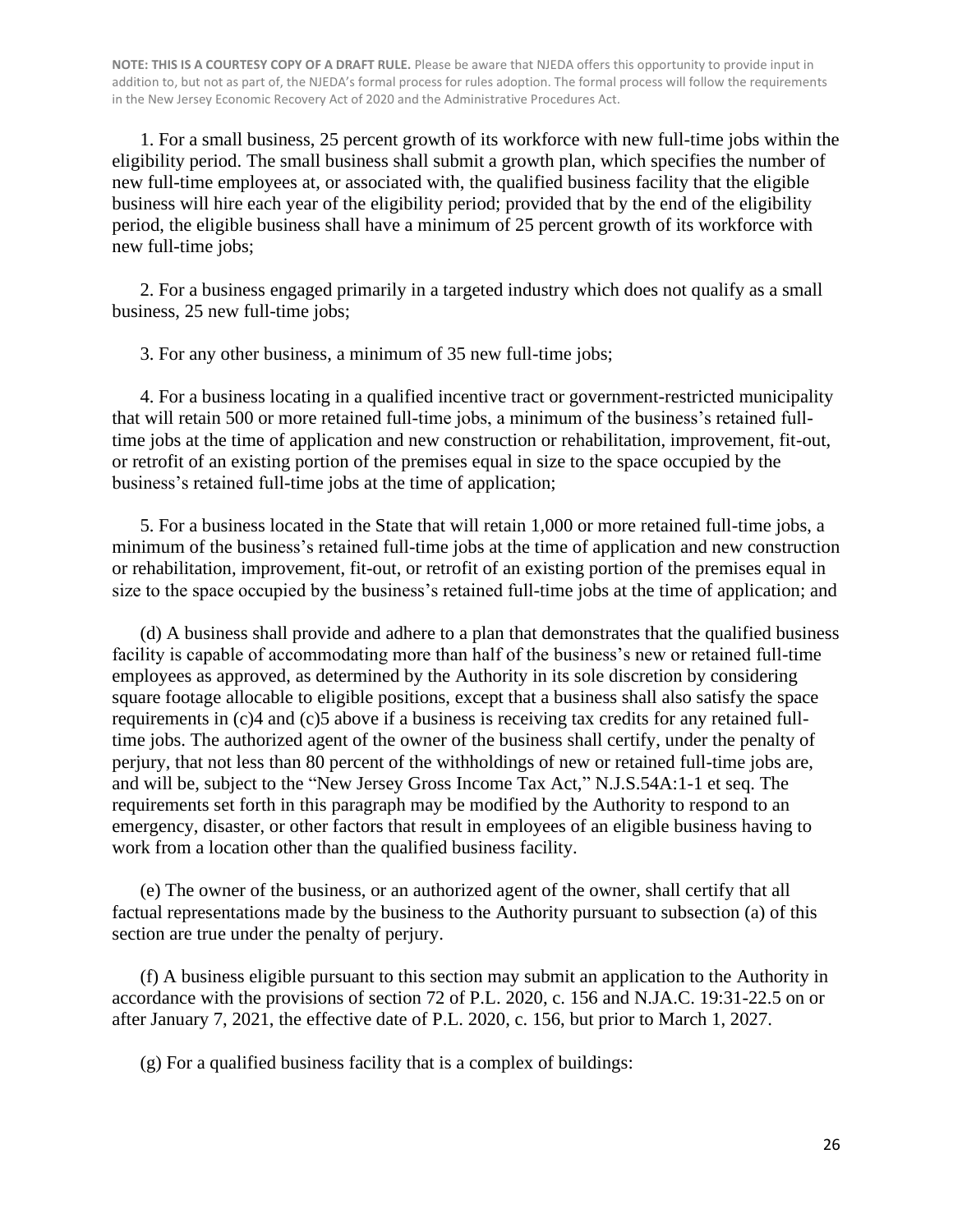1. The minimum capital investment required pursuant to subsection (b) and for purposes of qualifying as a mega project above shall be aggregated only for buildings that are proximate, as determined by the Authority in its sole discretion. In all other instances, each building in a complex shall meet a minimum capital investment required pursuant to subsection (b) above. Proximate buildings shall include, but not be limited to, buildings that are adjacent to each other or across a single public right-of-way from each other. The following are examples of complexes of building that are proximate:

i. A complex of buildings consists of building A and building B, which are both on the same block but separated by other buildings.

ii. A complex of buildings consists of building A and building B, which are both on the same block but separated by other buildings.

iii. A complex of buildings will consist of building A and building B, which will be adjacent to each other but have separate entrances.

iv. A complex of buildings consists of building A and building B, which are located in an industrial park and are separated solely by a parking lot.

2. The minimum number of new or retained full-time jobs may be met in the aggregate in a complex of buildings.

(h) For a non-gaming business facility within an established Tourism District to qualify as a tourism destination project, the facility shall have a significant impact on the economic viability of the Tourism District within which it is located by satisfying the following:

1. Having a capital investment in excess of \$50,000,000, at which more than 250 full-time employees of a business are created or retained; and

2. Demonstrating to the satisfaction of the Authority a combination of two or more of the following as a result of the project:

i. Positive financial benefit to the Tourism District;

ii. A net increase in visitors to the Tourism District;

iii. An increase in marketing dollars spent on the Tourism District; or

iv. The addition of unique amenities or services to the Tourism District, which amenities or services may be located at the project.

(j) A business shall be treated as owner of a qualified business facility if it holds fee simple title to the facility, whether it ground leases the land underlying the facility for at least 50 years or holds title to the land underlying the facility.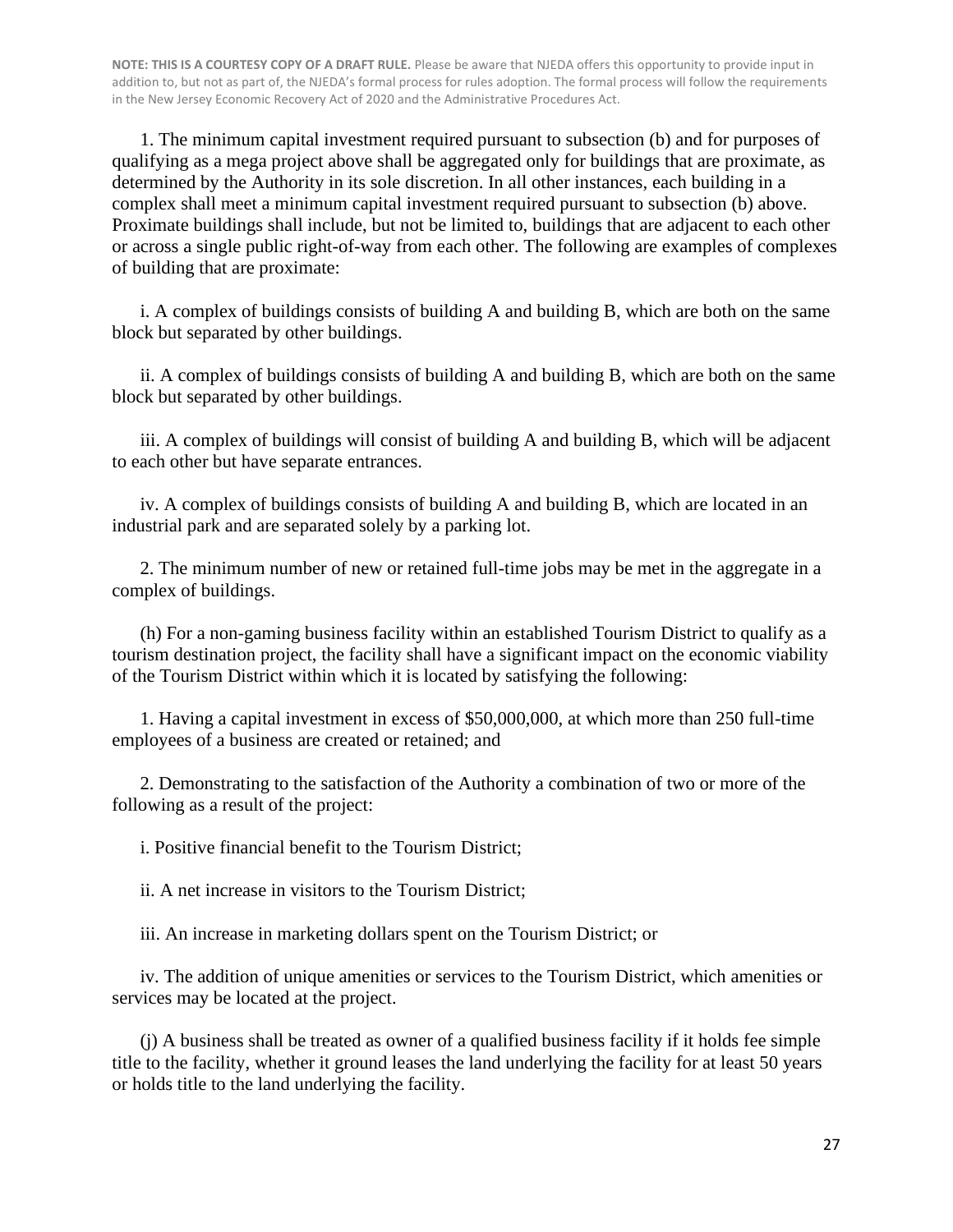(k) A business may apply for tax credits under the program for more than one project pursuant to one or more applications. Notwithstanding this subsection, the Authority may, in its sole discretion, consider two or more applications as one application based on factors including, but not limited to, the location of the qualified business facilities, the types of jobs proposed, and the business's financing and operational plans.

#### **19:31-22.4 Restrictions**

(a) The Authority shall not enter into an incentive agreement with a business that has previously received incentives administered by the Authority unless the capital investment incurred and new or retained full-time jobs pledged by the business in the new incentive agreement are separate and apart from any capital investment or jobs underlying the previous award of incentives.

(b) A project that consists solely of final point of sale retail facilities shall not be eligible for a grant of tax credits. If a project consists of both final point of sale retail facilities and non-retail facilities, only the portion of the project consisting of non-retail facilities shall be eligible for a grant of tax credits. If a warehouse facility is part of a final point of sale retail facility and supplies only that facility, the warehouse facility shall not be eligible for a grant of tax credits. For the purposes of this subsection, a tourism destination project in the Atlantic City Tourism District as established pursuant to section 5 of P.L. 2011, c. 18 (N.J.S.A. 5:12-219), shall not be considered final point of sale retail facility.

(c) For the purposes of the certifications and annual reports required pursuant to the commitment agreement and set forth in N.J.A.C. 19:31-22.9(e) and 19:31-22.10(a)5, if a business has received an award for both new and retained full-time jobs, the business shall meet the employment requirements related to the retained full-time jobs before receiving benefits for new full-time jobs.

1. To the extent an eligible retained full-time job that was the basis of the award no longer exists, the business shall include as a retained full-time job a new eligible position that is filled by a full-time employee, provided that the position is included in the order of date of hire and is not the basis for any other incentive award.

2. If a qualified business facility comprises a complex of buildings with different factors affecting the tax credit calculation, the business shall meet the employment requirements related to the retained full-time jobs at, or associated with, each building before receiving benefits for new full-time jobs at, or associated with, any building. The business shall include as a retained full-time job a new eligible position that is filled by a full-time employee, regardless of the location of such position, provided that the position is included in the order of date of hire and is not the basis for any other incentive award, and shall be paid at the lower of the tax credit for the new eligible position filled by a full-time employee or the tax credit for the retained full-time job that no longer exists.

(d) For a project that has any full-time employees at, or associated with, the qualified business facility, to the extent a full-time employee is the subject of a previous incentive award,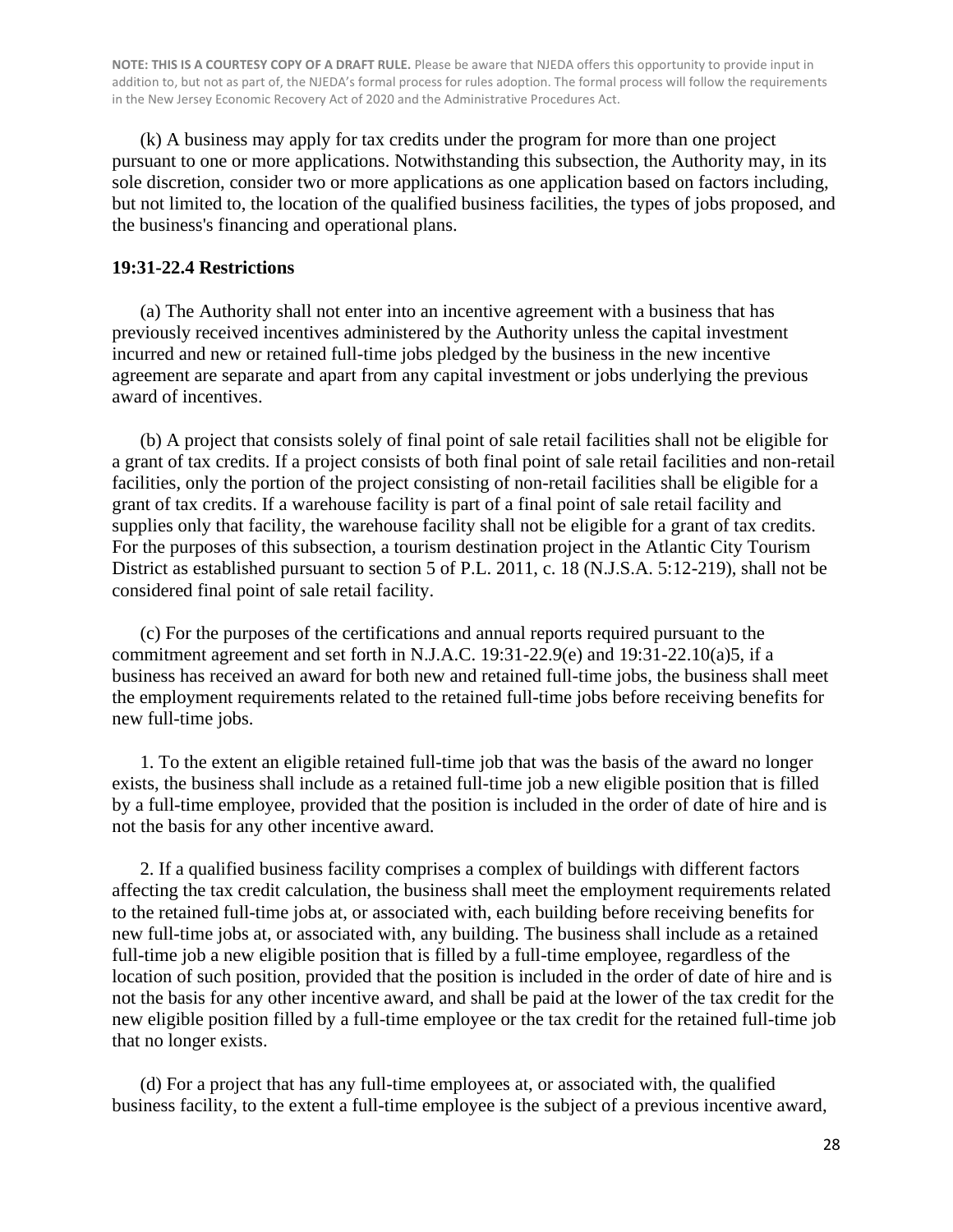that is not subject of the project agreement, then the business shall have to maintain 100 percent existing employees before any full-time employee may be counted as an eligible position.

(e) To remain a mega project, the business shall maintain at least 500 new full-time jobs and demonstrate the factors approved for leadership each year during the commitment period.

#### **19:31-22.5 Application submission requirements**

(a) Each application to the Authority made by a business shall include the following information in an application format prescribed by the Authority:

1. Business information, including information on all affiliates contributing either full-time employees or capital investment or both to the project, shall include the following:

i. The name of the business;

ii. The contact information of the business;

iii. The prospective future address of the business (if different);

iv. The type of the business;

v. The principal products and services and three-digit North American Industry Classification System number;

vi. The New Jersey tax identification number;

vii. The Federal tax identification number;

viii. The total number of full-time employees in New Jersey at the time of application and in the last tax period prior to the credit amount approval;

ix. The total list of the business's locations in New Jersey and the function performed at each location;

x. A written certification by the owner of the eligible business or authorized agent of the owner stating that the business applying for the program is in good standing with the Department of Labor and Workforce Development, the Department of Environmental Protection, and the Department of the Treasury, and that he or she has reviewed the application information submitted and that the representations contained therein are accurate;

xi. A completed legal questionnaire disclosing all relevant legal matters in accordance with the Authority debarment and disqualification rules at N.J.A.C. 19:30-2;

xii. Submission of a tax clearance certificate, pursuant to P.L. 2007, c. 101;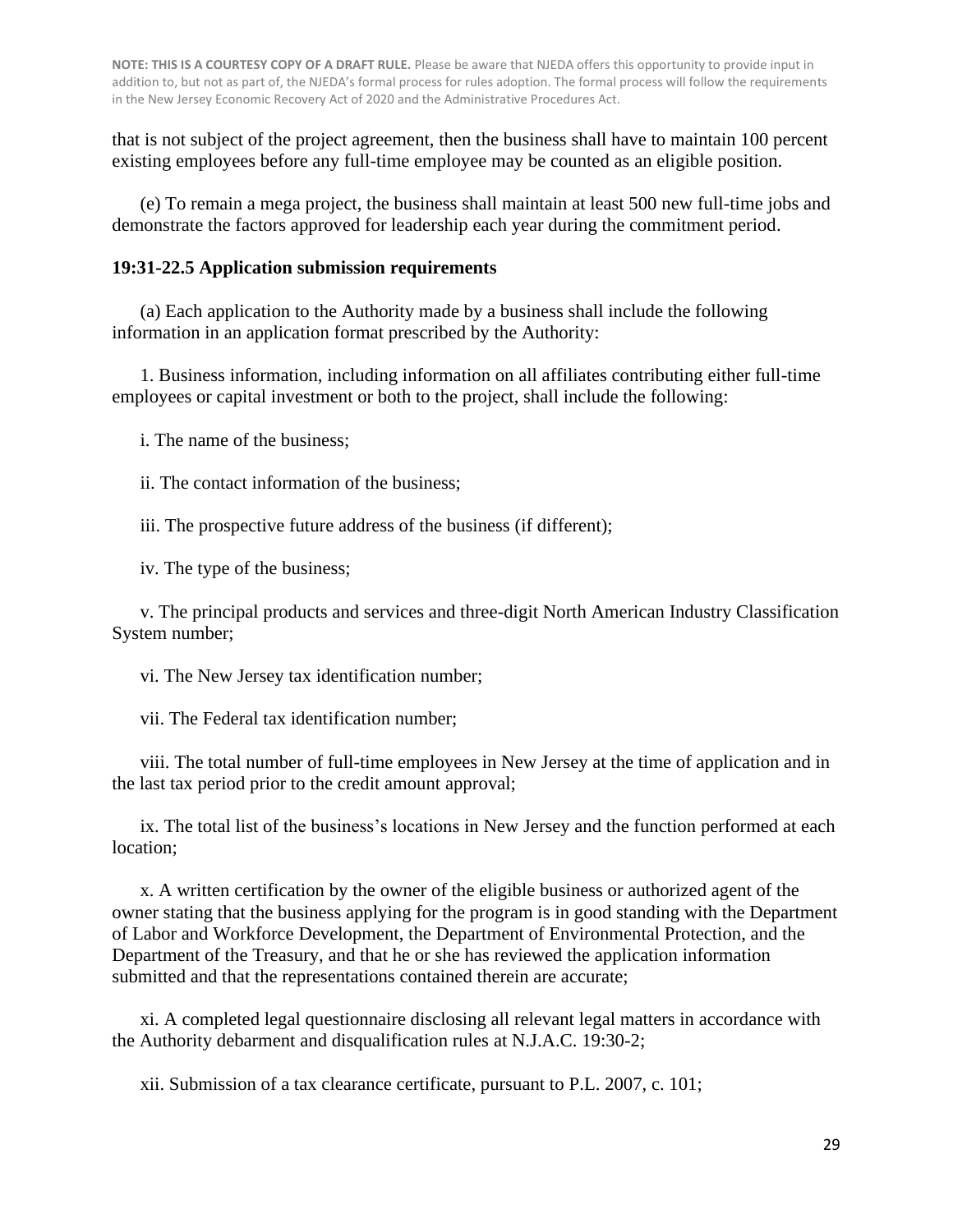xiii. A list of all the development subsidies, as defined by P.L. 2007, c. 200, that the applicant is requesting or receiving, the name of the granting body, the value of each development subsidy, and the aggregate value of all development subsidies requested or received; and

xiv. Any other necessary and relevant information as determined by the Authority for a specific application; and

2. Project information, which shall include the following:

i. An overall description of the proposed project;

ii. A description of the capital investments planned by the business, if other than a tenant at the proposed qualified business facility, or, if the business is a tenant, represented by the leased area of the business, at the proposed qualified business facility, and financial information demonstrating ability to complete the capital investment;

iii. The estimated value of the capital investment;

iv. Supporting evidence that the State's financial support of the proposed capital investment in a qualified business facility will yield a net positive economic benefit pursuant to N.J.A.C. 19:31-22.3(a)5, taking into account the criteria listed at N.J.A.C. 19:31-22.3(a)5i through v;

(1) In determining whether a proposed capital investment will yield a net positive economic benefit, the business's owner or authorized agent of the owner, shall submit a certification indicating that:

(A) To the extent that an application includes retained full-time jobs, that the existing fulltime jobs are at risk of leaving the State or being eliminated;

(B) The tax credits are a material factor in any projected creation or retention, as applicable, of new full-time jobs; and

(C) All factual representations made by the business to the Authority are true under the penalty of perjury; and

(2) The applicant may be required to submit any other information required by the Authority to conduct an analysis of the economic impact of the project; and

v. A description of how the minimum environmental and sustainability standards are to be incorporated into the proposed project;

vi. Identification of the site or sites of the proposed qualified business facility, including the block and lot of the site or sites as indicated upon the local tax map. For purposes of determining geographical location of a building or contiguous buildings that extend over more than one geographical location, the building or contiguous buildings shall be considered in the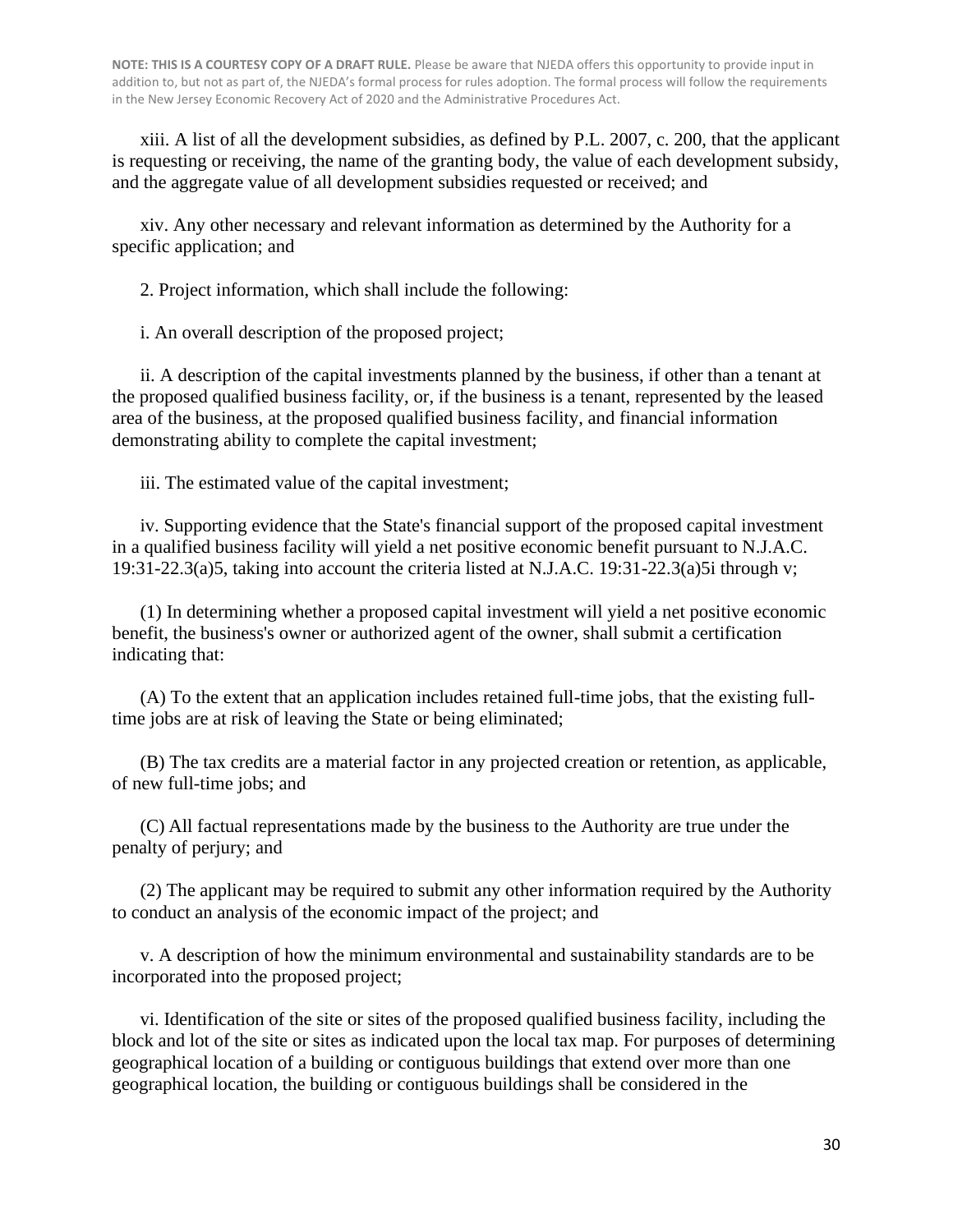geographical location in which the building or contiguous buildings are located with the most beneficial total tax credit amount;

vii. A project schedule that identifies projected move dates for the proposed qualified business facility;

viii. A schedule of short-term and long-term employment projections of the business in the State taking into account the proposed project;

ix. The terms of any lease agreements (including, but not limited to, information showing net leasable area by the business if a tenant and total net leasable area; or if the business is an owner, information showing net leasable area not leased to tenants and total net leasable area) and/or details of the purchase or building of the proposed project facility; and, a full economic analysis of all locations under consideration by the business, as well as all lease agreements, ownership documents, or substantially similar documentation for the business's current in-State locations and all lease agreements, ownership documents, or substantially similar documentation for the potential out-of-State location alternatives, to the extent they exist;

x. The identification of at least five key factors that are influencing the business's decision to either move to or stay in the State, or locate out of State, weighted to reflect importance to the business;

xi. A narrative description of the business's rationale to move to or stay in the State, or locate out of State and any other issues driving the applicant's decisions;

xii. Competitive proposals that the eligible business has received from other states;

xiii. The total number of anticipated new and retained full-time jobs in New Jersey and the total number of full-time employees that would occupy the qualified business facility, and the distribution of such totals identified by business entity;

xiv. For a small business, the growth plan required by N.J.A.C. 19:31-22.3(c)1; and

xv. Any other necessary and relevant information as determined by the Authority for a specific application; and

3. Employee information shall include the following:

i. A written certification that the eligible positions that are the subject of the application will be at, or associated with, the qualified business facility, and evidence to the Authority's satisfaction that demonstrates that 80 percent of each eligible position will be performed in this State.;

ii. The average annual wage and benefit rates of full-time employees and new and retained full-time jobs at, or associated with, the qualified business facility;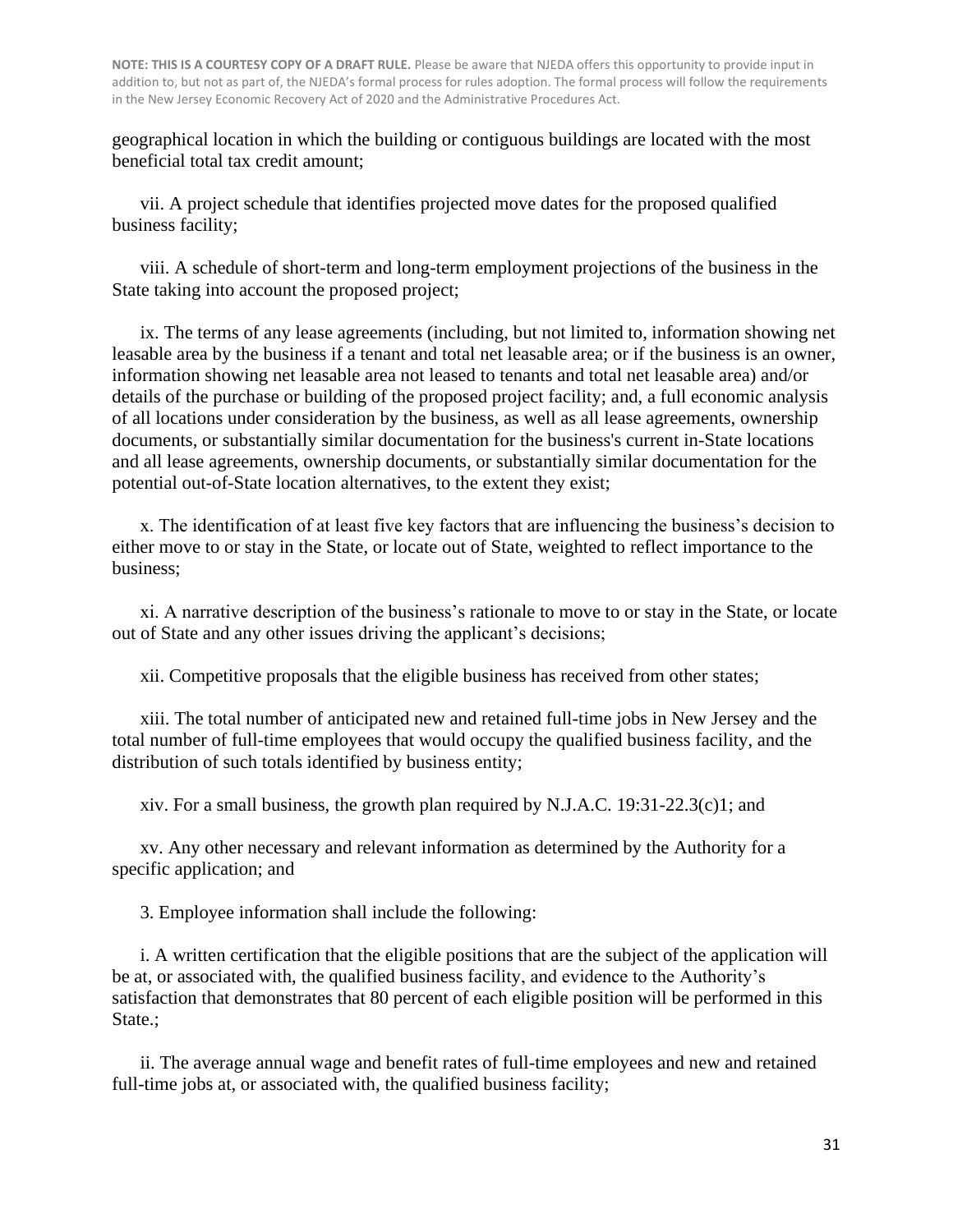iii. Evidence that the applicant has provided the application information required by the State Treasurer for a development subsidy, such as the tax credits, pursuant to P.L. 2007, c. 200; and

4. Any other necessary and relevant information as determined by the Authority for a specific application, including but not limited to:

i. A list of current employees and retained full-time employees at, or associated with, the qualified business facility;

ii. The WR 30 of the business for the privilege period prior to application;

iii. A list of affiliates that will be contributing to the capital investment or full-time employees to the project;

iv. All locations in this State of the business and affiliates that will be contributing to the capital investment or full-time employees to the project;

v. The Statewide work force for the privilege period prior to application;

vi. A floor plan of the proposed qualified business facility that identifies the location of the function of the eligible positions at the proposed qualified business facility and square footage; and

vii. A list of all affiliates that are directly or indirectly controlled by the business, and the total number of full-time employees in New Jersey of each affiliate at the time of application and in the last tax period prior to the credit amount approval.

(b) The business applying to the program shall submit an application fee set forth at N.J.A.C. 19:31-22.6.

(c) The Authority may require the submission of additional information to complete the application or may require the resubmission of the entire application, if incomplete. In order to be complete, the application shall identify the proposed project site and demonstrate financial and organizational ability to undertake the proposed project through evidence of available capital sufficient to complete the project.

(d) If circumstances require an eligible business to amend its application to the Authority prior to approval, then the owner of the eligible business, or an authorized agent of the owner, shall certify to the Authority that the information provided in its amended application is true under the penalty of perjury.

#### **19:31-22.6 Fees**

[CURRENTLY UNDER CONSIDERATION - INTENTIONALLY LEFT BLANK FOR THE DRAFT RULES: New Emerge Fee Structure]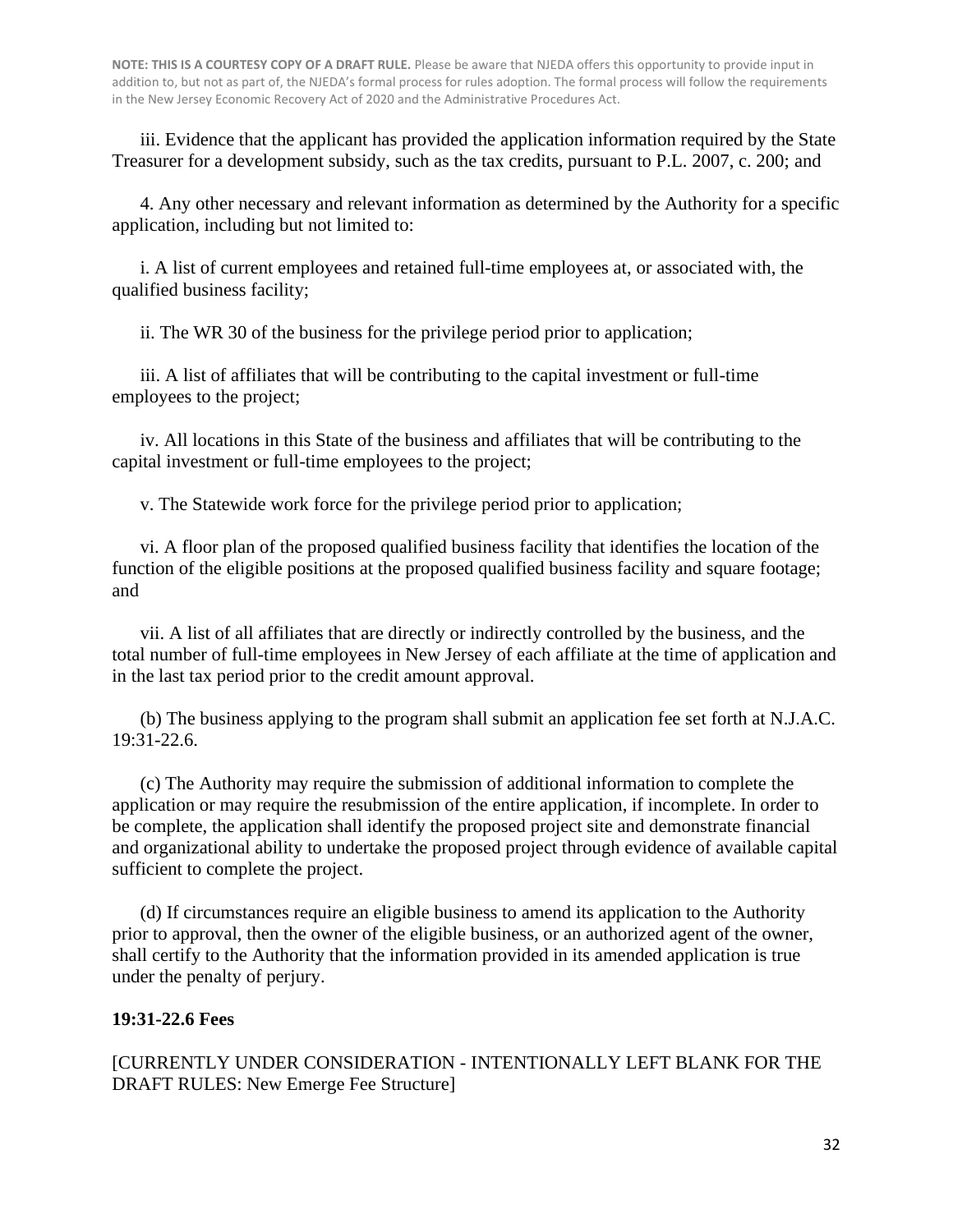#### **19:31-22.7 Review of completed application**

(a) A business seeking an approval of tax credits for a project shall apply for tax credits prior to March 1, 2027.

(b) The Authority shall conduct a review of the applications commencing with the completed application bearing the earliest submission date or if interest in the program so warrants, at its discretion and upon notice, institute a competitive application process whereby all completed applications submitted by a date certain will be evaluated as if submitted on that date. The review will determine whether the applicant:

1. Complies with the eligibility criteria;

2. Satisfies the submission requirements; and

3. Provides adequate information for the subject application.

(c) Before the Board may consider an eligible business's application for tax credits:

1. The Authority will confirm with the Department of Labor and Workforce Development, the Department of Environmental Protection, and the Department of the Treasury that the eligible business is in compliance by being in substantial good standing with the respective department, or, if compliance issues exist, the eligible business has entered into an agreement with the respective department that includes a practical corrective action plan. Substantial good standing shall be determined be each department and mean that the eligible business:

i. Is in substantial compliance with all material rules or regulations of the respective department that apply to the eligible business;

ii. Has no violations of those rules or regulations (or has entered into a corrective action plan with respect thereto); and

iii. Has no unpaid liability in excess of threshold dollar amount as established by each respective department.

2. The Authority may contract with an independent third party to perform a background check on the eligible business.

3. The eligible business shall execute a non-binding letter of intent with the Chief Executive Officer of the Authority, specifying the amount and terms and conditions of tax credits that the Authority is prepared to propose for Board approval and that are intended to be a material factor in the decision by the eligible business to create or retain the proposed number of new and retained full-time jobs, and in which the eligible business certifies such tax credits are a material factor in its decision.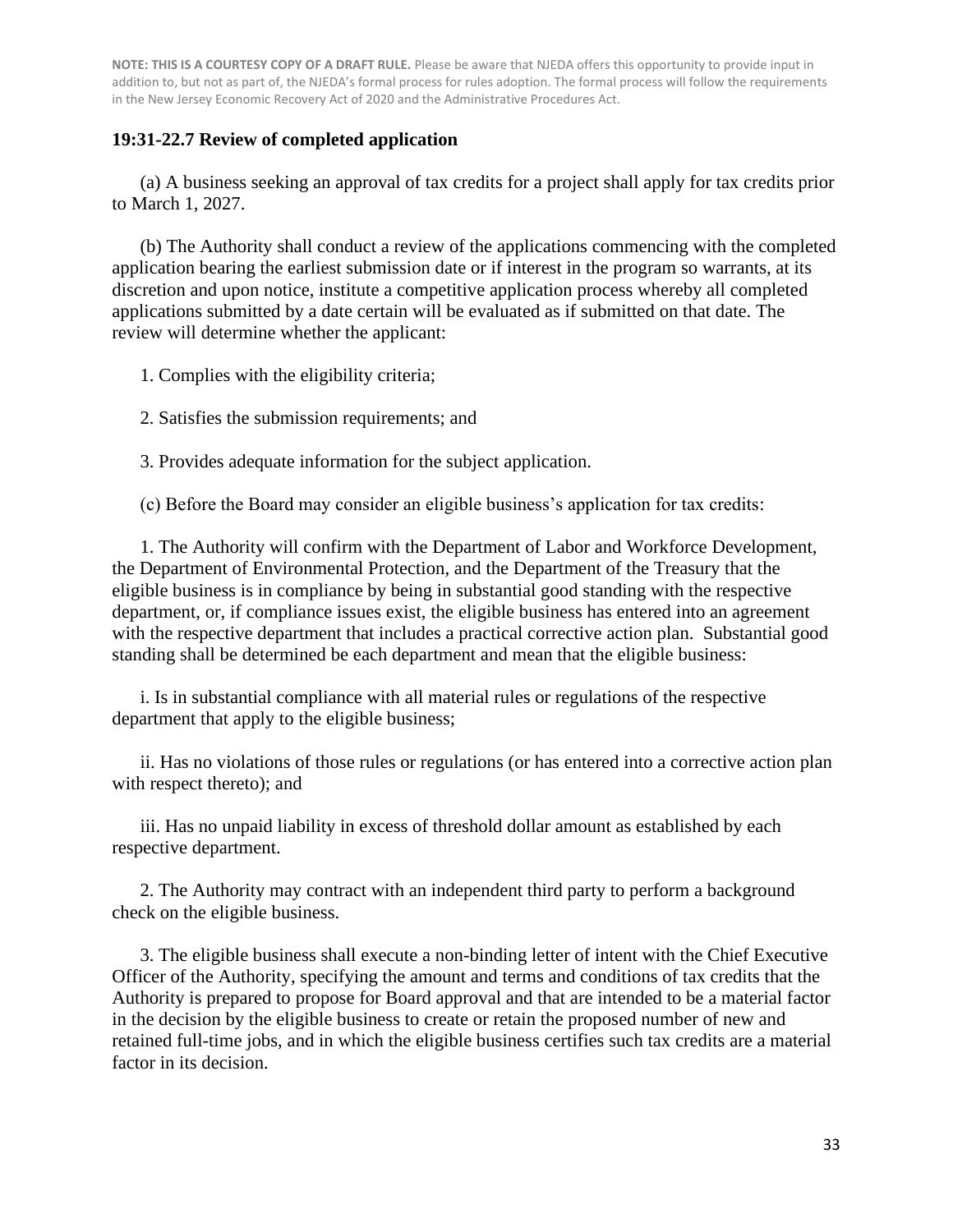i. If the eligible business has taken actions to commit to the project in this State, including, but not limited to, obtained site control of the qualified business facility, has a signed lease, without penalty-free contingency language that the lease is conditioned upon receiving the tax credits, has expended physical construction costs for a building or other structure, has taken a formal decision that selects a site, has made a public announcement that it intends to locate to the State, has entered into any binding contract for relocation or equipment, including but not limited to, moving, furniture, fixtures and equipment purchases, or has made non-refundable deposits prior to the execution of the letter of intent, then the Authority may rescind approval of the award of tax credits, unless the eligible business disclosed these facts prior to executing the letter of intent and the Authority determines that the award of tax credits was still a material factor in the eligible business's decision to create or retain the minimum number of new and retained full-time jobs for eligibility under the program.

ii. The letter of intent will also include a certification from the owner of the eligible business, or an authorized agent of the owner that all factual representations made by the business to the Authority since the submission of the application are true under the penalty of perjury.

iii. The Authority may make the non-binding letter of intent public, unless the Authority determines that the interests of the State require confidentiality.

(d) In determining whether the award of tax credits is a material factor in the eligible business's decision to create or retain the minimum number of new and retained full-time jobs for eligibility under the program, the Authority shall undertake a full economic analysis of all locations under consideration by the eligible business. The Chief Executive Officer of the Authority may further consider the costs associated with opening and maintaining a business in New Jersey, competitive proposals that the eligible business has received from other states, the prevailing economic conditions, and any other factors that the Chief Executive Officer of the Authority deems relevant to assist the Authority in determining whether an award of tax credits is a material factor in the eligible business's decision. Based on this information, the Authority shall independently verify and confirm the eligible business's assertion that the award of tax credits under the program is a material factor in the eligible business's decision to create or retain the minimum number of new and retained full-time jobs for eligibility under the program and, in the case of retained full-time jobs, the jobs are actually at risk of leaving the State, before the Authority may award the eligible business any tax credits under this program.

(e) In determining whether the company meets the net positive economic benefits test pursuant to N.J.A.C. 19:31-22.3(a)5 and as certified by the business's owner or authorized agent of the owner pursuant to N.J.A.C. 19:31-22.5(a)2iv, the Authority's consideration shall include, but not be limited to, the direct and indirect benefits to the State, including local taxes that may benefit the State, and may include induced benefits derived from construction, provided that such determination shall be limited to the net positive economic benefits derived from the capital investment commenced after the submission of an application to the Authority.

(f) In making the determination required pursuant to subsection (e), the Authority shall not consider the value of any taxes exempted, abated, rebated, or retained under the "Five-Year Exemption and Abatement Law," P.L. 1991, c. 441 (N.J.S.A. 40A:21-1 et seq.), the "Long Term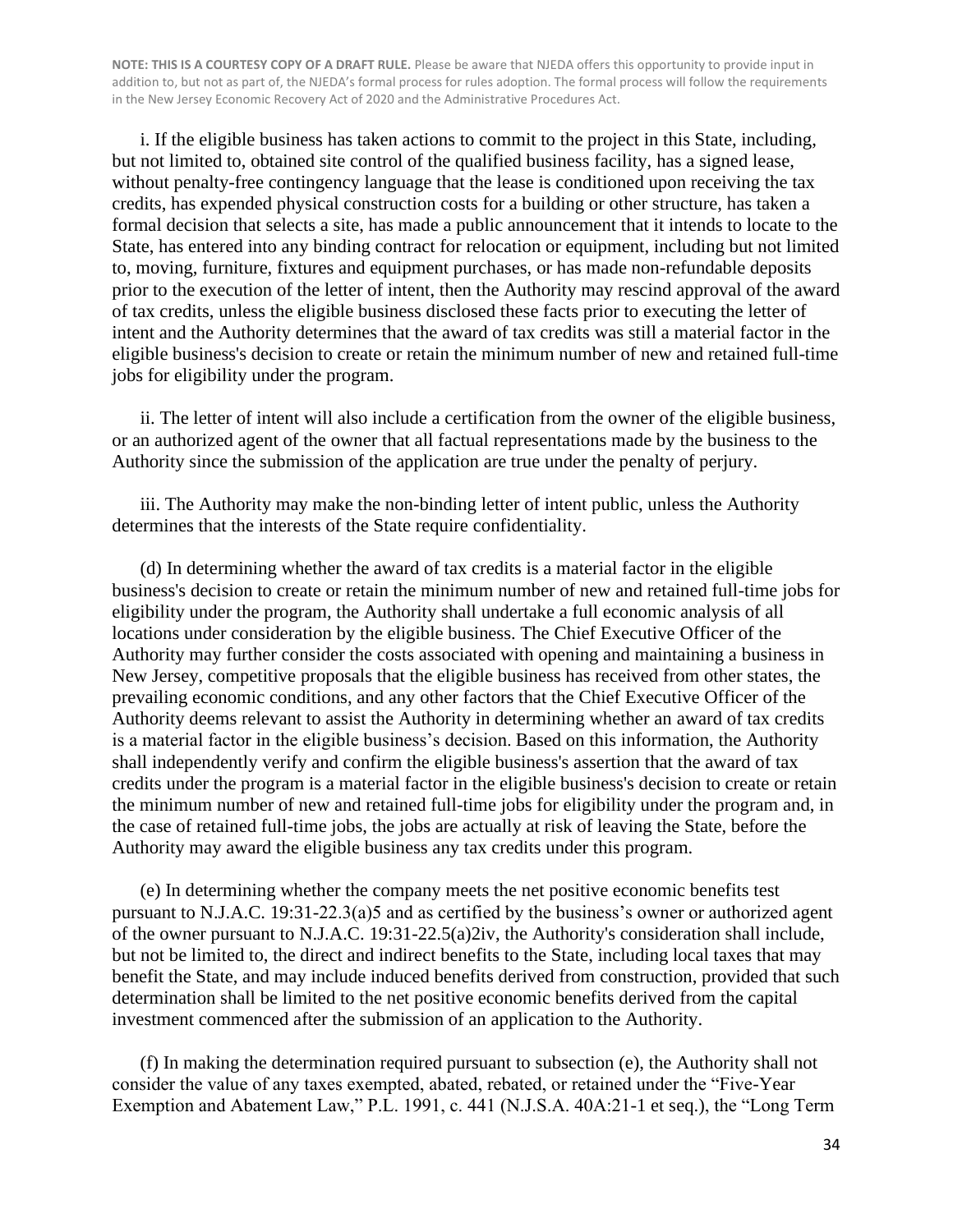Tax Exemption Law," P.L. 1991, c. 431 (N.J.S.A. 40A:20-1 et al.), the "New Jersey Urban Enterprise Zones Act," P.L. 1983, c. 303 (N.J.S.A. 52:27H-60 et seq.), or any other law that has the effect of lowering or eliminating the business's State or local tax liability.

 $(g)$  Upon completion of the review of an application pursuant to (b) through  $(g)$  above, and receipt of a recommendation from Authority staff on the application, the Board shall determine whether or not to approve the application and the maximum amount of tax credits to be granted. The Authority shall promptly notify the applicant and the Director of the Division of Taxation of the determination. The Board's award of the credits will be subject to conditions subsequent pursuant to N.J.A.C. 19:31-22.9(a).

#### **19:31-22.8 Determination of grant amount; bonus award**

(a) The total amount of the tax credit for an eligible business for each new or retained fulltime job shall be as set forth in this section. The total tax credit amount shall be calculated and credited to the business annually for each year of the eligibility period, notwithstanding any other provisions of P.L. 2020, c. 156 to the contrary. Unless the business demonstrates to the Authority's satisfaction that a new or retained full-time job is primarily working at the qualified business facility, the tax credit for the full-time job shall be calculated with the base amount for a qualified business facility in another eligible area and shall not include bonuses based on specific characteristics of the qualified business facility, such as geographical location.

(b) For a project that has a complex of buildings, the total amount of tax credit shall be calculated by combining the jobs in buildings that have the same factors set forth in this section that affect the tax credit calculation. Subject to subsections (c) and (d) of N.J.A.C. 19:31-22.4, the total amount of tax credit shall be calculated separately for jobs in a building with factors that are different than the factors affecting the calculation for jobs in the other buildings in a complex of buildings, including location of the buildings. Notwithstanding that the total tax credit for jobs in different buildings may be calculated separately, forfeitures pursuant to N.J.A.C. 19:31-22.14 and defaults and recaptures included in the incentive agreement pursuant to N.J.A.C. 19:31- 22.9(c)5 shall be based on the aggregate capital investment and eligible full-time jobs.

(c) The base amount of the tax credit for each new or retained full-time job for an eligible business shall be as follows:

1. For a qualified business facility located within a government-restricted municipality, or which is a mega project, \$4,000 per year;

2. For a qualified business facility located within an enhanced area, \$3,500 per year;

3. For a qualified business facility located within a distressed municipality, \$3,000 per year;

4. For a project in a qualified opportunity zone or an employment and investment corridor, \$2,500 per year; and

5. For a project in other eligible areas, \$500 per year.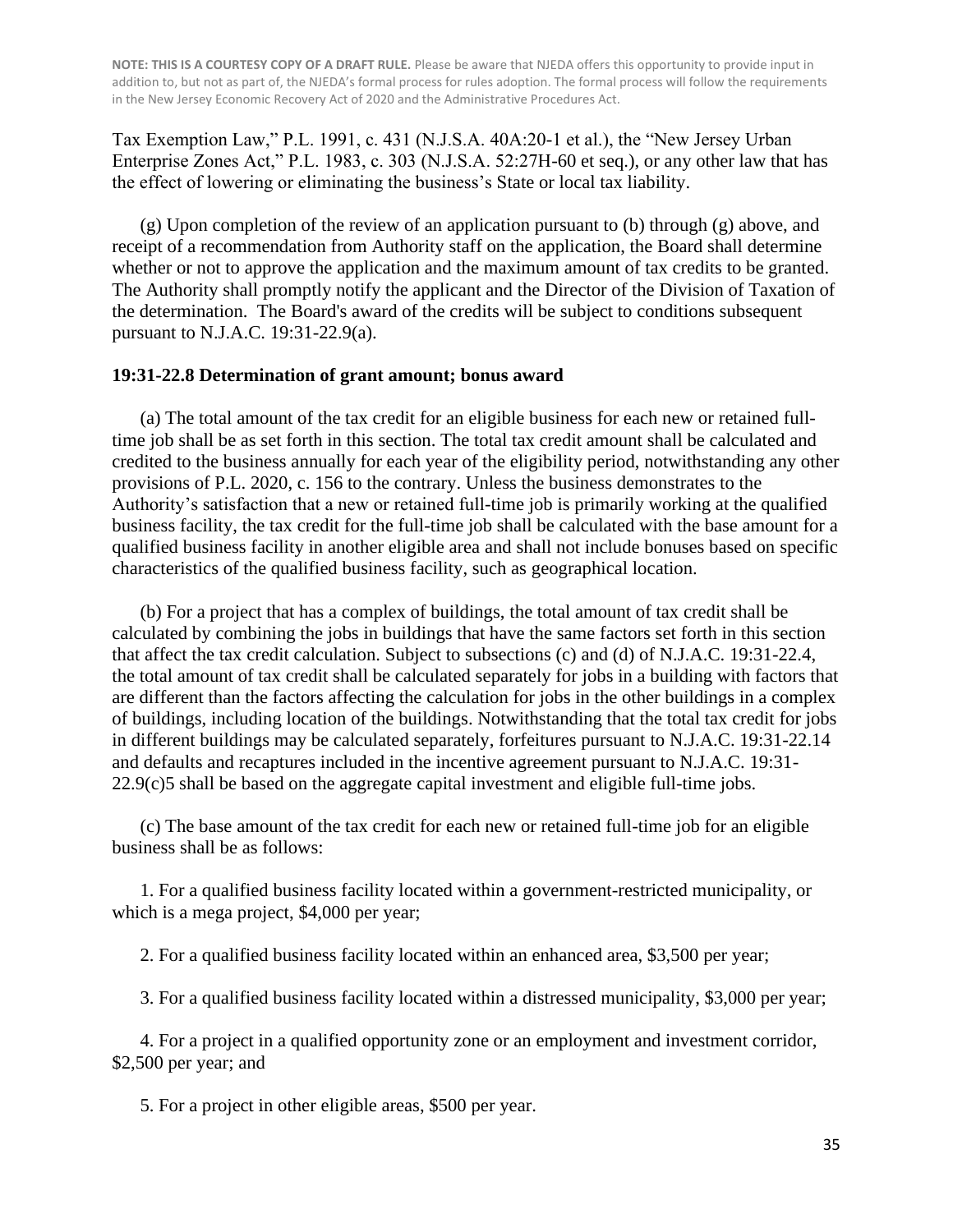(d) In addition to the base amount of the tax credit, the amount of the tax credit to be awarded for each new or retained full-time job shall be increased with the following bonuses, except that the Authority shall not award a bonus to an eligible business with full-time jobs at the qualified business facility, whether the full-time job is subject to the tax credit award or not, that pay less than \$15 per hour or 120 percent of the minimum wage fixed under subsection a. of section 5 of P.L. 1966, c. 113 (N.J.S.A. 34:11-56a4), whichever is higher:

1. For an eligible business with a qualified business facility located in a municipality with a Municipal Revitalization Index score greater than 50, an increase of \$1,000 per year;

2. For an eligible business with a qualified business facility that is an industrial or research and development premises for industrial or research and development use and at which the capital investment in the industrial or research and development portion of the premises is in excess of the minimum capital investment required for eligibility for the entire qualified business facility pursuant to subsection b. of section 71 of P.L. 2020, c. 156 and N.J.A.C. 19:31-22.3(b), an increase of \$1,000 per year for each additional amount of investment that exceeds the minimum amount required for eligibility by 40 percent, with a maximum increase of \$3,000 per year, unless the project qualifies as a mega project or the qualified business facility is located in a government-restricted municipality, in which case the maximum increase is \$5,000 per year;

3. For an eligible business with large numbers of new full-time jobs during the commitment period, the increases shall be in accordance with the following schedule:

i. If the number of new full-time jobs is between 251 and 400, \$500 per year;

ii. If the number of new full-time jobs is between 401 and 600, \$750 per year;

iii. If the number of new full-time jobs is between 601 and 800, \$1000 per year;

iv. If the number of new full-time jobs is between 801 and 1,000, \$1,250 per year; and

v. If the number of new full-time jobs is in excess of 1,000, \$1,500 per year;

4. For an eligible business that annually funds a training program specific to the business's industry, which has the capacity to enroll 10 percent or more of the eligible business's full-time workforce, or pays a State educational institution to provide to the public a training program specific to the business's industry, an increase of \$500 per year; provided, however, that if the training program is provided by a State educational institution that is within 10 miles of the qualified business facility, then the increase shall be \$1,000 per year;

5. For an eligible business that qualifies as a small business, an increase of \$500 per year;

6. For an eligible business with new full-time jobs and retained full-time jobs at the qualified business facility with a median salary in excess of the existing median salary for full-time workers residing in the county in which the project is located, or, in the case of a project in a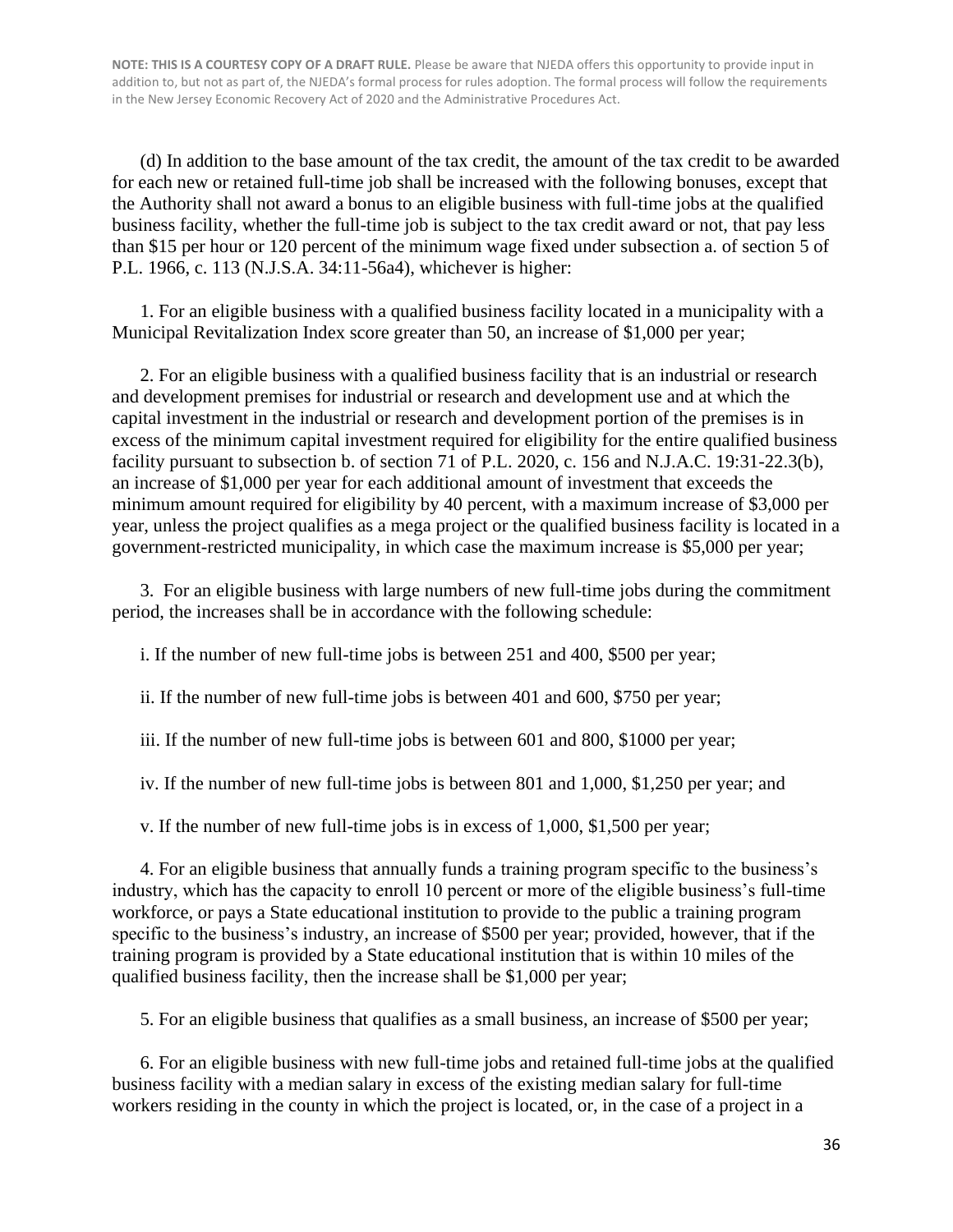government-restricted municipality, a business that employees full-time positions at the project with a median salary in excess of the median salary for full-time workers residing in the government-restricted municipality, an increase of \$250 per year for the new or retained fulltime employees that are at the qualified business facility during the eligibility period for each 35 percent by which the project's median salary levels exceeds the county or government-restricted municipality median salary, with a maximum increase of \$1,500 per year;

7. For an eligible business with a qualified business facility located in a qualified incentive tract, an increase of \$500 per year;

8. For an eligible business engaged primarily in a targeted industry, an increase of \$500 per year;

9. For an eligible business with a qualified business facility located in a qualified incubator facility, an increase of \$500 per year;

10. For an eligible business that enters into a labor harmony agreement, an increase of \$2,000 per year that the portion of the project as represented by the new or retained full-time employees that are the subject of the labor harmony agreement is in effect; provided further that an eligible business receiving a bonus under this subparagraph may exceed the limitation applicable to the eligible business pursuant to subsection (e) below by an amount not to exceed \$1,000;

11. For an eligible business that provides its employees access to child care either through an on-site quality child care facility free of charge to its employees or by offering employees a minimum of \$1,000 per employee per year in reimbursements, subsidies or vouchers to be paid by the eligible business to its employees for the cost of child care in accordance with standards adopted by the authority, an increase of \$1,000 per year.

12. For an eligible business that enters into an agreement with a prisoner re-entry program for the purpose of identifying and promoting employment opportunities at the eligible business for former inmates and current inmates leaving the corrections system, and that hires at least one active participant in the re-entry program, an increase of \$500 per year;

13. For an eligible business with a qualified business facility that exceeds the Leadership in Energy and Environmental Design's "Silver" rating standards but does not exceed "Gold" rating standards, or that completes substantial environmental remediation, an additional increase of \$250 per year, or for an eligible business with a qualified business facility that exceeds the Leadership in Energy and Environmental Design's "Gold" rating standards, an additional increase of \$500 per year;

14. For an eligible business in a targeted industry with a qualified business facility that is used by the eligible business to conduct a full-time collaborative research relationship with a college or university, including, but not limited to, a doctoral university, an increase of \$1,000 per year. The full-time collaborative research relationship must commence after approval of the application and must require at least 35 hours per week of collaborative activity, or any other standard of collaborative activity generally accepted by custom or practice as full-time, as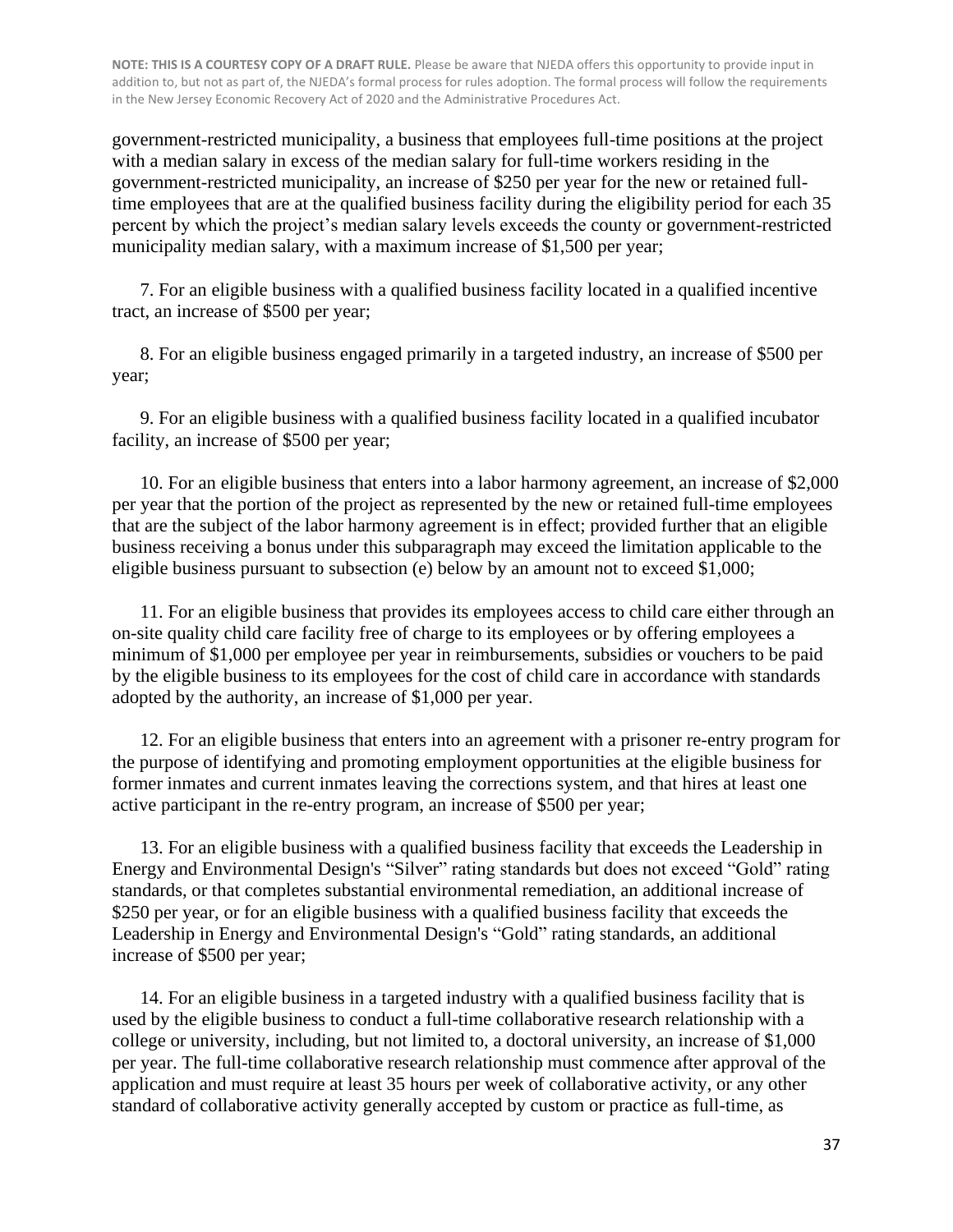determined by the Authority, and evidenced by an agreement at certification. To be eligible for this bonus, the agreement must remain in effect each year of the eligibility period;

15. For an eligible business with a project that generates solar energy on site for use within the qualified business facility of an amount that equals at least 50 percent of the qualified business facility electric supply service needs, an increase of \$500 per year;

16. For an eligible business with a marine terminal project in a municipality located outside a government-restricted municipality, but within the geographical boundaries of the South Jersey Port District, an increase of \$1,500 per year;

17. For an eligible business with a qualified business facility located in a qualified opportunity zone, an increase of \$1,000 per year; and

18. For an eligible business if one-third or more of the members of the eligible business's governing board or other governing body self-identify as members of an underrepresented community, which shall be Black, African American, Hispanic, Latino, Asian, Pacific Islander, Native American, Native Hawaiian, Alaska Native or lesbian, gay, bisexual, or transgender, an increase of \$2,000 per year. The Authority shall work with the State's Chief Diversity Officer or other State entities to ensure that the bonus provided under this subparagraph is implemented faithfully and in compliance with law.

(e) Except as provided in (d)10 above, the gross amount of the tax credit available to an eligible business for each new or retained full-time job shall be the sum of the base amount set forth in (c) above and the various additional bonus amounts for which the business is eligible pursuant to (d) above, subject to the following limitations:

1. For a mega project or a project in a government-restricted municipality, the gross amount for each new or retained full-time job shall not exceed \$8,000 per year;

2. For a qualified business facility located within an enhanced area, the gross amount for each new or retained full-time job shall not exceed \$6,000 per year;

3. For a qualified business facility within a distressed municipality, the gross amount for each new or retained full-time job shall not exceed \$5,000 per year;

4. For a qualified business facility in a qualified opportunity zone or an employment and investment corridor, the gross amount for each new or retained full-time job shall not exceed \$4,000 per year; and

5. For a qualified business facility in other eligible areas, the gross amount for each new or retained full-time job shall not exceed \$3,000 per year.

(f) The Authority shall reduce the gross amount of tax credits per full-time job if the median salary of new full-time jobs and retained full-time jobs at, or associated with, the qualified business facility is less than the existing median salary for full-time workers residing in the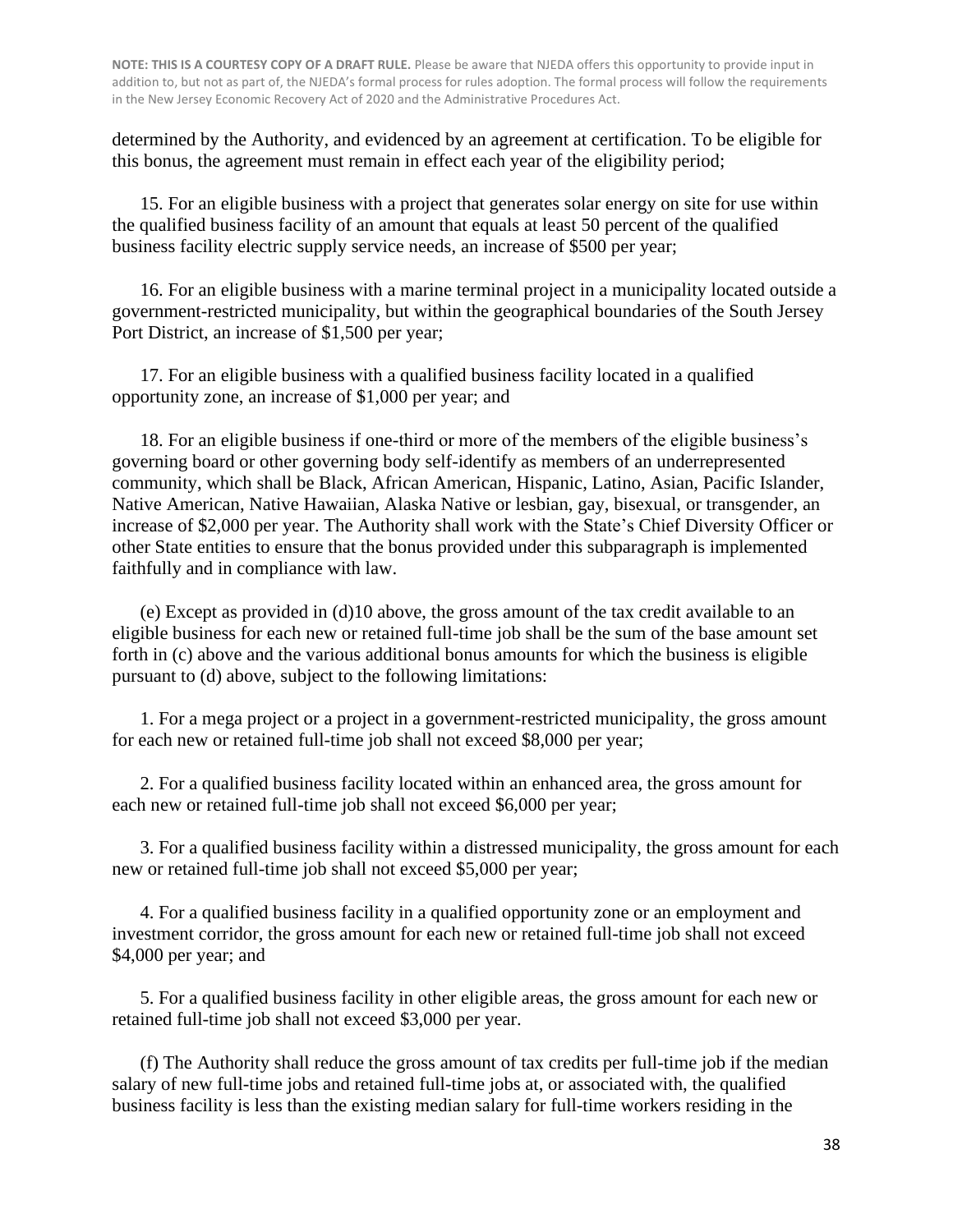county in which the qualified business facility is located. The Authority shall reduce the gross amount of tax credits per full-time job by an amount, in percentage points, equal to the percentage the median salary of new full-time jobs and retained full-time jobs at, or associated with, the qualified business facility is below the existing median salary for full-time workers residing in the county in which the qualified business facility is located. The Authority shall not award a tax credit to an eligible business if the median salary of new full-time jobs and retained full-time jobs at, or associated with, the qualified business facility is 30 percent or more below the existing median salary for full-time workers residing in the county in which the qualified business facility is located.

(g) After the determination by the Authority of the gross amount of tax credits for which an eligible business is eligible pursuant to (e) and (f) above, the final total tax credit amount shall be calculated as follows: for each new full-time job, the eligible business shall be allowed tax credits equaling the lesser of 100 percent of the gross amount of tax credits for each new fulltime job; and, for each retained full-time job, the eligible business shall be allowed tax credits equaling 50 percent of the gross amount of tax credits for each retained full-time job.

(h) Notwithstanding the provisions of subsections (a) through (g) of this section to the contrary, for each application approved by the Board, the amount of tax credits available to be applied by the business annually shall not exceed an amount determined by the Authority to be necessary to induce the project to be sited in New Jersey as determined by the Board. The Authority shall determine the amount necessary to complete the project through staff analysis of all locations under consideration by the eligible business and all lease agreements, ownership documents, or substantially similar documentation for the eligible business's current in-State locations and potential out-of-State location alternatives, competitive proposals from other states, the prevailing economic conditions, and any other information that the Authority deems relevant, that may include, but is not limited to, public policy goals, the amount of space dedicated to eligible positions at the qualified business facility, net positive economic benefits, and leadership in targeted industries.

#### **19:31-22.9 Approval letter and commitment agreement**

(a) Following approval by the Board, but before the issuance of tax credits, the Authority shall require an eligible business to execute and return an approval letter to the Authority. The Board's award of the credits will be subject to conditions subsequent set forth in the approval letter that must be met in order to retain the credits. Such conditions shall include, but not be limited to, the requirement that the project complies with the prevailing wage requirements pursuant to P.L. 2020, c. 156 and N.J.A.C. 19:31-22.3(a)8 and the Authority's affirmative action requirements pursuant to P.L. 1979, c. 303 (N.J.S.A. 34:1B-5.4) and N.J.A.C. 19:30-3.1 et seq. and that the project does not violate any environmental law requirements or minimal environmental and sustainability standards.

(b) Commencing with the date six months following the date the Authority and an eligible business execute the approval letter, the eligible business shall be required to demonstrate that it has obtained site plan approval, as applicable, and has committed financing for, as applicable,, and site control of, the qualified business facility in accordance within the time periods set forth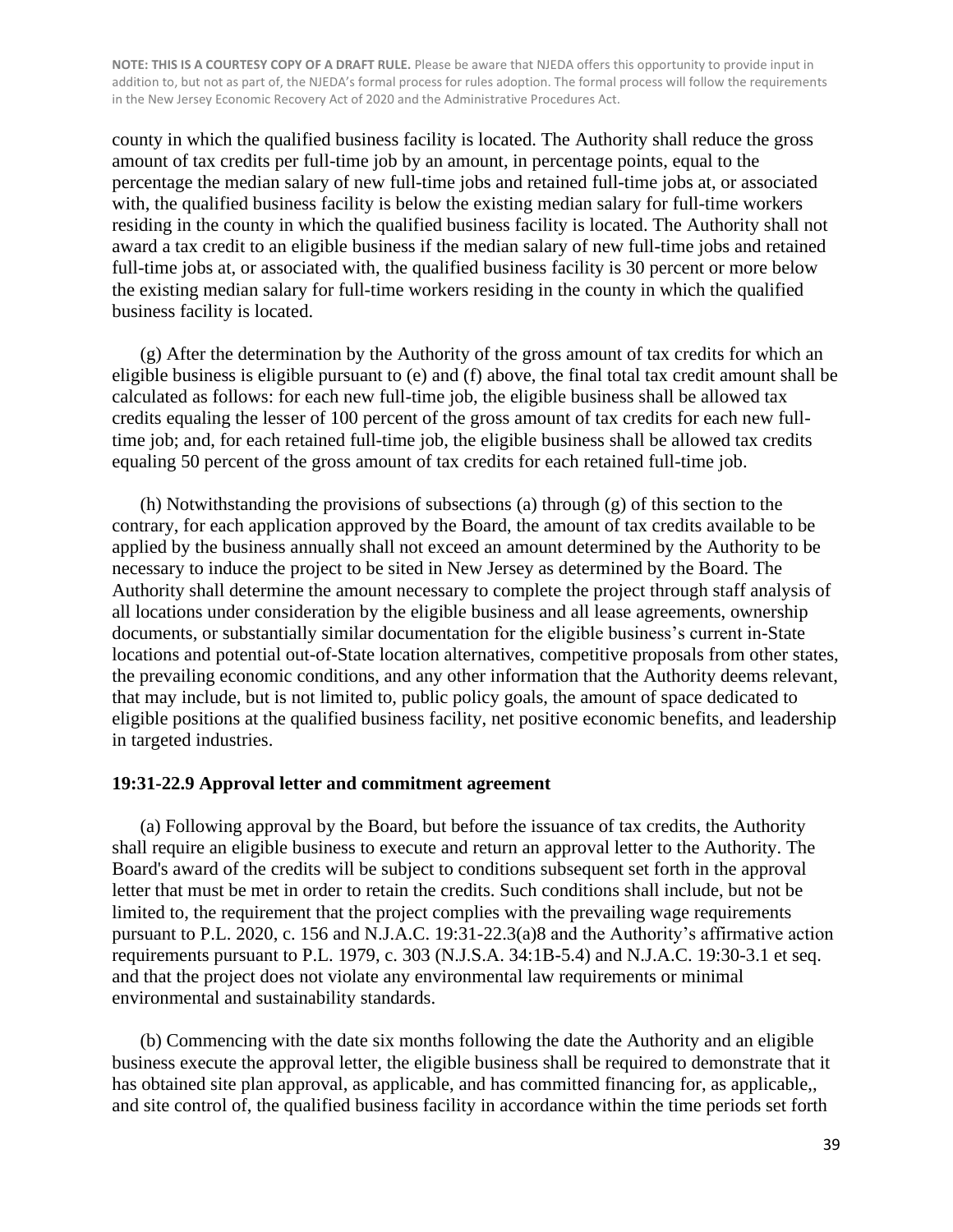in this subsection, unless otherwise modified in the approval of the application by the Board. The eligible business shall provide an estimated date of completion and shall submit periodic progress reports.

1. Within the later of 12 months following the date of application approval by the Authority or six months following the date of execution of the approval letter, each approved business shall submit progress information indicating that the business has site plan approval, committed financing for and site control of the qualified business facility, except that a business shall have until the later of 24 months from the date of application approval or six months following the date of execution of the approval letter to submit such progress information for a mega project or for a qualified business facility that consists of new construction.

2. The approval letter shall contain any other condition of approval and the period within which the business must provide to the Authority evidence that the condition has been met.

3. Absent extenuating circumstances or the Authority's determination in its sole discretion, the Authority's approval of the tax credits shall expire if the progress information required by (b)1 above, is not received by the Authority within the required period of time.

(c) Upon satisfaction of conditions in the approval letter, as determined by the Authority, the business shall execute a commitment agreement. The terms of the commitment agreement shall be consistent with the applicable eligibility requirements of section 71 of P.L. 2020, c. 156 and N.J.A.C. 19:31-22.3, and shall include, but shall not be limited to, the following:

1. A detailed description of the proposed project which will result in job creation or retention, and the number of new and retained full-time jobs that are approved for tax credits;

2. For a phased project, an incentive phase agreement which for each phase identifies a description of the phase, the expected capital investment and number of new full-time jobs, and the time following acceptance of the incentive agreement when each phase is to begin and be completed, with the awarding of tax credits under the incentive agreement to be predicated on the number of full-time jobs created through the fulfillment of each incentive phase agreement;

3. The eligibility period of the tax credits or, for a phased project, the eligibility period of the tax credits for each phase;

4. Personnel information that will enable the Authority to administer the program;

5. A requirement that the eligible business maintain the project at, or associated with, a location in New Jersey for the commitment period, with at least the minimum number of fulltime jobs, salaries, and withholdings as required by this program pursuant to subsections (a) through (c) in N.J.A.C. 19:31-22.14, and a provision to permit the Authority to recapture all or part of any tax credits awarded, at its discretion, if the eligible business does not remain in compliance with this provision for the required term or significantly reduces the number of fulltime employees, or the salaries or withholdings thereof, based on the amounts that result in forfeitures or reductions under subsections (a) through (c) in N.J.A.C. 19:31-22.14, to an amount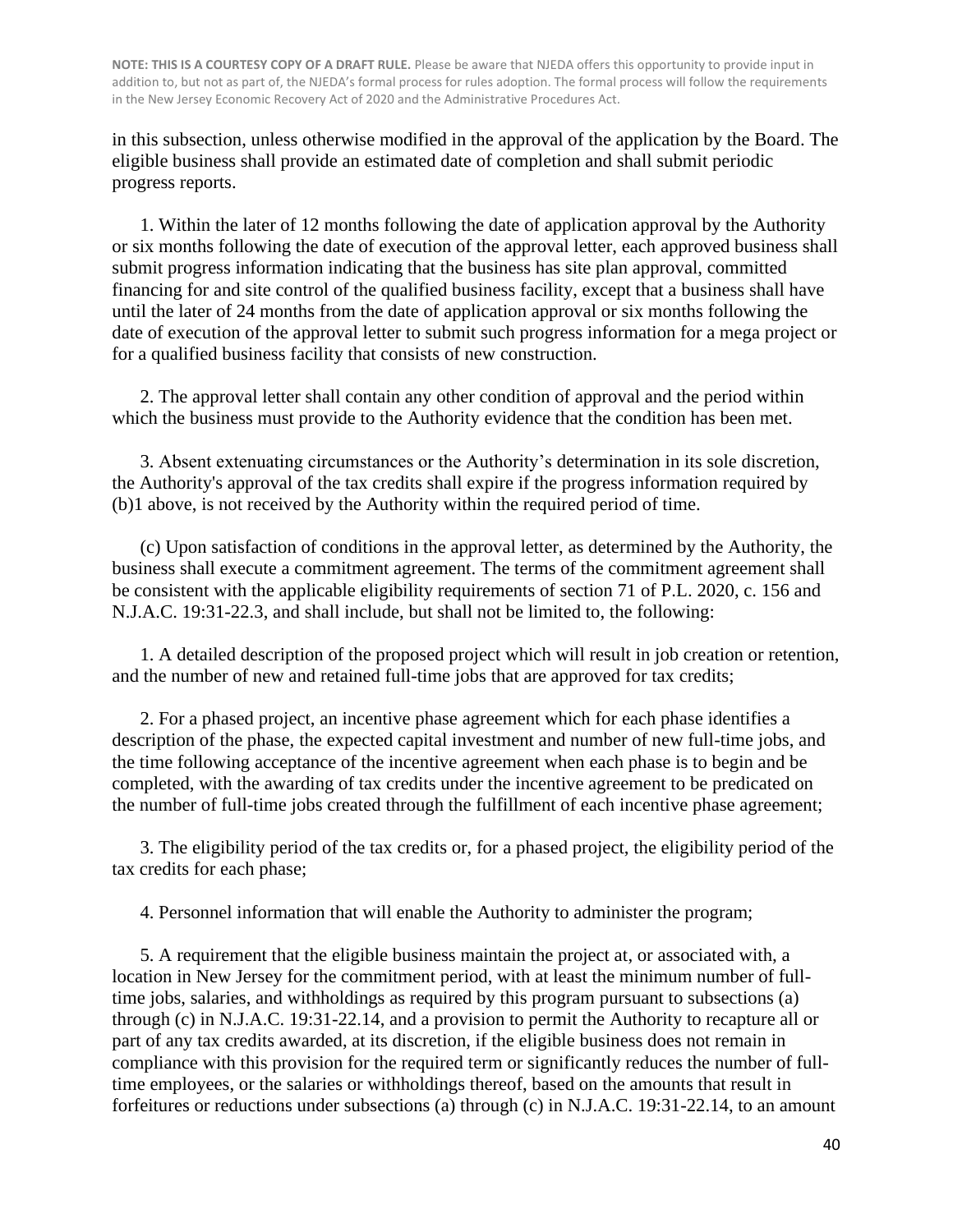less than the minimum jobs, salaries, or withholdings to which the eligible business certified at the commencement of the eligibility period, for two or more successive tax periods;

6. A method for the eligible business to certify that it has met the capital investment, employment, and other eligibility requirements of the program set forth in subsections b. and c. of section 71 of P.L. 2020, c. 156 and N.J.A.C. 19:31-22.3, and to report annually to the Authority the number of new and retained full-time employees, and the withholdings and salaries thereof, for which the tax credits are to be allowed;

7. Representations that the eligible business is in substantial good standing or meets the agreement requirements described in paragraph (1) of subsection b. of section 71 of P.L. 2020, c. 156 and N.J.A.C. 19:31-22.7(c)1, the project complies with all applicable laws, and specifically, that the project does not violate any environmental law;

8. A provision permitting an audit of the payroll records of the business and any other evidence and documentation supporting the certifications pursuant to (e) below, the annual reports pursuant to N.J.A.C. 19:31-22.10, and the addition of affiliates pursuant to N.J.A.C. 19:31-22.14(h) from time to time, as the authority deems necessary;

9. A provision acknowledging the Authority's right to confirm with the Department of Environmental Protection, the Department of Labor and Workforce Development, and the Department of the Treasury that the eligible business and each contractor and subcontractor performing work at the qualified business facility is in substantial good standing with the respective department, or has entered into an agreement with the respective department that includes a practical corrective action plan, as set forth in N.J.A.C. 19:31-22.7(c)1; a provision providing that if the eligible business is not in substantial good standing with any of the departments and has been given written notice thereof by the respective department and at least one week to respond thereto, then the Authority may suspend the issuance of tax credits or certificate of compliance pending resolution of the violation(s) or noncompliance; and a provision to permit the Authority, in its sole discretion, to require the business to forfeit the tax credits for those years if the violation(s) or noncompliance remain unresolved and the suspension continues for two years;

10. A requirement for the eligible business to engage in on-site consultations prior to commencement of construction with the Division of Workplace Safety and Health in the Department of Health;

11. A provision permitting the Authority to amend the agreement;

12. A provision establishing the conditions under which the Authority, the eligible business, or both, may terminate the agreement;

13. For a small business, an attached schedule with the reduced amount of the award if the business does not meet the projections in the growth plan;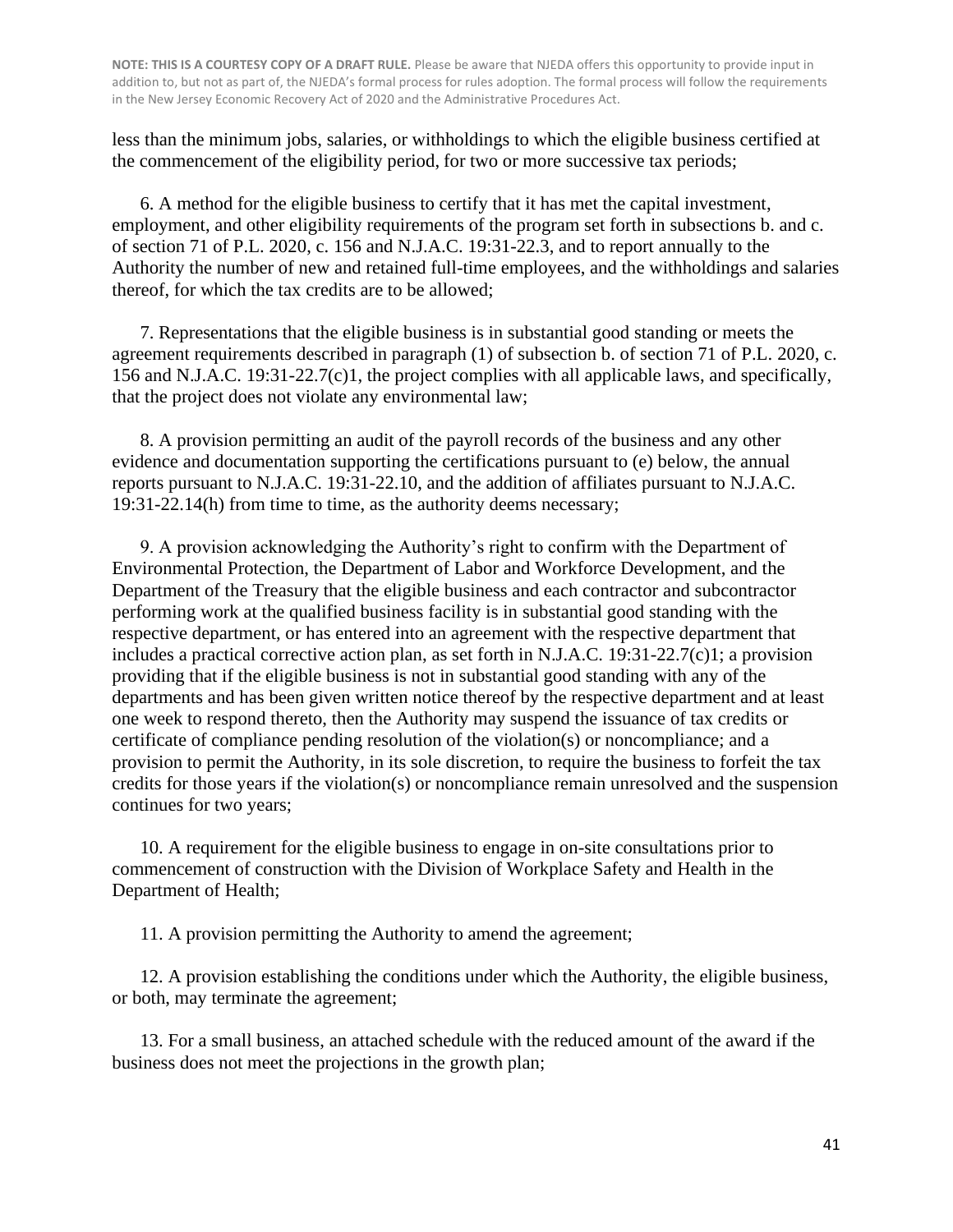14. Milestones for the project, which shall include the estimated date of commencement and completion of the project, and a provision that the Authority may rescind the award of tax credits if a project fails to advance in accordance with milestones in the commitment agreement or fails to provide progress reports required under the approval letter;

15. An agreement by the business that the statute of limitations for the collection and assessment of corporation business tax and insurance premiums tax will be extended to the period of the commitment duration;

16. Indemnification and insurance requirements;

17. Default and remedies, including, but not limited, to a default if an eligible business made a material misrepresentation on its application;

18. The schedule indicating the repayment of the incremental tax credits received by a business that elected a period of extended commitment pursuant to N.J.A.C. 19:31-22.3(a)5.iv if the business fails to maintain the project through the expiration of that extended commitment period; and

19. A provision requiring a community benefits agreement if the total project cost equals or exceeds \$10 million.

(d) For a project whose total project cost equals or exceeds \$10 million, in addition to the commitment agreement, an eligible business shall execute a community benefits agreement or agreements pursuant to subsection b. of section 73 of P.L. 2020, c. 156, as prescribed herein:

1. The business shall enter into a community benefits agreement with the Authority and the chief executive of the municipality or, if requested by the chief executive of the municipality, the chief executive of the county, in which the qualified business facility is located. If the municipality requests the county to enter into the agreement, the chief executive of the municipality must submit to the Authority a signed letter notifying the EDA of the municipality's request. The Authority shall not participate in negotiations between the eligible business and the municipality or county; however, prior to execution, the Authority shall review the agreement to determine compliance with the requirements of this subsection (d), including, but not limited to, a provision for mediation as required by (d)4.ii. below. The agreement may include, but shall not be limited to, requirements for training, employment, and youth development and free services to underserved communities in and around the community in which the qualified business facility is located. The eligible business and the municipality or county, as applicable, shall have 6 months, with two 3-month extensions, after Authority Board approval, to enter into a community benefits agreement. The community benefits agreement is a condition to entering into a commitment agreement.

2. The community benefits agreement shall include a list of contributions by the business; the monetary equivalent for any non-monetary contribution; and, an event of default for forfeiture pursuant to 7ii. below in two successive years. The community benefits agreement may include but, shall not be limited to, requirements for training, employment, and youth development and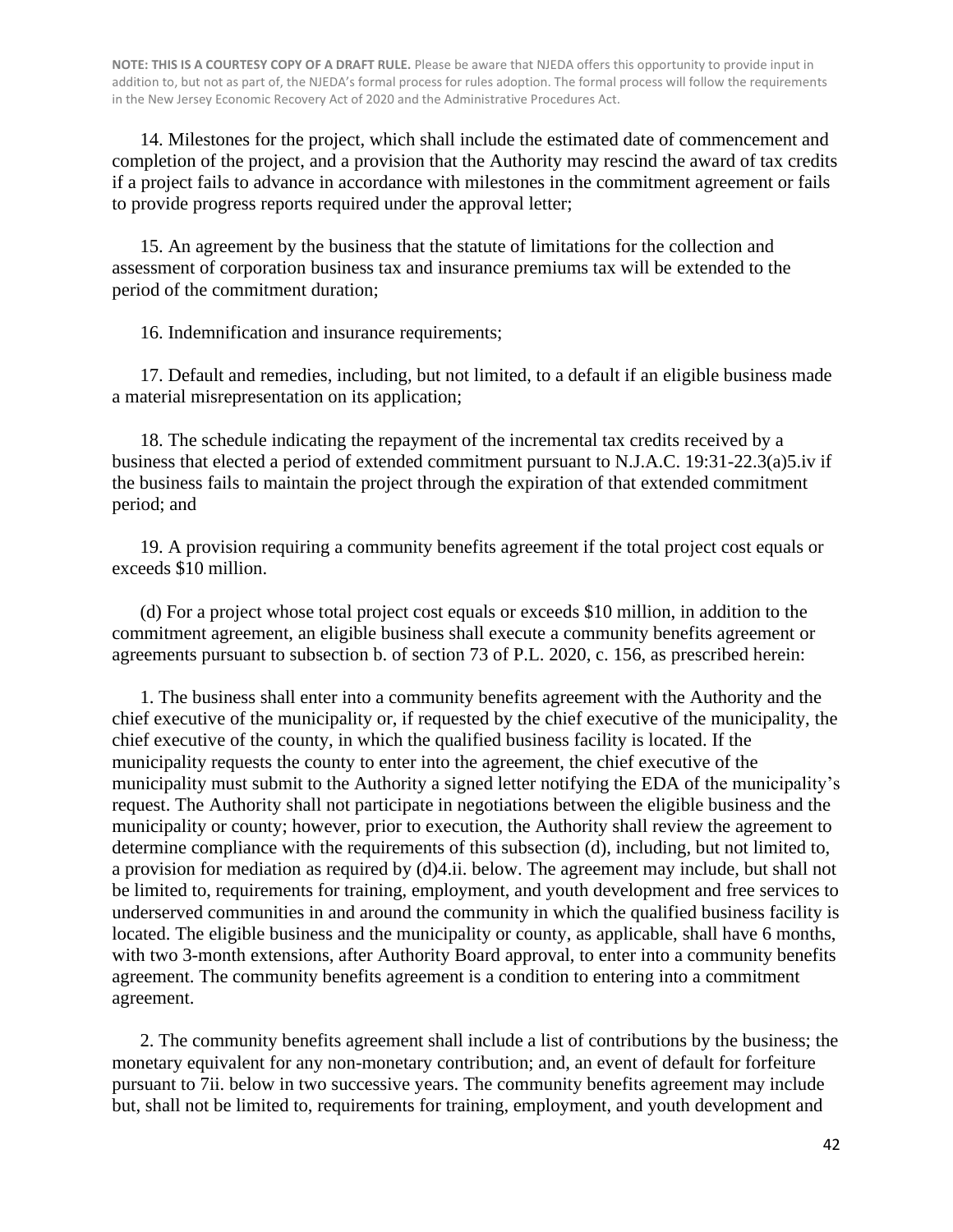free services to underserved communities in and around the community in which the qualified business facility is located.

3. The eligible business and the municipality or county shall have 6 months, with two threemonth extensions, after Authority Board approval, to enter into a community benefits agreement. The community benefits agreement is a condition to entering into a commitment agreement.

4. Prior to entering a community benefits agreement, the chief executive of the municipality or, if the county is executing the agreement, the chief executive of the county, in which the qualified business facility is located shall hold at least one public hearing subject to the Open Public Meetings Act, at which, the chief executive or designee from his or her office, shall hear testimony from residents, community groups, and other stakeholders on the needs of the community that the agreement should address; and, shall provide a record, including hearing minutes, satisfactory to the Authority, which shall be an exhibit to the community benefits agreement.

5. The community benefits agreement shall provide for the creation of a community advisory committee to oversee the implementation of the agreement, monitor successes, and ensure compliance with the terms of the agreement, as follows:

i. The community advisory committee created pursuant to this subsection shall be comprised of representatives from community groups and residents of the municipality or, if the county is executing the agreement, community groups and residents of the county in which the qualified business facility is located.

ii. The chief executive of the municipality or, if the county is executing the agreement, the chief executive of the county shall appoint the members of the community advisory committee, which shall consist of not less than three members.

iii. For new construction or substantial rehabilitation projects, the community advisory committee shall have at least one representative from the business community in the zip code in which the qualified facility is located, at least one representative from a community group, and at least one resident from the zip code in which the qualified business facility is located. There shall be no more than one municipal or county employee on the community advisory committee.

iv. For all other projects, the community advisory committee shall be determined by the chief executive of the municipality, or if the county is executing the agreement, the chief executive of the county, without regard to the criteria listed at iii above.

v. Community advisory committee members shall be required to sign a letter to certify to no financial or other interested relationship with the eligible business, which shall be submitted to the Authority by the business or the municipality, or if the county is executing the agreement, the county.

vi. Any report or action shall be approved by a majority of the members of the community advisory committee.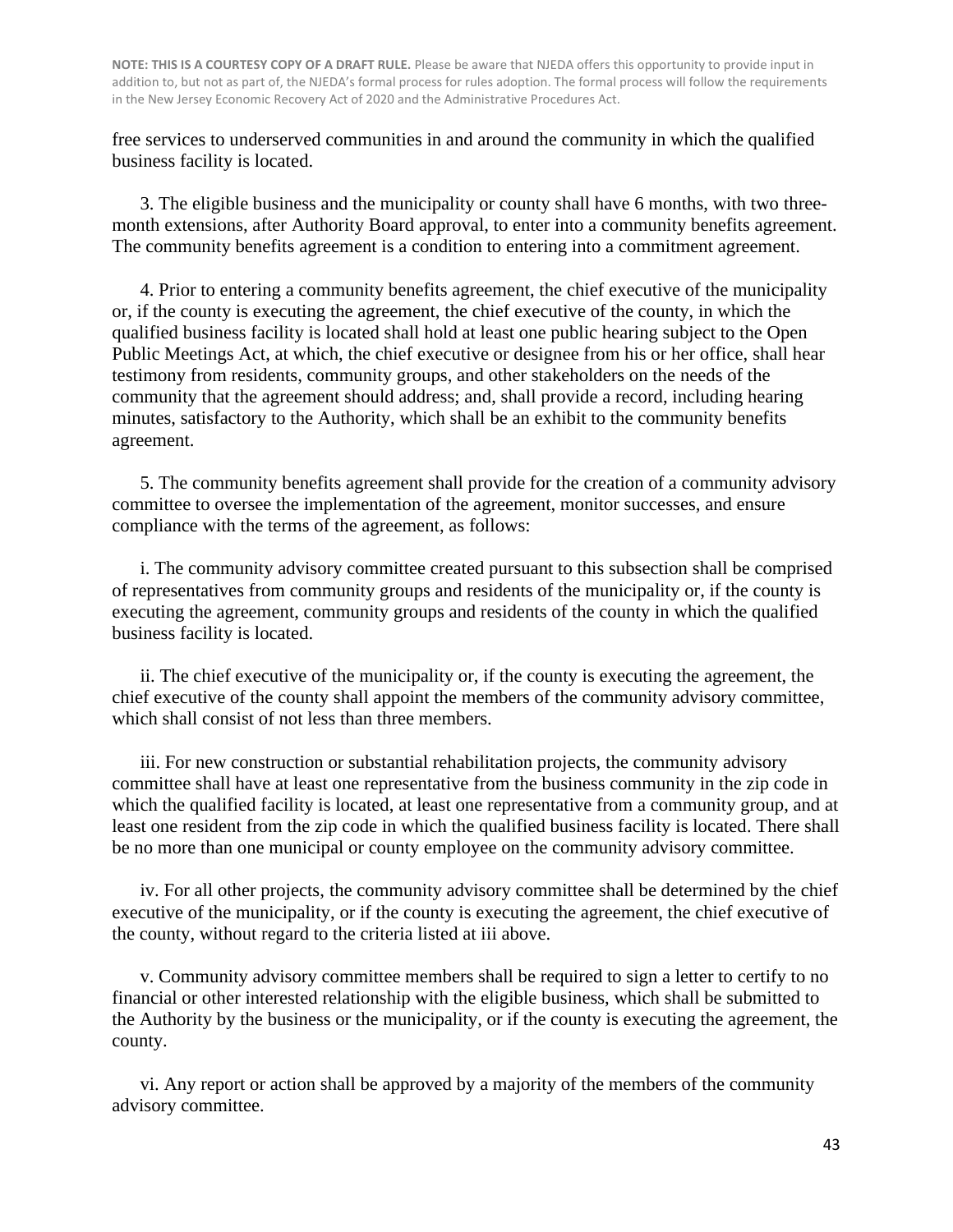6. The community advisory committee shall produce an annual report, including an evaluation whether the eligible business is in compliance with the terms of the community benefits agreement:

i. If the report from the community advisory committee and the certification from the eligible business pursuant to N.J.A.C. 19:31-22.10(a)5 both indicate that the eligible business is in compliance with the community benefits agreement, then the eligible business shall be in compliance with the community benefits agreement.

ii. If the report from the community advisory committee indicates that the eligible business is not in compliance with the terms of the community benefits agreement, the Authority shall serve as or identify a mediator. The community advisory committee, municipality or county, as applicable, and the eligible business shall enter into non-binding mediation to seek resolution or mutually agreeable amendments to the community benefits agreement within 60 days of the notice from the Authority of the person who will serve as a mediator. Thereafter, the results of the mediation shall be reported to the Authority.

iii. If a resolution is not able to be achieved through mediation, a hearing officer will be assigned by the Authority. The hearing officer shall perform a review of the written record and may require an in-person hearing. The hearing officer has sole discretion to determine if an inperson hearing is necessary to reach an informed decision on the appeal. Following completion of the record review and in-person hearing, as applicable, the hearing officer shall issue a written report to the Chief Executive Officer, or equivalent officer, containing his or her finding(s) and recommendation(s). The hearing officer's report shall be advisory in nature. The business, municipality or county, and the community advisory committee shall receive a copy of the written report of the hearing officer and shall have the opportunity to file written comments and exceptions to the hearing officer's report within five business days from receipt of such report. The Chief Executive Officer, or equivalent officer, shall consider the hearing officer's report and any timely submitted written comments and exceptions. Based on that review, the Chief Executive Officer shall make a determination of compliance or non-compliance. The process described in this paragraph is not a contested case subject to the requirements of the Administrative Procedure Act, N.J.S.A. 52:14B-1 et seq., and the Uniform Administrative Procedure Rules, N.J.A.C. 1:1.

7. If the business is not in compliance as determined under 6. above, the following apply:

i. The amount of tax credits that the business may apply in the relevant tax period shall be reduced by 120 percent of the sum of the monetary values of the contributions for which the business is not in compliance, provided, however, no recapture or repayment shall be required, if the Authority determines that

(1) Compliance with the specific contribution is delayed due to unforeseeable acts related to the project beyond the eligible business's control and without its fault or negligence;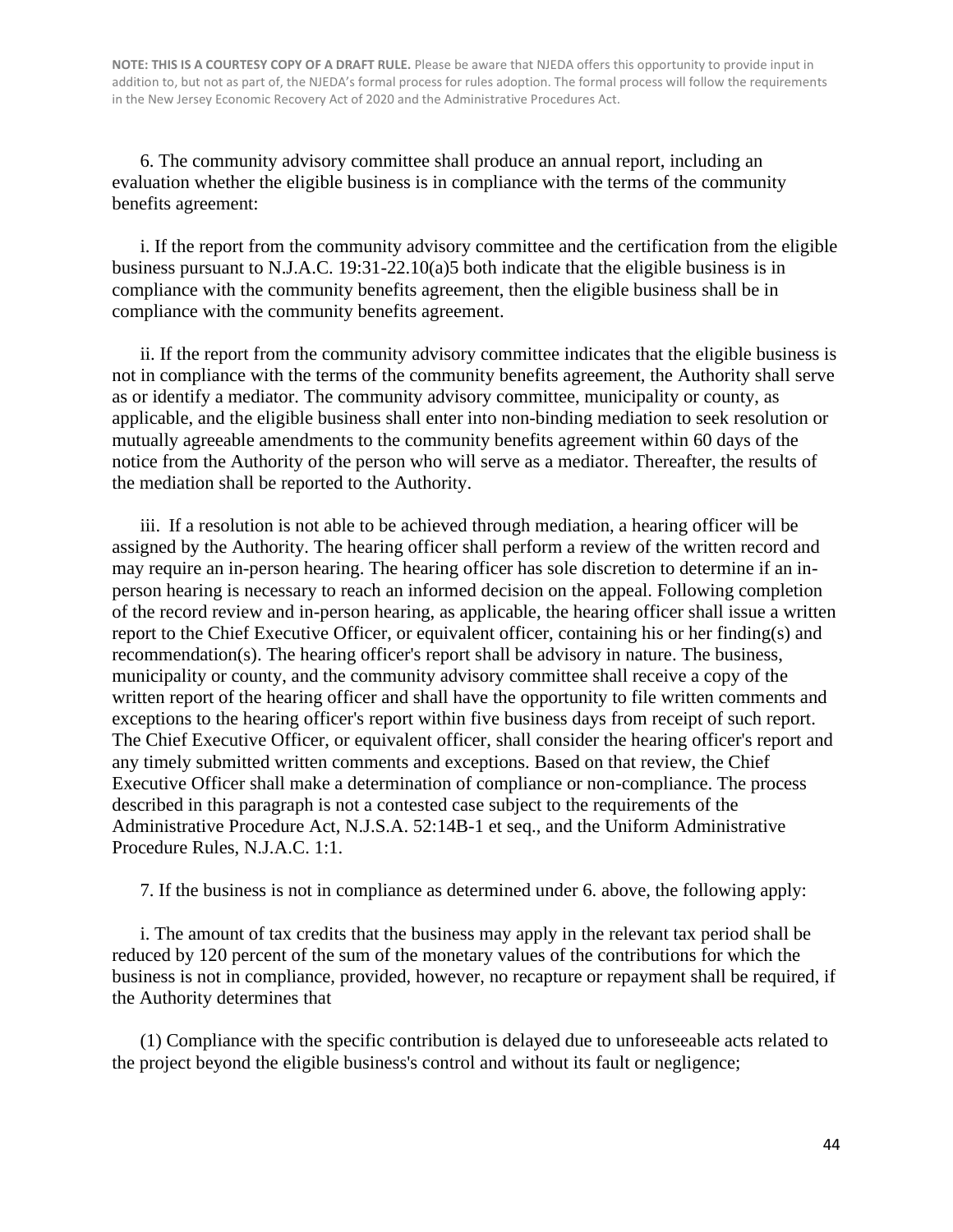(2) The eligible business is using best efforts, with all due diligence, to proceed with the completion of the contribution; and

(3) The eligible business has made all reasonable efforts to prevent, avoid, mitigate, and overcome the non-compliance.

ii. For any other non-compliance, the business shall forfeit its credit amount for that tax period and each subsequent tax period, until the first tax period for which documentation demonstrating compliance has been reviewed and approved by the Authority, for which tax period and each subsequent tax period the full amount of the credit shall be allowed.

8. An eligible business shall not be required to enter into a community benefits agreement pursuant to this subsection if the eligible business submits to the Authority a copy of the eligible business's redevelopment agreement and approval letter that is certified by the chief executive of the municipality in which the project is located.

(e) Upon completion of the capital investment and employment requirements of the program, an eligible business shall submit to the Authority certifications evidencing that the eligible business has satisfied the conditions relating to the capital investment, employment, and other eligibility requirements, including withholdings and, if applicable, requirements related to a mega project, of the project agreement with supporting evidence satisfactory to the Authority. Absent extenuating circumstances and the written approval of the Authority, the eligible business shall submit the certification within three years following the date of approval of the application. The Authority may grant two six-month extensions of the deadline; provided that the date of completion shall not occur later than four years following the date of approval of the application by the Authority; provided further that the Authority may grant one additional extension not to exceed one year as follows:

1. The Authority must find that:

i. The project is delayed due to unforeseeable acts related to the project beyond the eligible business's control and without its fault or negligence;

ii. The eligible business is using best efforts, with all due diligence, to proceed with the completion of the project and the submission of the certification; and

iii. The eligible business has made, and continues to make, all reasonable efforts to prevent, avoid, mitigate, and overcome the delay.

2. The eligible business shall provide timely notice to the Authority of the delay within 30 days after the eligible business has actual or constructive knowledge of the delay, and shall provide periodic reports, not less than every 30 days, of the status of the delay and the steps the eligible business is taking to mitigate or overcome the delay.

(f) If the Governor declares an emergency, then the Chief Executive Officer of the Authority shall have the discretion to grant an extension for the duration of the emergency and the Board of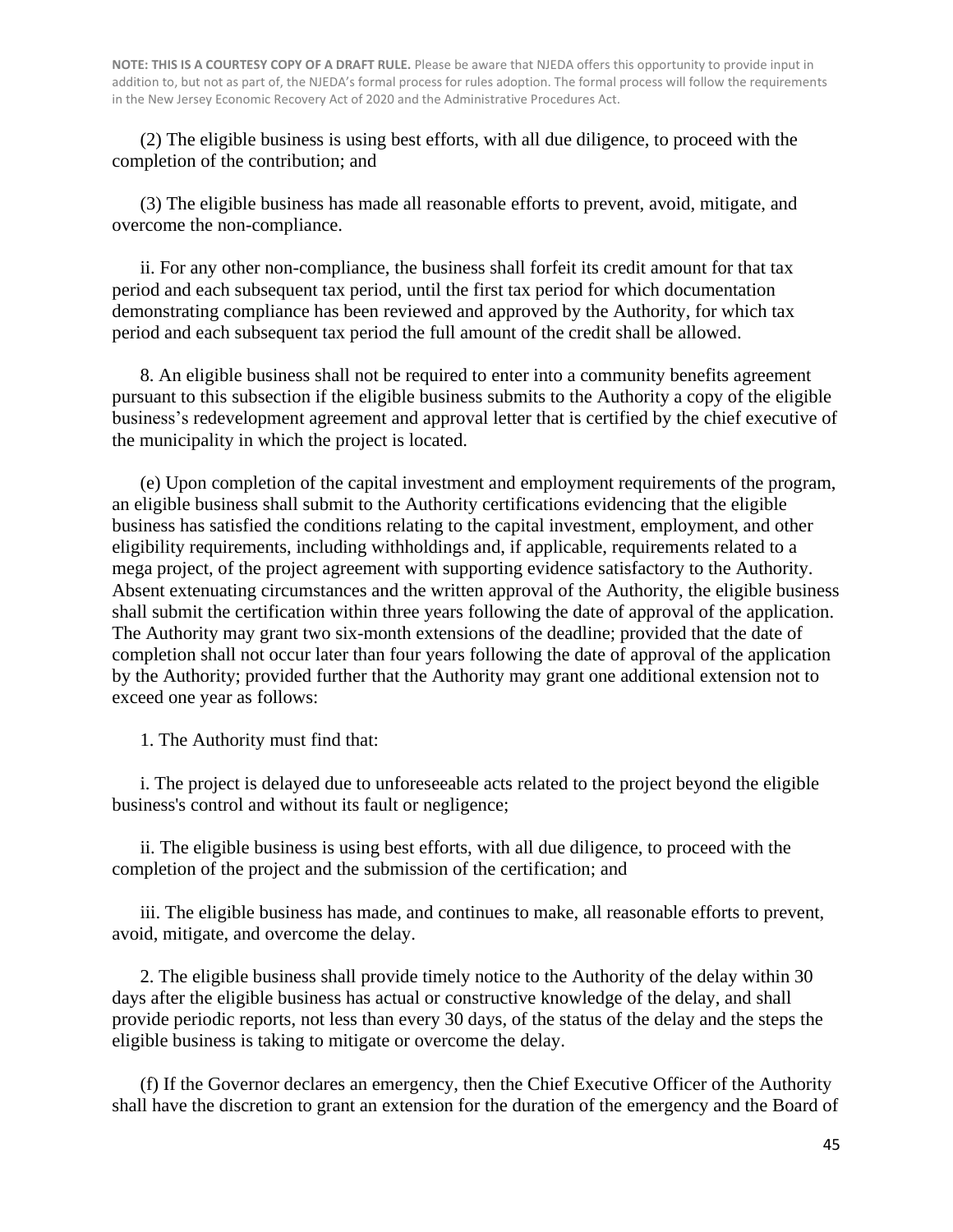the Authority, upon recommendation of the Chief Executive Officer, may grant two additional six-month extensions; provided, however, that:

1. The extensions are due to the economic disruption caused by the emergency;

2. The project is delayed due to unforeseeable acts related to the project beyond the eligible business's control and without its fault or negligence;

3. The eligible business is using best efforts, with all due diligence, to proceed with the completion of the project and the submission of the certification; and

4. The eligible business has made, and continues to make, all reasonable efforts to prevent, avoid, mitigate, and overcome the delay.

(g) In any submission required by the Authority pursuant to this section, the owner of the eligible business, or an authorized agent of the owner, shall certify that the information provided is true under the penalty of perjury.

(h) The certifications required by subparagraph (e) of this section shall be in the following form:

1. The business shall submit a certification of a qualified independent certified public accountant, which may be made pursuant to an agreed upon procedures letter acceptable to the Authority, relating to the capital investment. Capital investment in a complex of buildings that are not proximate shall be certified for each building. If the project seeks to qualify for the bonus pursuant to N.J.A.C. 19:31-28.8(d)(2), in addition to submitting a certification of capital investment in the qualified business facility, the business shall submit a certification for the capital investment in the industrial or research and development portion of the premises for industrial or research and development use. In the event the capital investment is reduced below the capital investment amount set forth in N.J.A.C. 19:31-22.3(a)1, the business shall remain eligible if the business donates the difference between the amount set forth in N.J.A.C. 19:31- 22.3(a)1 and the amount of capital investment invested into the infrastructure fund. If the amount paid into the infrastructure fund together with the amount of capital invested is less than the capital investment in the approval of the application, the Authority may reevaluate the net positive economic benefit and reduce the size of the grant accordingly. If the certified capital investment, together with any donation to the infrastructure fund, is less than the minimum eligibility requirement, the business shall no longer be eligible for tax credits.

2. The business shall submit a certification of a qualified independent certified public accountant, which may be made pursuant to an agreed upon procedures letter acceptable to the Authority, relating to employment. The number of new and retained full-time jobs in the certification shall be utilized by the Authority in the calculation of tax credits and shall not be increased regardless of additional jobs located at the qualified business facility, and, except as set forth in N.J.A.C. 19:31-22.10(f), in no event will the number of jobs exceed the number of jobs previously approved by the Board. To the extent a business has received an award for both new and retained full-time jobs, the business shall meet the employment requirements as set forth in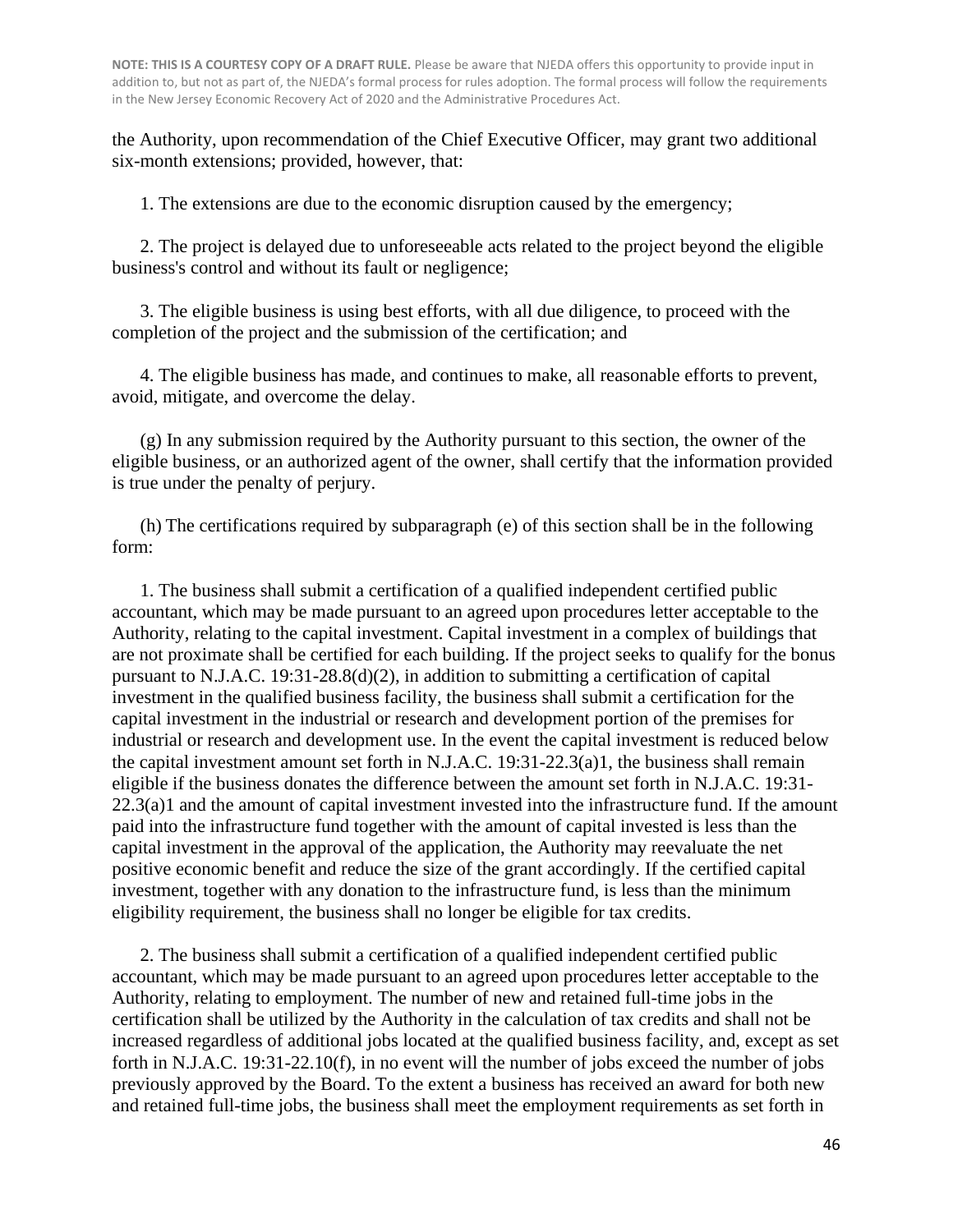subsections (c) and (d) of N.J.A.C. 19:31-22.4. In the event the number and median salary of new or retained full-time jobs is reduced below the number or median salary of new or retained full-time jobs in the approval of the application, the Authority may reevaluate the net positive economic benefit and reduce the size of the grant accordingly. If the certification indicates that the employment is less than the minimum eligibility requirement, the business shall no longer be eligible for tax credits.

3. The Authority shall qualify certified public accountants and provide to business the list of qualified certified public accountants; provided, the business may select an independent certified public accountant not on the Authority's list for purposes of the capital investment certification or the business's chief financial officer may certify for purposes of the employment certification upon the Authority's prior approval if the business demonstrates an extenuating circumstance prohibiting the business from retaining a qualified independent certified public accountant, including, but not limited to, the unavailability of any of the qualified independent certified public accountants to timely complete the certification or none of the qualified certified public accountants are independent to the business, or the business is a small business.

4. The business shall submit a certification with a floor plan showing the qualified building facility as of the date of the certifications identifying the uses pursuant to N.J.A.C. 19:31-22.3(b) and square foot of gross leasable area for each such use.

5. Any material modification, at or before the date of certifications, to the project as approved by the Board, including, but not limited to, a reduction in the amount of the capital investment, new and retained full-time jobs, or square foot of gross leasable area for each use pursuant to N.J.A.C. 19:31-22.3(b), shall require review and approval by the Authority to determine that the project as modified does not undermine the basis for the tax credit award approved.

6. The Authority may request additional information or certifications from the business to determine eligibility and may seek information from the Department of Labor and Workforce Development to support the certifications.

(i) Once the Authority accepts the certifications required under (e) above and the Authority determines that other required conditions have been met, within 90 days of the Authority's acceptance of the certifications and evidence satisfactory to the Authority, the Authority shall notify the business and notify the Director, and the business shall receive its tax credit certificate which will be based on the information submitted in the certifications under (e) above, provided it shall not exceed the maximum amount determined by the Board under N.J.A.C. 19:31-22.7(g) and N.J.A.C. 19:31-22.8. The use of the tax credit certificate shall be subject to the receipt of an annual certificate of compliance issued by the Authority.

#### **19:31-22.10 Reporting requirements and annual reports**

(a) An eligible business which is awarded tax credits under the program shall submit annually, commencing in the year in which the grant of tax credits is issued and for the remainder of the commitment period, a report that indicates that the eligible business continues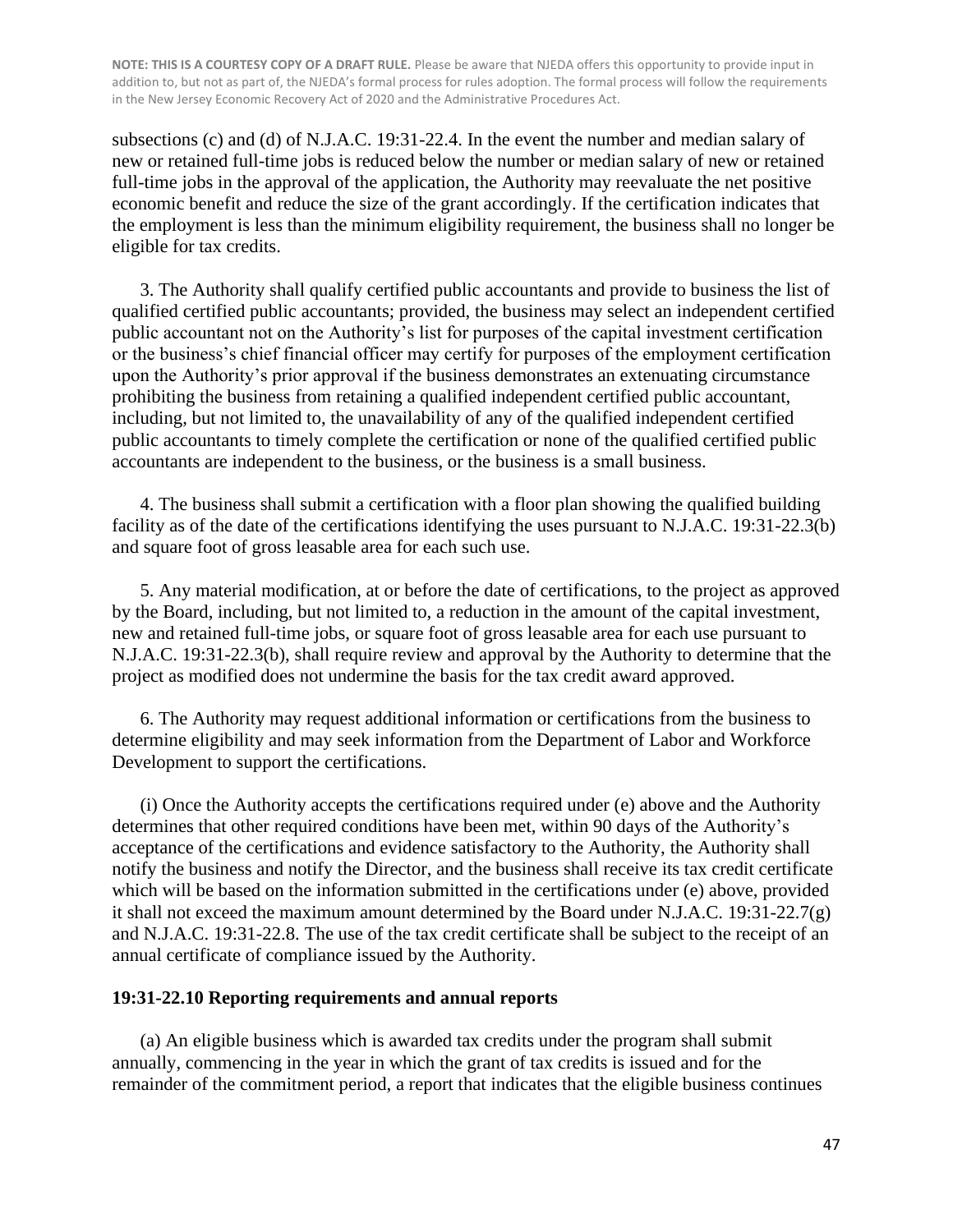to maintain the number of new and retained full-time jobs, and the salaries thereof, specified in the commitment agreement, including, but not limited to:

1. The number of full-time employees and new or retained full-time jobs employed at, or associated with, the qualified business facility;

2. The list of affiliates that contributed to the full-time employees at, or associated with, the qualified business facility;

3. The number of full-time employees in the business's Statewide workforce;

4. The number of full-time employees in New Jersey in the last tax period prior to the credit amount approval of any affiliate that contributed to the full-time employees and was not listed in the application;

5. Information on any change or anticipated change in the identity of the affiliates comprising the business elected to claim all or a portion of the credit;

6. A certification indicating whether or not the business is aware of any condition, event, or act, which would cause the business not to be in compliance with the approval, the Act, the commitment agreement, community benefits agreement pursuant to subsection b. of section 73 of P.L. 2020, c. 156 and N.J.A.C. 19:31-22.9(d), or this subchapter; and

7. A copy of its applicable New Jersey tax return showing business income and withholdings as a condition of its continuation in the program, and the quarterly wage report required under R.S.43:21-14 submitted to the Department of Labor and Workforce Development together with an annual payroll report showing:

i. The new full-time jobs which were created in accordance with the project agreement;

ii. The new full-time jobs created during each subsequent year of the commitment period; and

iii. The withholdings and salaries, as measured by the median salary, of the new and retained full-time jobs created and the amount of withholdings paid to New Jersey.

(b) The certified report required by (a) above is due 120 days after the end of the business's tax privilege period; and failure to timely submit the certified report, absent extenuating circumstances and the written approval of the Authority, shall result in the forfeiture of the tax credits for that privilege period. To the extent a business has received an award for both new and retained full-time jobs, the business shall meet the employment requirements as set forth in subsections (c) and (d) of N.J.A.C. 19:31-22.4.

(c) An eligible business shall explain, in the certified report required by (a) above, the reason for any discrepancies between the annual payroll report submitted by the eligible business to the Authority and the quarterly wage report submitted to the Department of Labor and Workforce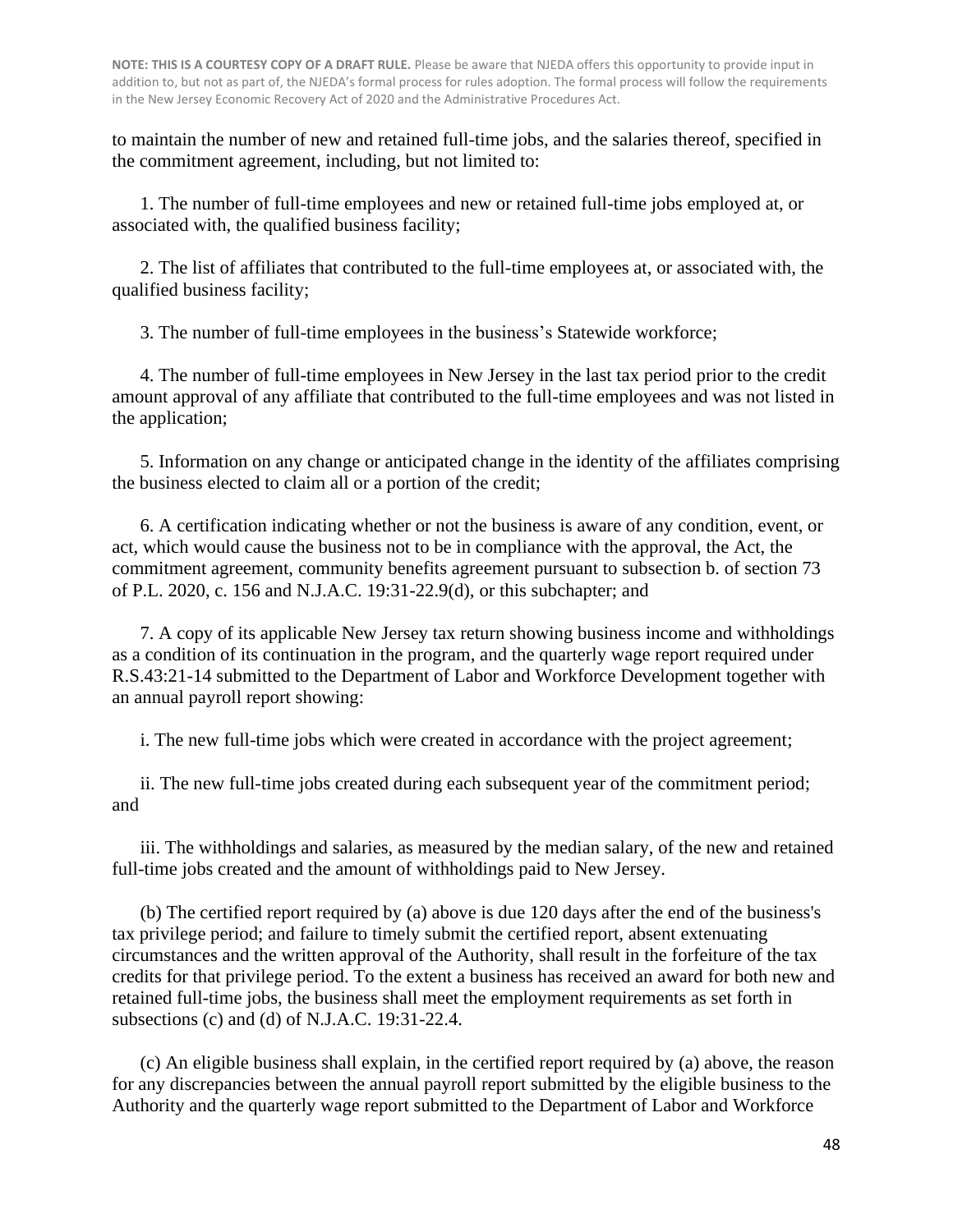Development. The owner of the eligible business, or an authorized agent of the owner, shall certify that the information provided pursuant to (a) above and this subsection is true under the penalty of perjury. Claims, records, or statements submitted by an eligible business to the authority in order to receive tax credits shall not be considered claims, records, or statements made in connection with State tax laws.

(d) Upon receipt and review to the Authority's satisfaction of each certified report required by (a) above submitted during the eligibility period, the Authority shall provide to the eligible business and the Director a certificate of compliance indicating the amount of tax credits that the eligible business may apply against its tax liability. The Authority shall pro rate the tax credit for the first and last years of the eligibility period based on the number of full months the project was certified in the year the eligible business first certifies. No tax credit certificate will be valid without the certificate of compliance issued for the relevant tax privilege period. The certificate of compliance will indicate the amount of the tax credit certificate that will be recommended to the Division of Taxation for issuance for an identified tax privilege period.

(e) In conducting its annual review, the Authority may require a business to submit any information determined by the Authority to be necessary and relevant to its review.

(f) If the certified report required by (a) above submitted by a small business demonstrates that the business has met the number of new full-time employees specified in the growth plan pursuant to N.J.A.C. 19:31- 22.3(c)1 each year of the eligibility period, then the business shall be entitled to an increased credit amount for that tax period, and each subsequent tax period, for each additional full-time employee added above the number of full-time employees certified, until the full-time employees number meets the maximum number projected for the final year of the eligibility period. Failure to meet the projections in any year shall not constitute a default but shall cause the authority to reduce the award in accordance with a schedule attached to the project agreement.

(g) An eligible business shall forfeit the credit amount for any tax period for which the eligible business's documentation remains uncertified as of the date for certification indicated in the commitment agreement, although credit amounts for the remainder of the years of the eligibility period shall remain available to the eligible business.

(h) Full-time employment for an accounting or privilege period shall be determined as the average of the monthly full-time employment for the period.

(i) A business may include an affiliate for any period, provided that the business provides a valid tax clearance certificate for the affiliate and a verification of the nature of the affiliate relationship during the relevant period, and provided further that the affiliate provides acceptable responses to the Authority's legal disclosures inquiries, as determined by the Authority, and the affiliate executes a joinder to the commitment agreement. A business may remove an affiliate by notifying the Authority of the affiliate that is to be removed. A formal modification of the Authority's approval of the approval letter shall not be necessary to add or remove an affiliate after approval or execution of the approval letter.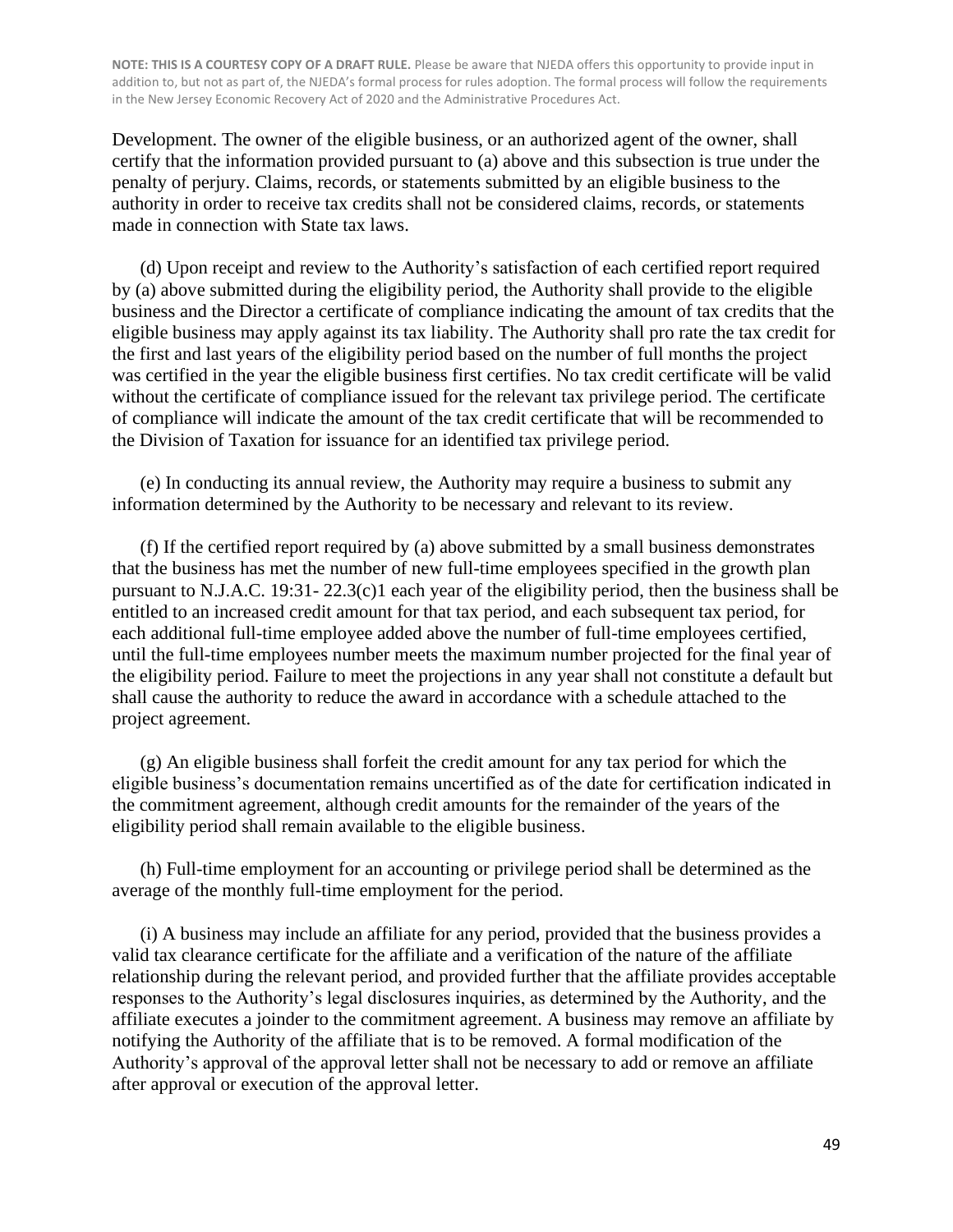(j) A business may change its name filed with the Authority by providing a copy of the filed amendment to the certificate of incorporation or formation, as the case may be, of the business and a valid tax clearance certificate with the business's new name. A formal modification of the Authority's approval shall not be necessary to change a business's name after approval or execution of the approval letter.

#### **19:31-22.11 Tax credit amount; application and allocation of the tax credit**

(a) Except for a small business which will have incremental or additional tax credits pursuant to a growth plan under N.J.A.C. 19:31-22.10(f), for each tax accounting or privilege period during the eligibility period, a business may apply the amount of tax credits equal to the total credit amount divided by the duration of the eligibility period in years (fractions of a cent rounded down) subject to the provisions of the Act and this subchapter. Except as set forth in N.J.A.C. 19:31-22.10(f), the total tax credit amount that a business may apply each year shall not exceed the maximum annual amount determined by the Board at approval pursuant to N.J.A.C. 19:31-18.7(g) and N.J.A.C. 19:31-22.8.

(b) Upon receipt by the Director of the certificate of compliance, the Director shall allow the eligible business a tax credit. The eligible business may apply the credit allowed by the Director against the eligible business's tax liability for the tax period in which the Director allowed the tax credit or may carry forward the credit for use by the eligible business in any of the next seven successive tax periods, which credit shall expire thereafter.

(c) The amount of credit allowed may be applied against the tax liability otherwise due pursuant to section 5 of P.L. 1945, c. 162 (N.J.S.A. 54:10A-5), sections 2 and 3 of P.L. 1945, c. 132 (N.J.S.A. 54:18A-2 and N.J.S.A. 54:18A-3), section 1 of P.L. 1950, c. 231 (N.J.S.A. 17:32- 15), or N.J.S. 17B:23-5.

(d) Credits granted to a partnership shall be passed through to the partners, members, or owners, respectively, pro-rata, or pursuant to an executed agreement among the partners, members, or owners documenting an alternate distribution method provided to the Director accompanied by any additional information as the Director may prescribe.

1. With respect to credits passed through to a person subject to tax liability due pursuant to sections 2 or 3 of P.L. 1945, c. 132 (N.J.S.A. 54:18A-2 and N.J.S.A. 54:18A-3), the person shall be allowed to apply credits against the person's tax liability without the provision of a tax credit certificate to the Division of Taxation in the Department of the Treasury for the tax period accompanying the person's tax return and the person shall be considered the tax certificate holder and be subject to this subsection (d).

2. The Authority may recapture all or part of any tax credits claimed by a person pursuant to (d)1 above with penalties and interest from the person or the business in the event the Division of Taxation in the Department of the Treasury does not issue a tax credit certificate in an amount at least equal to the tax credit amount claimed on the person's tax return for the applicable tax period.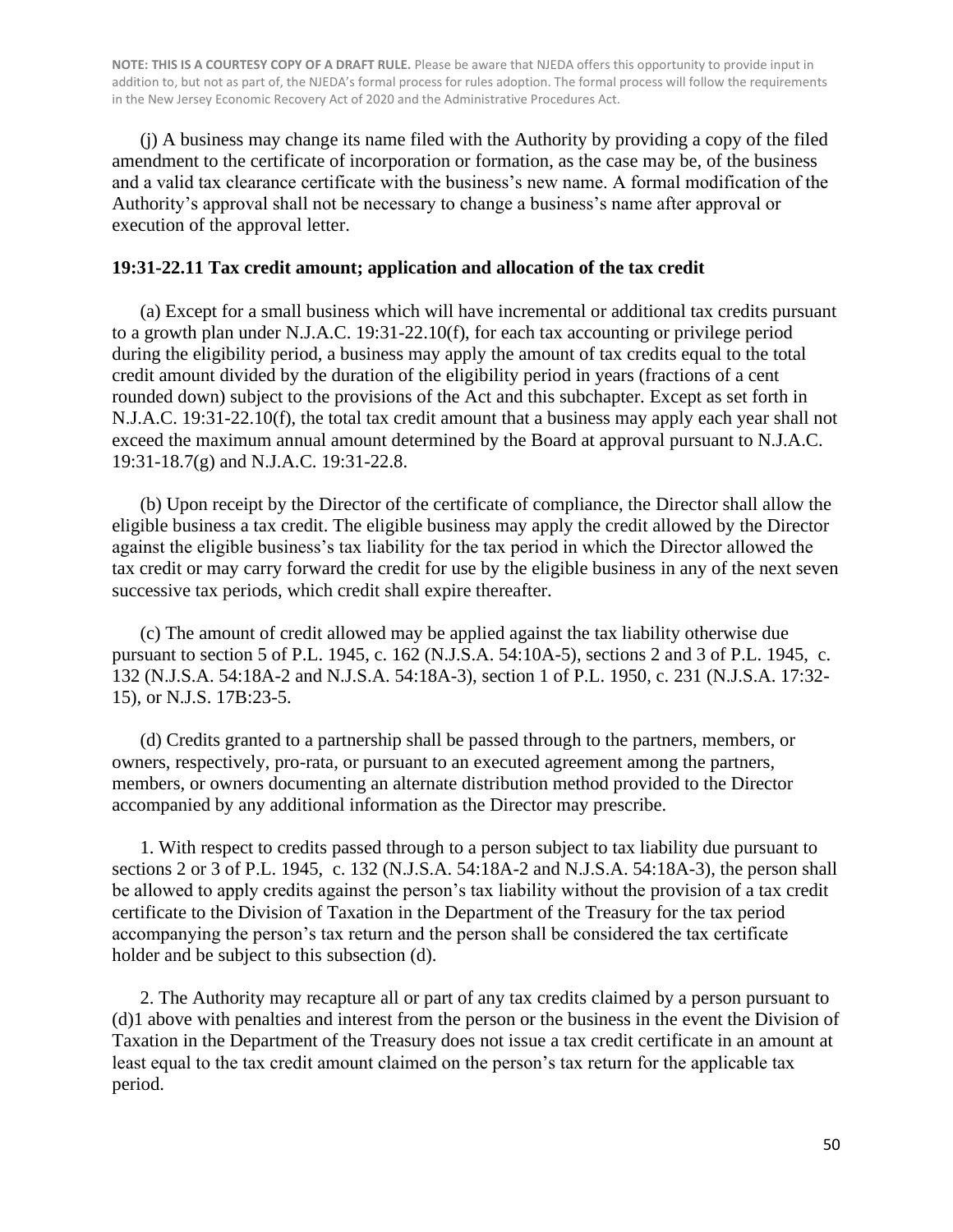(e) The Director shall prescribe the order of priority of the application of the credit allowed under this section and any other credits allowed by law against the tax imposed under section 5 of P.L. 1945, c. 162 (N.J.S.A. 54:10A-5). The amount of a credit applied under this section against the tax imposed pursuant to section 5 of P.L. 1945, c. 162 (N.J.S.A. 54:10A-5) for a privilege period, together with any other credits allowed by law, shall not reduce the tax liability to an amount less than the statutory minimum provided in subsection (e) of section 5 of P.L. 1945, c. 162 (N.J.S.A. 54:10A-5).

(f) In lieu of applying any credit certificate or credit transfer certificate against tax liability otherwise due pursuant to section 5 of P.L. 1945, c. 162 (N.J.S.A. 54:10A-5), sections 2 and 3 of P.L. 1945, c. 132 (N.J.S.A. 54:18A-2 and N.J.S.A. 54:18A-3), section 1 of P.L. 1950, c. 231 (N.J.S.A. 17:32-15), or N.J.S. 17B:23-5, the credit certificate or credit transfer certificate may be surrendered to the Division of Taxation in the Department of the Treasury for a cash payment equal to 90 percent of the amount of tax credits evidenced by the certificate, subject to appropriation and the availability of funds, provided that the issuance date of the credit certificate or credit transfer certificate to the taxpayer surrendering such certificate occurred at least two years prior to the date of surrender.

#### **19:31-22.12 Application for tax credit transfer certificate**

(a) An eligible business may apply to the Director and the Chief Executive Officer of the Authority for a tax credit transfer certificate, within three years of the tax period in which the Director allows the eligible business a tax credit, in lieu of any amount of the tax credit against the eligible business's State tax liability. The tax credit transfer certificate, upon receipt thereof by the eligible business from the Director and the Chief Executive Officer of the Authority, may be sold or assigned, in an amount not less than \$25,000, within three years of the tax period in which the eligible business receives the tax credit transfer certificate from the Director, to another person that may have a tax liability pursuant to section 5 of P.L. 1945, c. 162 (N.J.S.A. 54:10A-5), sections 2 and 3 of P.L. 1945, c. 132 (N.J.S.A. 54:18A-2 and 54:18A-3), section 1 of P.L. 1950, c. 231 (N.J.S.A. 17:32-15), or N.J.S. 17B:23-5. A purchaser or assignee of a tax credit transfer certificate pursuant to this section shall apply the transferred credit against the same tax for which the eligible business was approved a tax credit under the program. The tax credit transfer certificate provided to the eligible business shall include a statement waiving the eligible business's right to claim the credit that the eligible business has elected to sell or assign.

(b) The eligible business shall not sell or assign a tax credit transfer certificate allowed under this section for consideration received by the eligible business of less than 85 percent of the transferred credit amount before considering any further discounting to present value which shall be permitted. The tax credit transfer certificate issued to the eligible business by the Director shall be subject to any limitations and conditions imposed on the application of State tax credits under this program and any other terms and conditions that the Director may prescribe.

(c) With respect to credits to be sold or assigned, in full or in part, pursuant to an application to the Authority for a tax credit transfer certificate by a business to a person subject to tax liability due pursuant to sections 2 or 3 of P.L. 1945, c. 132 (N.J.S.A. 54:18A-2 or N.J.S.A. 54:18A-3), the person shall be allowed to apply the credits against the person's tax liability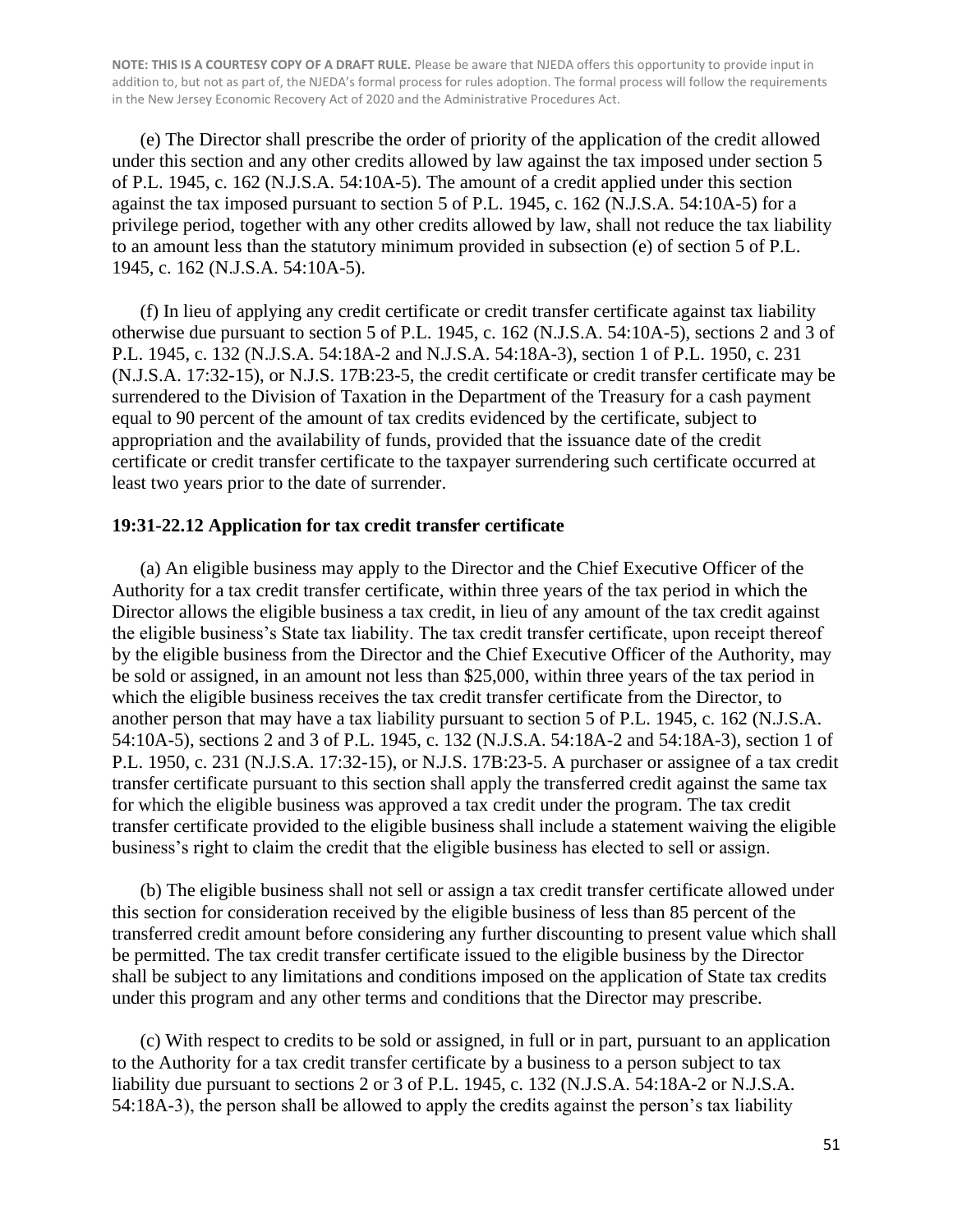without the provision of a tax credit transfer certificate to the Division of Taxation in the Department of the Treasury for the tax period accompanying its tax return, and the person be considered a tax credit transferee and be subject to (d) below.

(d) The Authority may recapture all or part of any tax credits claimed by a person pursuant to (c) above with penalties and interest from the person or the business in the event the Authority or the Director does not issue a tax credit certificate in an amount at least equal to the tax credit amount claimed on the person's tax return for the applicable tax period.

(e) The purchaser or assignee of a tax credit transfer certificate shall be subject to any limitations and conditions that apply to the use of the tax credits by the eligible business. A purchaser or assignee of a tax credit transfer certificate pursuant to this section shall not make any subsequent transfers, assignments, or sales of the tax credit transfer certificate.

(f) The Authority shall publish on its Internet website the following information concerning each tax credit transfer certificate approved by the Authority and the Director pursuant to this section:

1. The name of the transferrer;

2. The name of the transferee;

3. The value of the tax credit transfer certificate;

4. The State tax against which the transferee may apply the tax credit; and

5. The consideration received by the transferrer.

## **19:31-22.13 Cap on total credits**

The combined value of all credits approved by the Authority pursuant to this program shall be subject to limitations set forth in section 98 of P.L. 2020, c. 156. The amount of available tax credit shall be posted at the beginning of each calendar year on the website of the Authority.

#### **19:31-22.14 Reduction and forfeiture of tax credits**

(a) If, in any tax period, an eligible business reduces the total number of full-time employees in its Statewide workforce by more than 20 percent from the number of full-time employees in its Statewide workforce in the last tax period prior to the credit amount approval under the program, then the eligible business shall forfeit its credit amount for that tax period and each subsequent tax period, until the first tax period for which documentation demonstrating the restoration of the eligible business's Statewide workforce to the threshold levels required by this subsection has been reviewed and approved by the Authority, for which tax period and each subsequent tax period the full amount of the credit shall be allowed.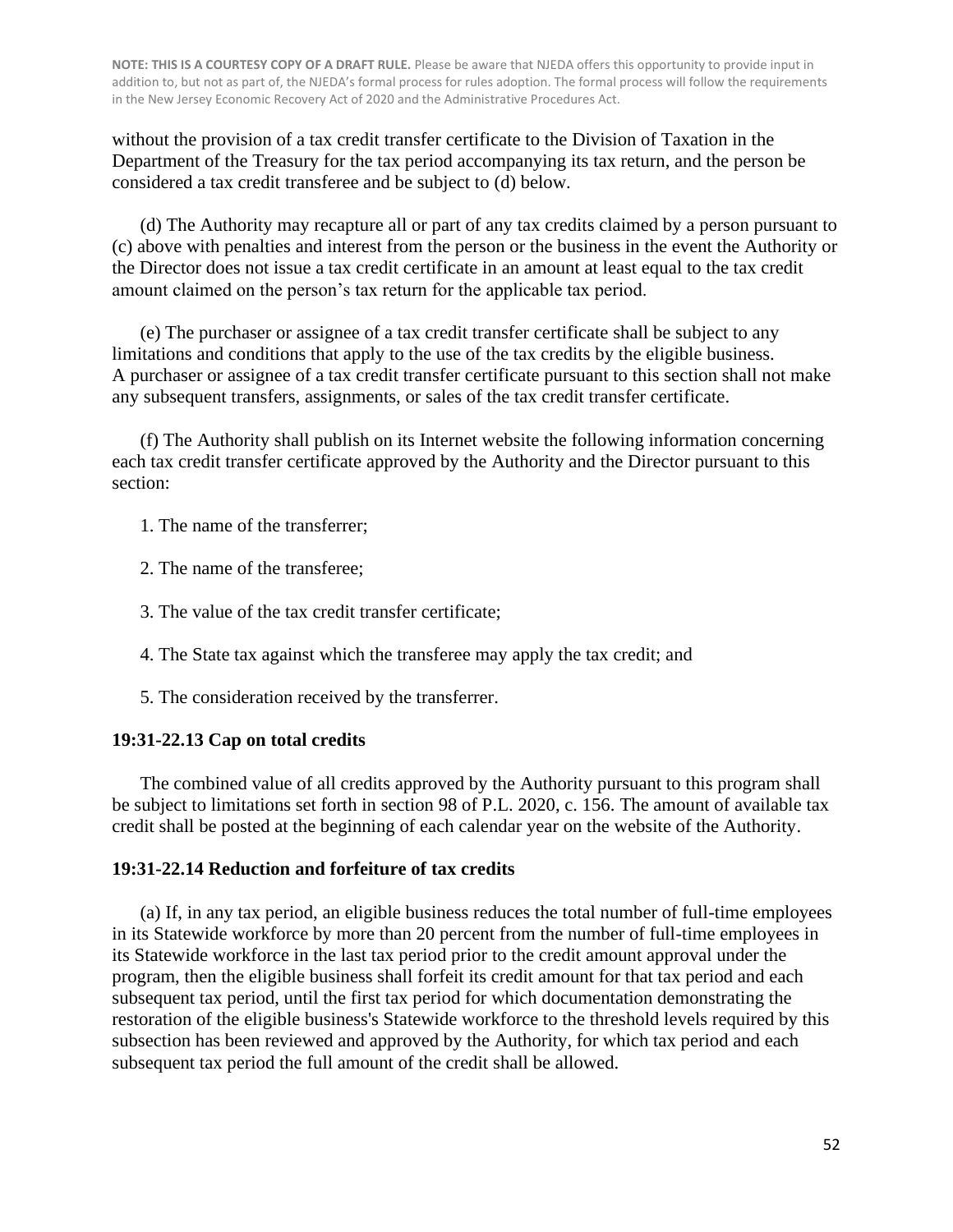(b) Except for a small business, if the annual report filed by an eligible business pursuant to section 77 of P.L. 2020, c. 156 and N.J.A.C. 19:31-22.10(a) provides that the number of new full-time employees employed by the eligible business at, or associated with, the qualified business facility, or the salaries thereof, as measured by the median salary, was reduced by more than 10 percent of the number of new full-time employees, or salaries thereof, in the annual report of the prior year, or the commitment agreement if the annual report is the first such report filed, then the Authority may reevaluate the net positive economic benefit of the project and reduce the size of the award accordingly. This reduction shall not affect any recapture under subsection (f) of this section.

(c) If, in any tax period, the amount of withholdings paid to New Jersey or full-time employees employed by the eligible business at, or associated with, the qualified business facility, or the salaries thereof, drops below 80 percent of the withholdings and number of new and retained full-time jobs, and the salaries thereof, specified in the commitment agreement or the incentive phase agreement, then the eligible business shall forfeit its tax credit amount for that tax period and each subsequent tax period, until the first tax period for which documentation demonstrating the restoration of the amount of withholdings paid to New Jersey or number of full-time employees employed by the eligible business at, or associated with, the qualified business facility to 80 percent of the withholdings and number of jobs specified in the commitment agreement or incentive phase agreement or the restoration of 80 percent of the salaries specified in the commitment agreement is reviewed and approved by the Authority.

(d) If the business is not in compliance with the community benefits agreement pursuant to N.J.A.C. 19:31-22.9(d)4, the Authority shall reduce the size of the award by the amount equal to 120 percent of the monetary value of the contribution or contributions for which the business in not in compliance. This reduction shall not affect any recapture under subsection (f) of this section.

(e) If at any time during the eligibility period the Authority determines that the eligible business made a material misrepresentation on the eligible business's application, the eligible business shall forfeit all tax credits awarded under the program, which shall be in addition to any other remedies in the commitment agreement and any criminal or civil penalties to which the business and the officer may be subject.

(f) The Authority may recapture all or part of a tax credit awarded if an eligible business does not remain in compliance with the requirements of a project agreement for the duration of the commitment period. A recapture pursuant to this subsection may include interest on the recapture amount, at a rate equal to the statutory rate for corporate business or insurance premiums tax deficiencies, plus any statutory penalties, and all costs incurred by the Authority and the Division of Taxation in the Department of the Treasury in connection with the pursuit of the recapture, including, but not limited to, counsel fees, court costs, and other costs of collection. Failure of the eligible business to meet any program criteria shall constitute a default and shall result in the recapture of all or part of the tax credit awarded.

(g) With the exception of N.J.A.C. 19:31-22.12(d), if all or part of a tax credit sold or assigned pursuant to section 78 of P.L. 2020, c. 156 and N.J.A.C. 19:31-22.12 is subject to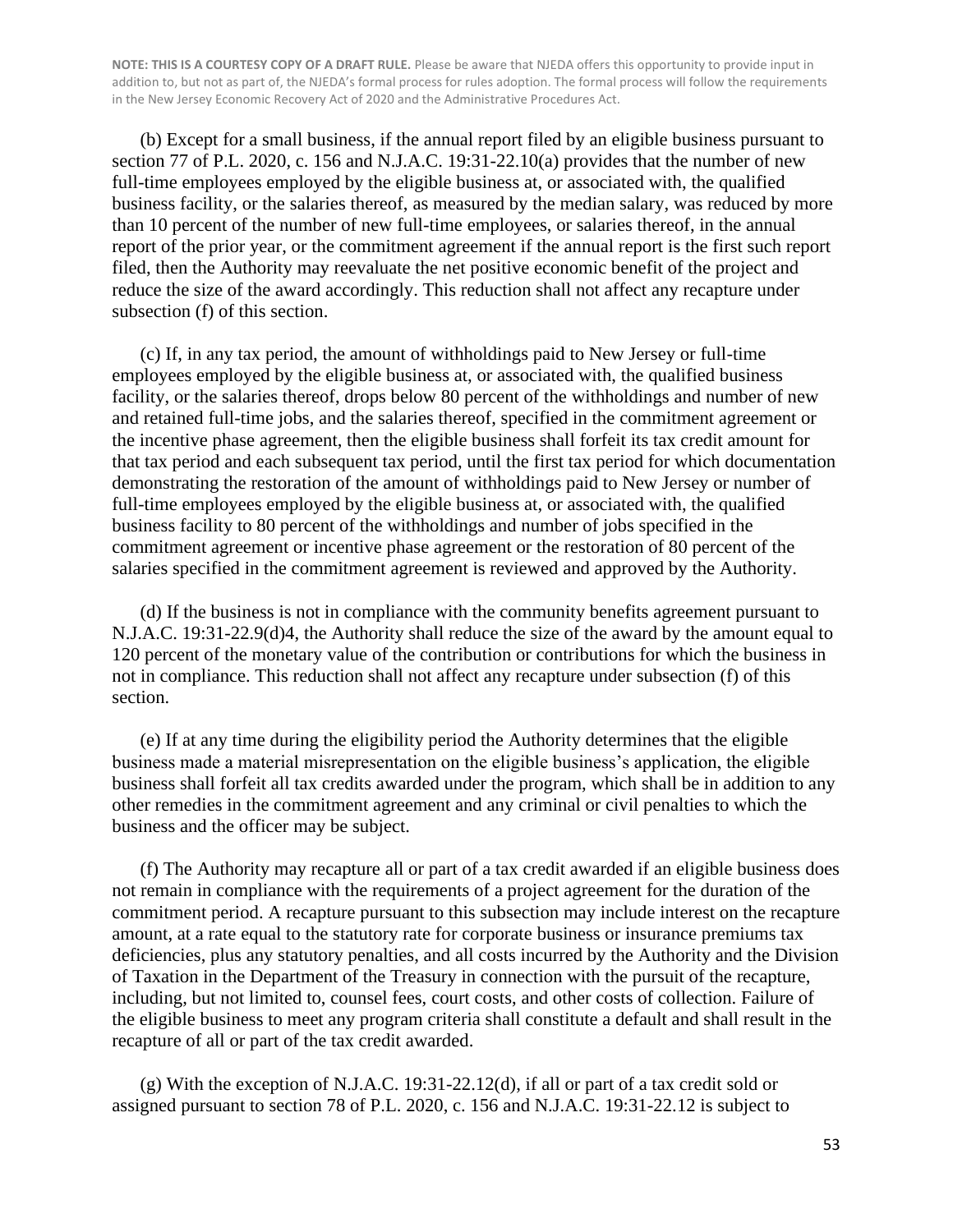recapture, then the Authority shall pursue recapture from the eligible business and not from the purchaser or assignee of the tax credit transfer certificate.

(h) Any funds recaptured pursuant to this subsection, including penalties and interest, shall be deposited into the General Fund of the State.

#### **19:31-22.15 Effect of sale or lease of qualified facilities and relocation of qualified business facility**

(a) A small business may move its qualified business facility, upon prior notice to the Authority, provided that the business remains in New Jersey during the commitment period and, for the purposes of this subsection, the tax credit calculation for each new or retained job will be re-calculated for the new location, but the tax credit amount shall not be greater than the amount approved.

(b) Except for a small business, or an eligible business engaged primarily in a targeted industry with less than 50 employees at application:

1. If the qualified business facility is sold in whole or in part during the eligibility period, the new owner shall not acquire the capital investment of the seller, provided, however, that any tax credits of tenants shall remain unaffected. If the business merges with or consolidates with another entity, the resulting or transferee entity shall not be considered the new owner. The seller shall forfeit all tax credits for the tax period in which the sale occurs and all subsequent tax periods, provided, however, that an eligible business may change the location of the qualified business facility before certification of the capital investment if:

i. The new facility:

(1) Meets all applicable location qualifying criteria and has gross leasable area not less than the gross leasable area of the qualified business facility initially approved by the Authority and the alternate qualified business facility meets the minimum capital investment and sustainability requirements of the program; or

(2) Does not meet all applicable location qualifying criteria or has less gross leasable area than the gross leasable area of the qualified business facility initially approved by the Authority, if the alternate qualified business facility meets the minimum capital investment and sustainability requirements of the program, provided that the Authority shall require a new cost benefit analysis illustrating the economics of the project which reflect occupancy at the alternate proposed qualified business facility location for the remaining duration of the commitment period and shall re-calculate the net positive economic benefit of the project to reflect the economics of occupancy at the alternate proposed location for the remaining duration of the net positive economic benefit test period in lieu of the economics of continuing occupancy at the qualified business facility proposed to be vacated, and provided further that the award of tax credits shall be reduced consistent with the variations in qualifying criteria for the alternate qualified business facility location as well as in a manner consistent with the revised net positive economic benefit calculation.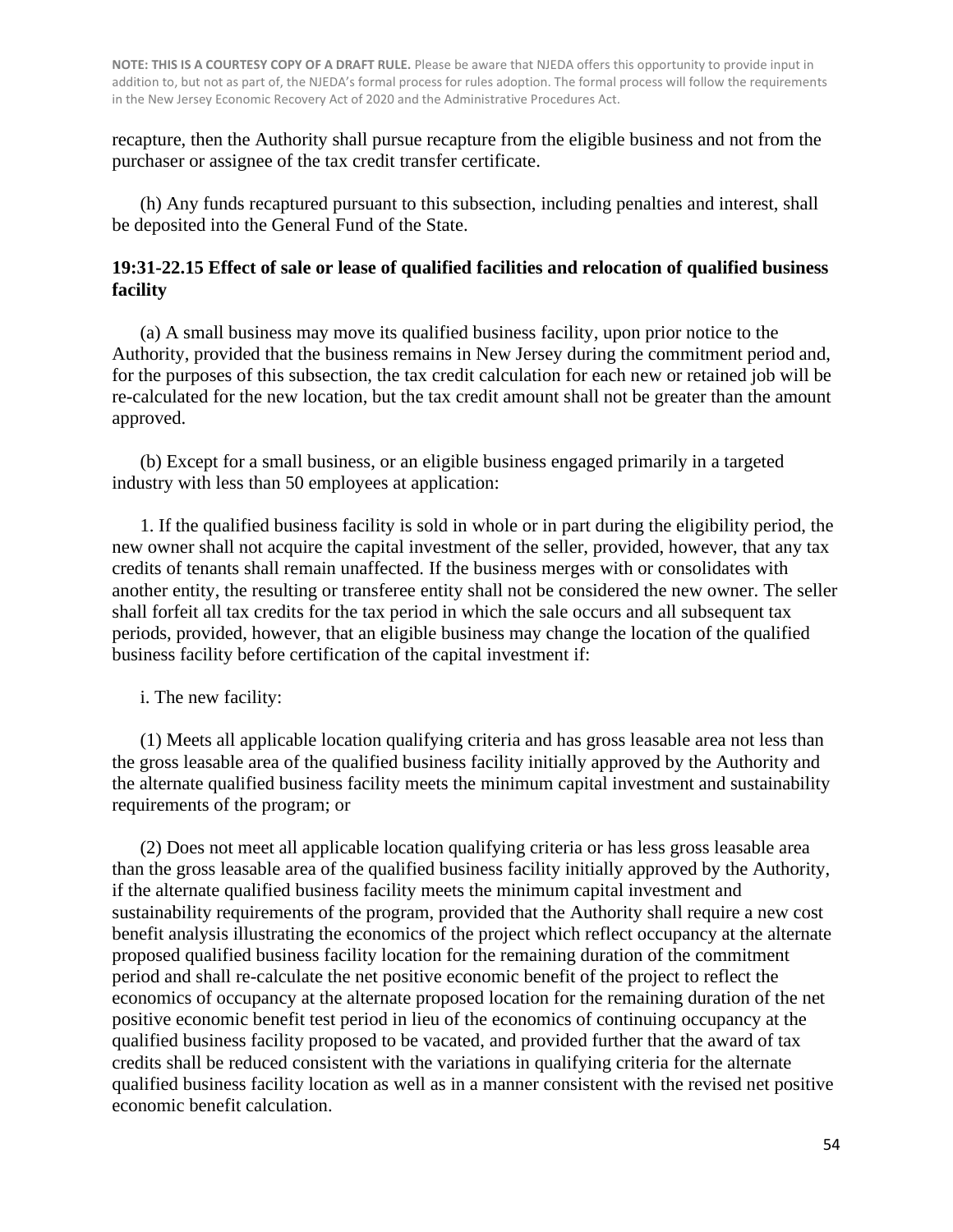(c) In the event that the modified project economics materially deviate from the economics of the initial approval in a manner that undermines the recommendation of approval made by the staff of the Authority at the time of the initial approval, then the business requesting to re-locate a qualified business facility shall be required to obtain the approval of Board.

(d) If a business leases, or subleases, or otherwise reduces its tenancy in whole or in part during the eligibility period, the new tenant shall not acquire the tax credits of the business, and the business shall forfeit all tax credits for any tax period of its lease or sublease in which the business, in continued occupation of a portion of the qualified business facility, fails to maintain the number of jobs required for the business to earn tax credits for the tax period or fails to independently satisfy the minimum capital investment or sustainability requirements for the program as set forth in section 71 of P.L. 2020, c. 156. Provided, however, if the capital investment of the business in the occupied portion of the qualified business facility is below the project minimum capital investment as set forth in section 71 of P.L. 2020, c. 156, the business may include capital investment made by or on behalf of the new tenant in the leased or subleased portion of the qualified business facility, so long as that capital investment is not the subject of an independent application under an incentive program with the Authority. Notwithstanding the foregoing, a business may lease or sublease a portion of its qualified business facility to a new tenant that is a quality child care facility and up to five percent for any other new tenant without forfeiting any of the business's credits, provided that the new tenant's full-time employees and capital investment shall not be included in the business's eligible full-time employees or capital investment.

#### **19:31-22.16 Affirmative action and prevailing wage**

The Authority's affirmative action requirements in P.L. 1979, c. 203 (N.J.S.A. 34:1B-5.4) and N.J.A.C. 19:30-3.1 et seq. and prevailing wage requirements in P.L. 2007, c. 245 (N.J.S.A. 34:1B-5.1), N.J.A.C. 19:30-3.4.1 et seq., and N.J.A.C. 19: 31-22.3(a)(8) will apply to projects undertaken in connection with financial assistance received under the program.

#### **19:31-22.17 Appeals**

(a) The Board's action shall be effective 10 business days after the Governor's receipt of the minutes, provided neither an early approval nor veto has been issued.

(b) An applicant may appeal the Board's action by submitting in writing to the Authority, within 20 calendar days from the effective date of the Board's action, an explanation as to how the applicant has met the program criteria. Such appeals are not contested cases subject to the requirements of the Administrative Procedure Act, N.J.S.A. 52:14B-1 et seq., and the Uniform Administrative Procedure Rules, N.J.A.C. 1:1.

(c) Appeals that are timely submitted shall be handled by the Authority as follows:

1. The Chief Executive Officer shall designate an employee of the Authority to serve as a hearing officer for the appeal and to make a recommendation on the merits of the appeal to the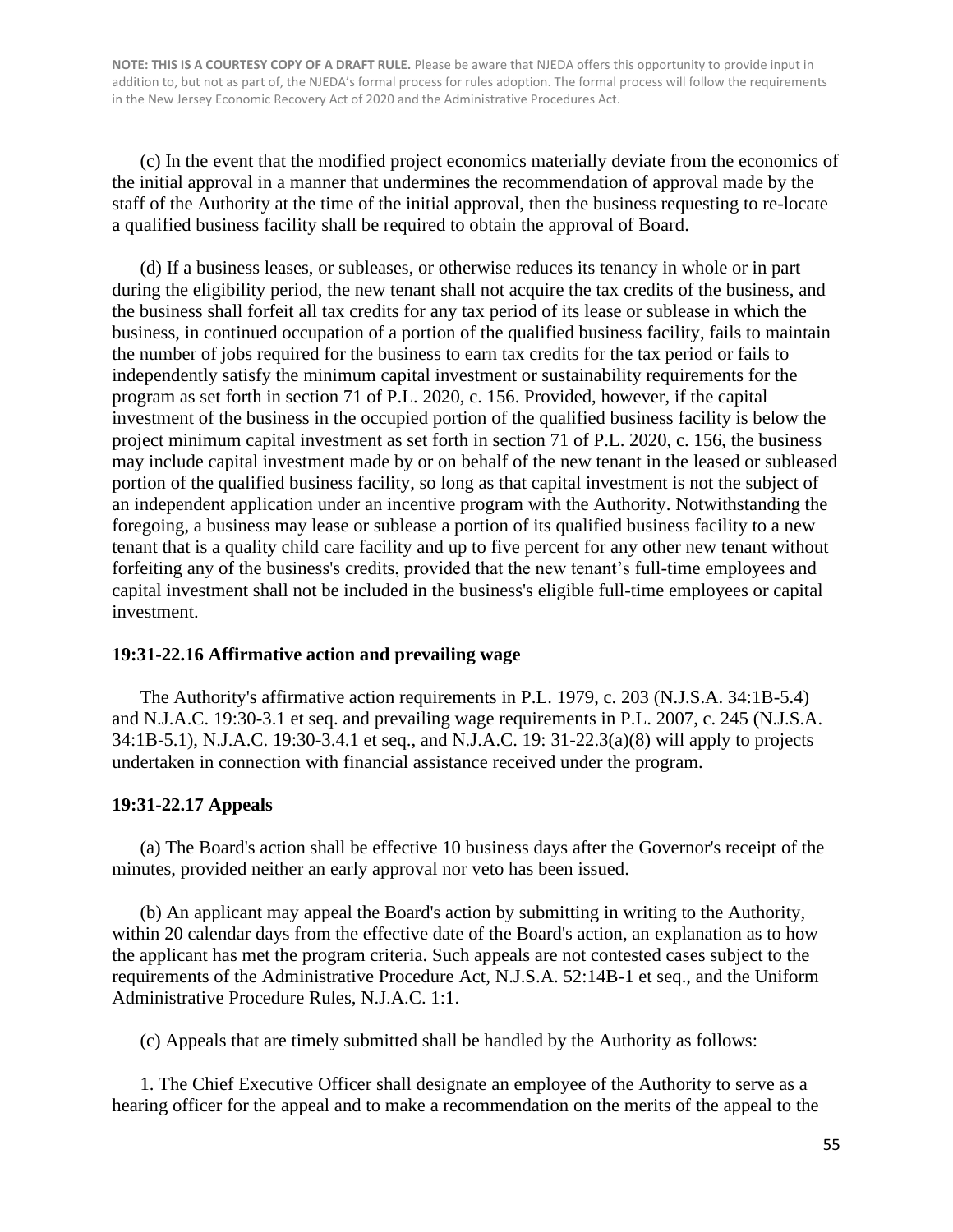Board. The hearing officer shall perform a review of the written record and may require an inperson hearing. The hearing officer has sole discretion to determine if an in-person hearing is necessary to reach an informed decision on the appeal. The Authority may consider new evidence or information that would demonstrate that the applicant meets all of the application criteria.

2. Following completion of the record review and/or in-person hearing, as applicable, the hearing officer shall issue a written report to the Board containing his or her finding(s) and recommendation(s) on the merits of the appeal. The hearing officer's report shall be advisory in nature. The Chief Executive Officer, or equivalent officer, of the Authority may also include a recommendation to the written report of the hearing officer. The applicant shall receive a copy of the written report of the hearing officer, which shall include the recommendation of the Chief Executive Officer, if any, and shall have the opportunity to file written comments and exceptions to the hearing officer's report within five business days from receipt of such report.

3. The Board shall consider the hearing officer's report, the recommendation of the Chief Executive Officer, or equivalent officer, if any, and any written comments and exceptions timely submitted by the applicant. Based on that review, the Board shall issue a final decision on the appeal.

4. Final decisions rendered by the Board shall be appealable to the Superior Court, Appellate Division, in accordance with the Rules Governing the Courts of the State of New Jersey.

#### **19:31-22.18 Recovery Infrastructure Fund**

(a) The Authority shall establish a dedicated fund to be known as the "Recovery Infrastructure Fund." Money in the fund shall be dedicated to the purpose of funding local infrastructure, which shall include:

1. Buildings and structures, such as schools, fire houses, police stations, recreation centers, public works garages, and water and sewer treatment and pumping facilities;

2. Sidewalks, streets, roads, ramps, and jug handles;

3. Open space with improvements such as athletic fields, playgrounds, and planned parks;

4. Open space without improvements;

5. Public transportation facilities such as train stations and public parking facilities; and

6. The purchase of equipment considered vital to public safety.

(b) The fund shall be credited with money remitted by eligible businesses pursuant to paragraph (2) of subsection b. of section 71 of P.L. 2020, c. 156, N.J.A.C. 19:31-22.3(b)6, or N.J.A.C. 19:31-22.9(h)1.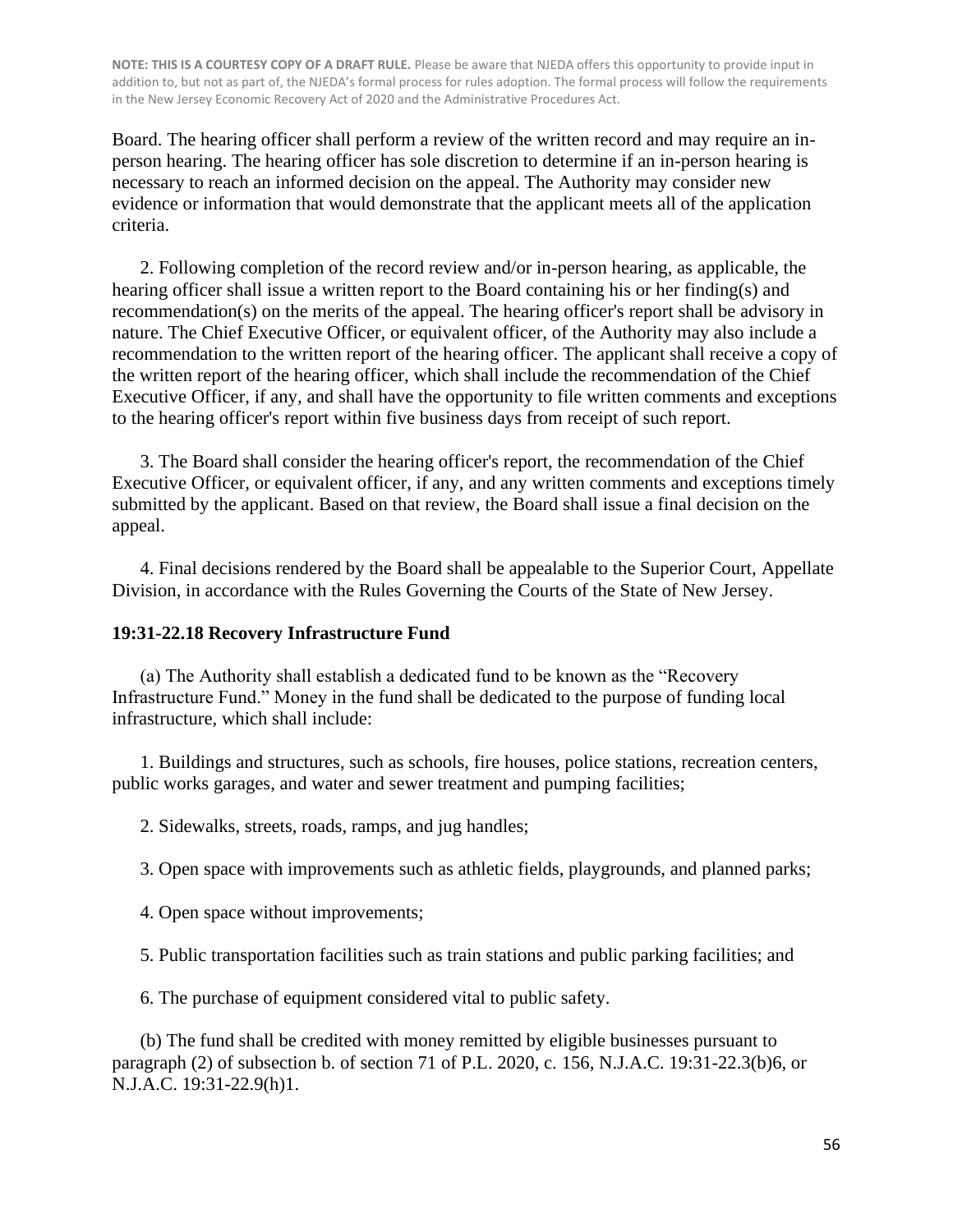(c) Money remitted to the fund by an eligible business pursuant to N.J.A.C. 19:31-22.3(b)(6) or N.J.A.C. 19:31-22.9(h)1 shall be earmarked for use on local infrastructure projects in the municipality in which the eligible business's project is located.

(d) A municipality shall apply to the authority, in a form and manner prescribed by the Authority, for disbursements from the Recovery Infrastructure Fund. The Authority, in consultation with the Department of Community Affairs, shall review and approve applications for disbursements of money from the fund pursuant to the provisions of this section. Applications shall be reviewed in the order that completed applications are received. In order to be approved, an application will be required to meet a minimum score established by the Authority in consultation with the Department of Community Affairs, based on factors, including but not limited to, whether the applicant demonstrates that it has a financing plan for the entire project and the proposed public benefit of the project. The Authority shall issue an approval with condition to be met prior to disbursements.

(e) The Department of Community Affairs shall coordinate with the Authority and other boards, commissions, institutions, departments, agencies, State officers, and employees to carry out the local infrastructure projects funded through the Recovery Infrastructure Fund.

#### **19:31-22.19 Reports on implementation of program**

Beginning the year next following the year in which P.L. 2020, c. 156 takes effect and every two years thereafter, a State college or university shall, pursuant to an agreement executed between the State college or university and the Authority, prepare a report on the implementation of the program, and submit the report to the Authority, the Governor, and, pursuant to section 2 of P.L. 1991, c. 164 (N.J.S.A. 52:14-19.1), to the Legislature. Each biennial report required under this section shall include a description of each eligible business receiving a tax credit under the program, a detailed analysis of the consideration given to each applicant, an analysis of whether the incentives awarded influenced the eligible business's decisions to locate a qualified business facility in the State, the return on investment for incentives awarded, the eligible business's impact on the State's economy, and any other metrics the State college determines are relevant based upon national best practices. The Authority shall prepare a written response to the report, which the Authority shall submit to the Governor and, pursuant to section 2 of P.L. 1991, c. 164 (N.J.S.A. 52:14-19.1), to the Legislature.

#### **19:31-22.20 Severability**

If any section, subsection, provision, clause, or portion of this subchapter is adjudged to be unconstitutional or invalid by a court of competent jurisdiction, the remaining portions of this subchapter shall not be affected thereby.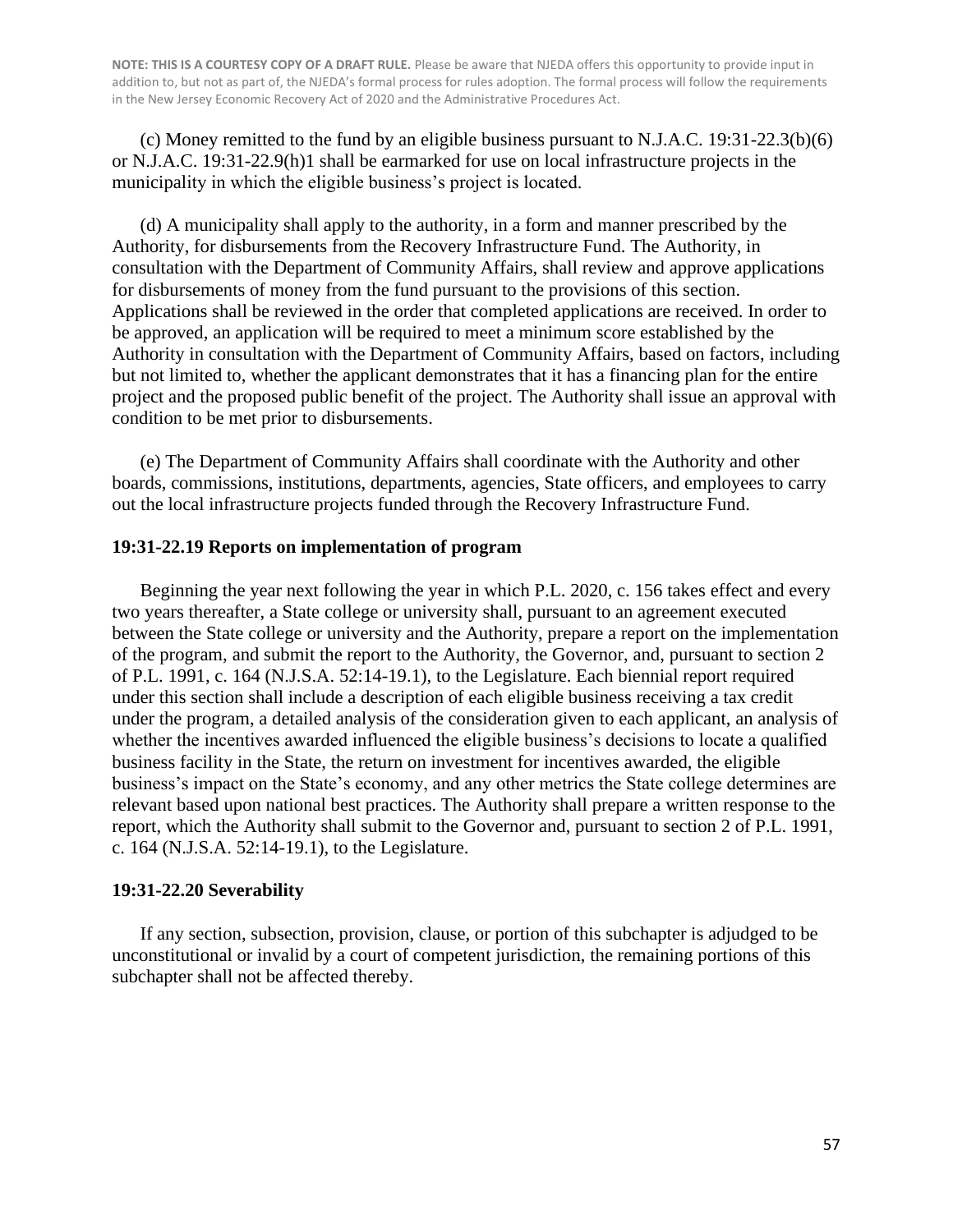## **DRAFT TEXT FOR NJEDA PROPOSED TARGETED INDUSTRY INTERPETATIONS**

The following is the draft text of the NJEDA's policy interpretations to further define the targeted industries included in the Emerge program regulations and statute. These draft industry definitions will not be included in the program regulations, but instead would be incorporated in NJEDA's program policies.

NJEDA is seeking public feedback on these definitions in addition to the draft regulation text:

**Advanced transportation and logistics industry** includes, but is not limited to, the research, development, commercialization, and implementation of technology and innovative methodologies to move goods, services, and people, including by rail, road, air, sea, cable, space and the processing, storage, supply chain management, handling and packaging of goods and services.

**Advanced transportation** includes, but is not limited to, the areas of infrastructure, vehicles, and operations. Examples of advanced transportation technologies may include advanced transportation, sensor development, electrification of vehicles and infrastructure, new transport vehicle development, smart infrastructure and smart cities technologies.

**Advanced logistics** includes, but is not limited to, the research, development, commercialization, and implementation of innovative planning, storage, supply chain management, handling, and packaging of goods and services.

Examples of advanced logistics technologies may include real-time dynamic tracking or pricing, automated processing and handling, the use of blockchain and artificial intelligence, and the use of advanced telecommunication technologies in logistics.

Excluded from this industry are conventional warehousing and distribution facilities, operations and conventional transportation businesses, such as trucking.

**Advanced manufacturing industry** includes, but is not limited to, activities that integrate advanced or innovative technologies, processes and materials to improve the manufacturing of products. Such activities include research, development, commercialization, and implementation of new manufacturing methods and processes that utilize technology or other innovative methodologies including both physical equipment and software supporting advanced production.

Examples of advanced manufacturing technologies include additive manufacturing technologies, computer-aided manufacturing, utilization of advanced sensors and robotics to improve production, development of advanced materials to support production, and digital twin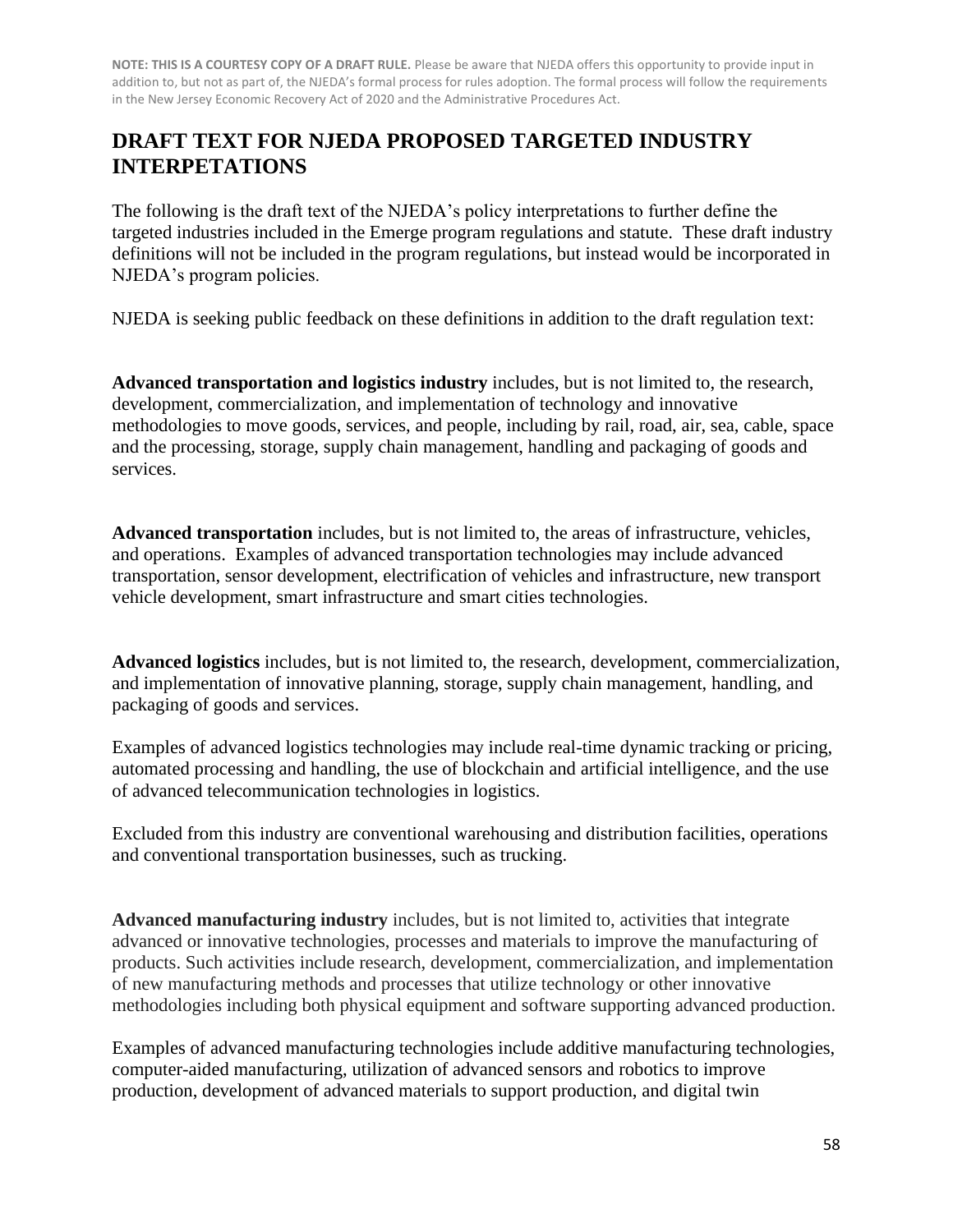development and utilization. This industry also includes firms that manufacture either finished or interim advanced technologies or components.

Excluded from this industry are conventional manufacturing firms that do not sufficiently develop or utilize technologies such as those listed above.

**Aviation industry** includes, but is not limited to, commercial businesses that are directly involved with air transportation, which utilizes an aircraft, such as airplanes, helicopters and drones.

The aviation industry also includes aircraft manufacturing, aviation component manufacturing, aviation research, air safety, involvement with military aviation and the design, production or use of drones. The aviation industry also includes research, development, and commercialization of aviation-specific software, processes, guidance systems, technologies, and other industry-specific innovative methodologies. This industry also includes firms that manufacture either finished or interim advanced technologies or components.

Excluded from this industry are the operations of regularly scheduled commercial or private flights.

**Autonomous vehicle research or development industry** includes, but is not limited to, the research, development and implementation of technologies that support the advancement of vehicles that operate independently, increasingly without human involvement, and the related infrastructure for such vehicles.

Examples of autonomous vehicle and infrastructure technologies include sensors, radars, cameras, actuators, complex algorithms, machine learning systems, and software processors that support autonomous vehicle operations and maintenance. Excluded from this industry are research, development, and implementation of technologies that do not advance towards fully automated vehicular operations or the related infrastructure.

This industry also includes firms that manufacture either finished or interim advanced technologies or components.

**Zero-emission vehicle research or development industry** includes, but is not limited to, the research, development and implementation of technologies that advance the production of electric and other zero emission vehicles that reduce greenhouse gas emissions or improve air quality and the related infrastructure. This industry also includes firms that are undertaking specific projects to implement these technologies.

Examples of zero-emission vehicle technologies include plug-in-hybrid electric vehicles, batterypowered electric vehicles, hydrogen fuel cell-powered vehicles, vehicle charging infrastructure, electricity grid infrastructure improvements, and software to support these technologies.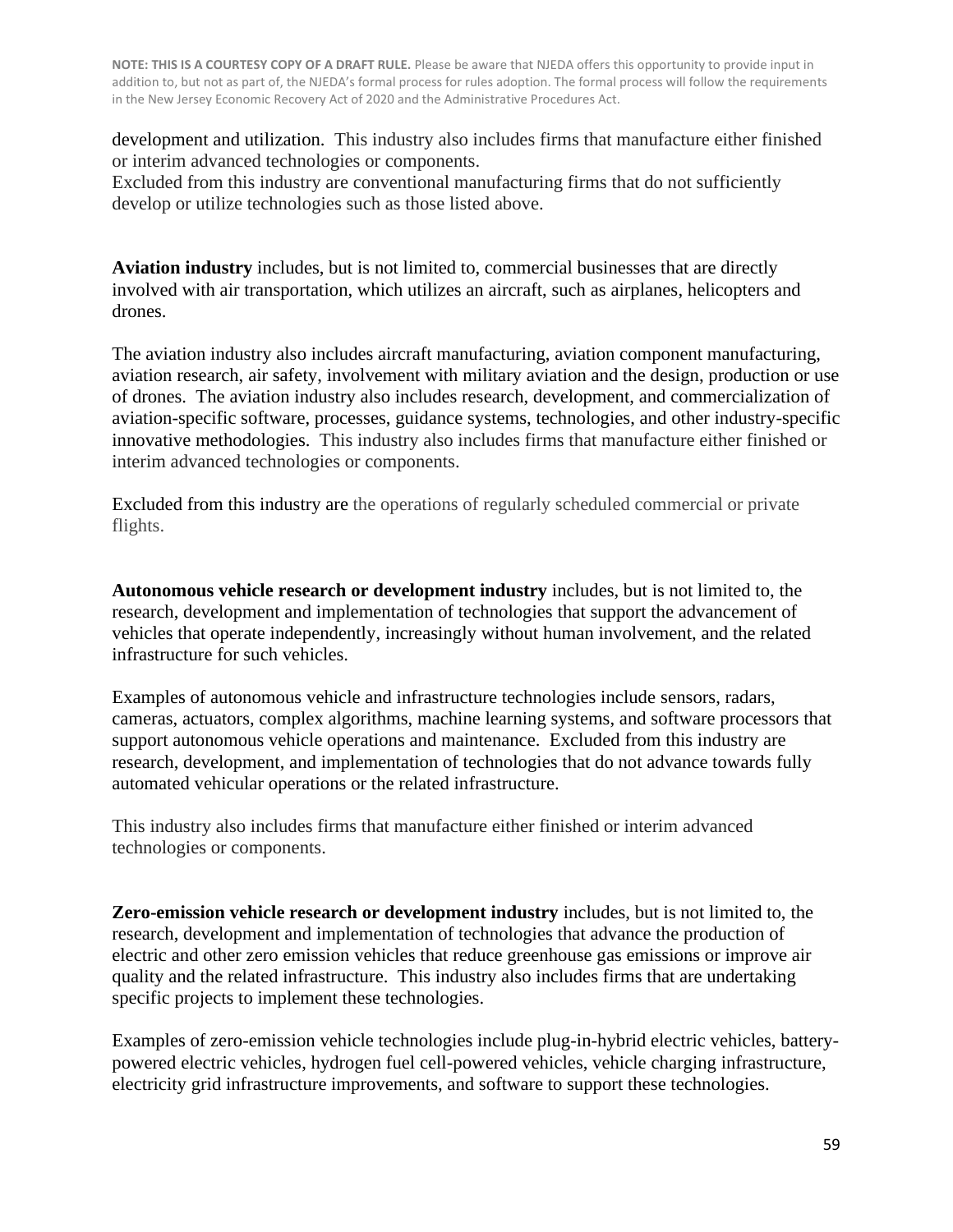Excluded from this industry are research, development, and implementation of technologies that do not reduce greenhouse gas emissions or improve air quality.

This industry also includes firms that manufacture either finished or interim advanced technologies or components.

**Clean energy industry** includes, but is not limited to, the research, development, commercialization, manufacturing of products and services, and implementation of technologies that support renewable energy generation and distributed energy resources, grid modernization, energy efficiency and zero-carbon building development, and transport system electrification.

Examples of clean energy technologies include solar power, onshore and offshore wind, electric battery storage, fuel-cell-based storage, carbon capture technologies, non-combustion waste-toenergy technologies, wave energy, water use minimization technologies, carbon-reducing materials, nuclear energy, heat pumps and geothermal, run of river hydroelectric, and other innovative recycling technologies and processes. This industry also includes firms that manufacture either finished or interim advanced technologies or components.

Excluded from this industry are distribution or transmission utilities, conventional landfill operations, combustion-based waste-to-energy projects, and natural gas projects.

**Life sciences industry** includes, but is not limited to, the research, development, commercialization, manufacturing, and implementation of innovative treatments, diagnostic tools, healthcare related software, medical devices, services, and equipment that supports the study, protection and improvement of plant, animal and human life.

Examples of life science industry practices include specialization in biomedicine, biochemistry, pharmaceuticals, biophysics, neuroscience, cell biology, biotechnology, medical devices, nutraceuticals, health-technology, botany and advanced agricultural development, cosmeceuticals, and life systems technologies. This industry also includes firms that manufacture either finished or interim advanced technologies or components.

Exclusions from this industry include direct provision of health care services in hospitals, outpatient facilities, dentist offices, nursing homes, or within a home setting.

**Hemp processing industry** refers to activities in compliance with the federal Agriculture Improvement Act of 2018 (also known as the 2018 Farm Bill) and any applicable regulations regarding hemp processing promulgated by the New Jersey Department of Agriculture, United States Department of Agriculture, or the United States Food and Drug Administration, including but not limited to, the research, development, commercialization, processing and manufacturing of commercial and industrial hemp products derived from hemp seeds, oil, fibers and shives for commercial use, including in the automotive, construction, food and beverage, personal care, and textile industries.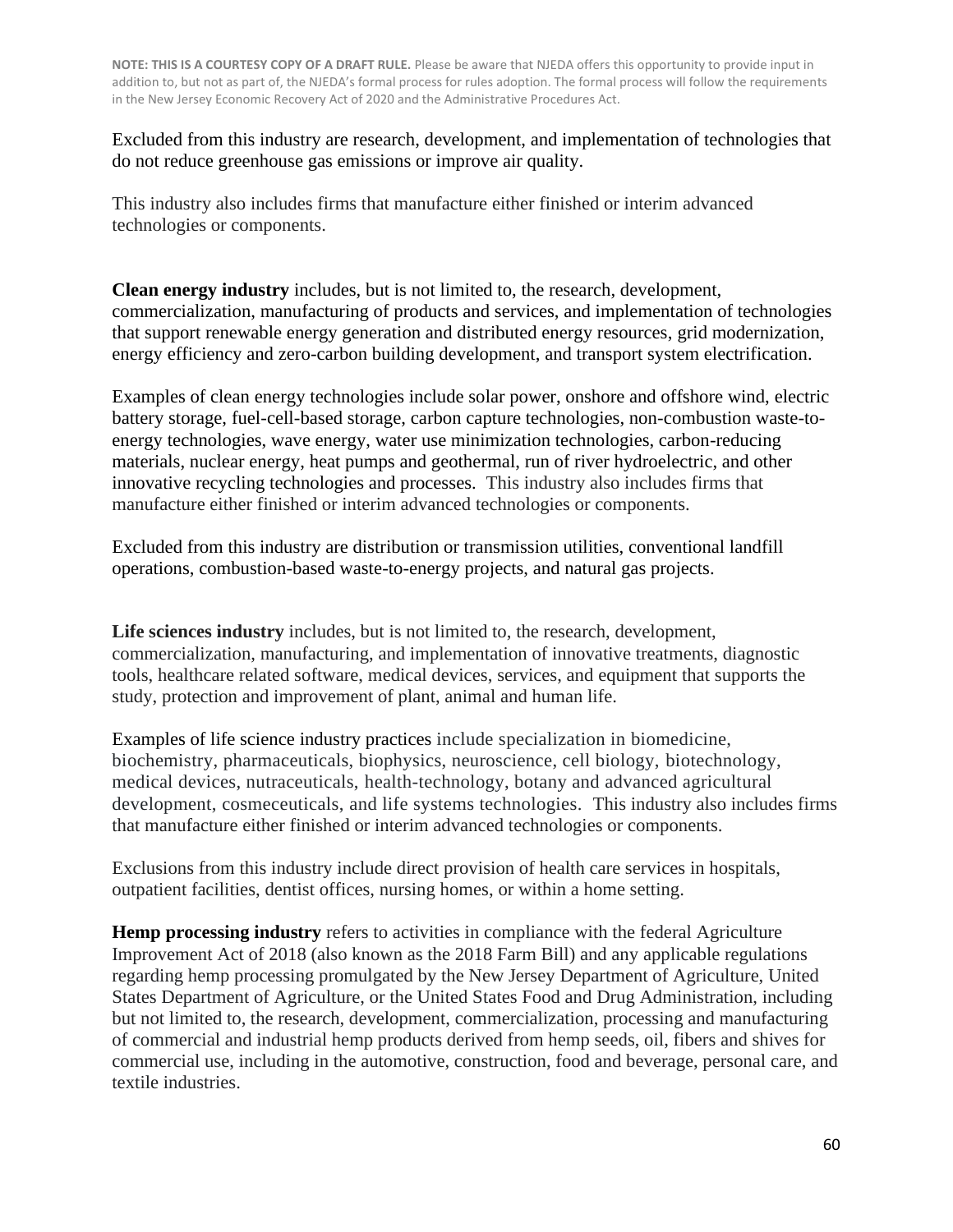The term also includes research and development activities that advance hemp processing equipment and technologies for production, testing, and manufacturing operations, provided that such activities comply with the above-referenced laws and regulations. This industry also includes firms that manufacture either finished or interim advanced technologies or components.

The hemp processing industry excludes hemp grown for personal use or with a tetrahydrocannabinol (THC) concentration of 0.3% or greater.

**Information technology industry** includes, but is not limited to, the research, development, and commercialization of advanced software products and information technology services.

Information technology industry includes specialization in application and software development, advanced data analytics, artificial intelligence, blockchain related development, eSports, cybersecurity, cloud computing, provision of web services or servers, telecommunications, mobile communications services, provision of software as a service and other computing technologies.

Information technology industry does not include retail IT service providers, software implementation services that utilize customized product implementations, third party technology implementation to utilizes off-the-shelf solutions, website design services, social media or marketing services, and businesses from other industries that generally utilize technology to support their business operations.

**High technology industry** includes, but is not limited to, the research, development, commercialization, and manufacturing of technology hardware, technology processes, electronics, and technology-based components.

High technology industry also includes specialization in microelectronics, telecommunications, electronics equipment and components, advanced computing hardware, data storage hardware, advanced optical products and equipment, advanced sensor and instrumentation development, digital imaging, electromagnetics, mobile communication devices and infrastructure, semiconductors and semiconductor equipment.

This industry also includes firms that manufacture either finished or interim advanced technologies or components.

**Finance and insurance industry** includes, but is not limited to, the research, development, commercialization and management of financial and risk-management solutions, products and services for individuals, businesses and government agencies, including insurance lines, investment banking, depository and lending, and investment management services.

The finance and insurance industry may include technology driven financial innovations generally referred to as fintech, research and development activities that advance finance and insurance industry practices, including executing financial transactions. The finance and